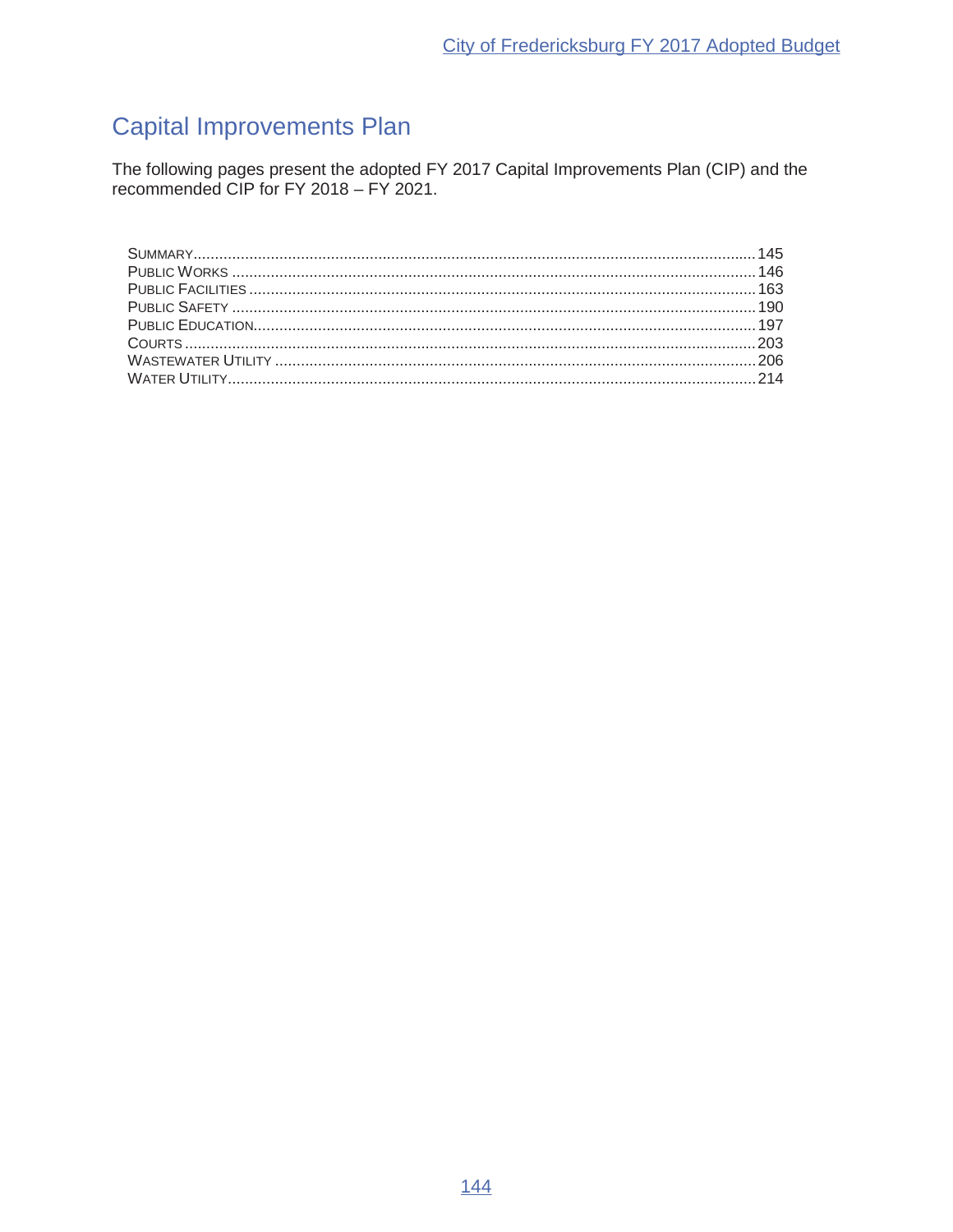| CAPITAL IMPROVEMENTS PLAN - SUMMARY |    |            |          |             |    |             |          |             |          |             |
|-------------------------------------|----|------------|----------|-------------|----|-------------|----------|-------------|----------|-------------|
| General Fund                        |    | FY 2017    |          | FY 2018     |    | FY 2019     |          | FY 2020     |          | FY 2021     |
|                                     |    | Adopted    |          | Recommended |    | Recommended |          | Recommended |          | Recommended |
| Public Works Capital*               | ക  | 5,460,900  | ↮        | 6,580,000   | ↮  | 3,090,000   | ↔        | 5,567,000   | $\theta$ | 4,471,700   |
| Public Facilities Capital           |    | 739,400    |          | 3,578,500   |    | 1,609,700   |          | 6,038,800   |          | 7,625,000   |
| Public Safety Capital               |    | 880,000    |          | 6,875,000   |    | 2,055,000   |          | 460,000     |          | 160,000     |
| Public Education Capital            |    | 8,522,000  |          | 2,176,000   |    | 2,069,000   |          | 2,291,000   |          | 26,829,000  |
| New Court Capital                   |    | 250,000    |          |             |    | 500,000     |          |             |          |             |
| <b>Total General Fund</b>           | မာ | 15,852,300 | ↮        | 19,209,500  | ↮  | 9,323,700   | ↮        | 14,356,800  | ↮        | 39,085,700  |
| <b>Funding Sources</b>              |    |            |          |             |    |             |          |             |          |             |
| Grants                              | ↔  | 1,205,900  | ↔        | 175,000     | ↔  | 2,275,000   | ↮        | 4,312,000   | ↔        | 3,216,700   |
| Debt Issuance                       |    | 2,880,000  |          | 11,500,000  |    | 2,200,000   |          | 6,003,000   |          | 33,000,000  |
| General Fund Transfer               |    | 2,506,400  |          | 5,964,500   |    | 4,778,700   |          | 3,971,800   |          | 2,799,000   |
| Other Local Sources                 |    | 120,000    |          | 70,000      |    | 70,000      |          | 70,000      |          | 70,000      |
| Prior Year Capital Fund Balance     |    | 9,140,000  |          | 1,500,000   |    |             |          |             |          |             |
| <b>Total General Fund</b>           | ↮  | 15,852,300 | ↮        | 19,209,500  | ↮  | 9,323,700   | ↮        | 14,356,800  | ↮        | 39,085,700  |
| <b>Enterprise Fund</b>              |    | FY 2017    |          | FY 2018     |    | FY 2019     |          | FY 2020     |          | FY 2021     |
| <b>Water</b>                        | ↮  | 1,800,000  | ↔        | 400,000     | ക  | 900,000     | ക        | 750,000     | ↮        | 5,050,000   |
| Wastewater                          |    | 1,045,000  |          | 650,000     |    | 1,630,000   |          | 2,040,000   |          | 3,200,000   |
| <b>Total Enterprise Fund</b>        | ↮  | 2,845,000  | မာ       | 1,050,000   | ↮  | 2,530,000   | ↮        | 2,790,000   | ↮        | 8,250,000   |
| <b>Funding Sources</b>              |    |            |          |             |    |             |          |             |          |             |
| Availability Fees                   | ĠΘ | 800,000    | ↔        | 800,000     | ↮  | 800,000     | ↮        | 650,000     | ↮        | 650,000     |
| Debt Issuance                       | ĠΘ |            | ఱ        |             | ↮  | 1,000,000   | ↮        | 1,390,000   | ↮        | 7,600,000   |
| Transfer from Operating Fund        | ↔  | 1,045,000  | ↮        | 250,000     | ↔  | 730,000     | ↮        | 750,000     | ↮        |             |
| Prior Year Capital Fund Balance     | ↮  | 1,000,000  | $\theta$ |             | ↮  |             | $\Theta$ |             | $\Theta$ |             |
| <b>Total Enterprise Fund</b>        |    | 2,845,000  |          | 1,050,000   | မာ | 2,530,000   | ↮        | 2,790,000   |          | 8,250,000   |

\* This reflects changes to the Adopted CIP for the Ashalt program approved on July 12, 2016. *\* This reflects changes to the Adopted CIP for the Ashalt program approved on July 12, 2016.*

**TOTAL CIP** 

**TOTAL CIP 18,697,300 \$ 20,259,500 \$ 11,853,700 \$ 17,146,800 \$ 47,335,700 \$**

\$ 18,697,300 \$ 20,259,500 \$ 11,853,700 \$ 17,146,800 \$ 47,335,700

145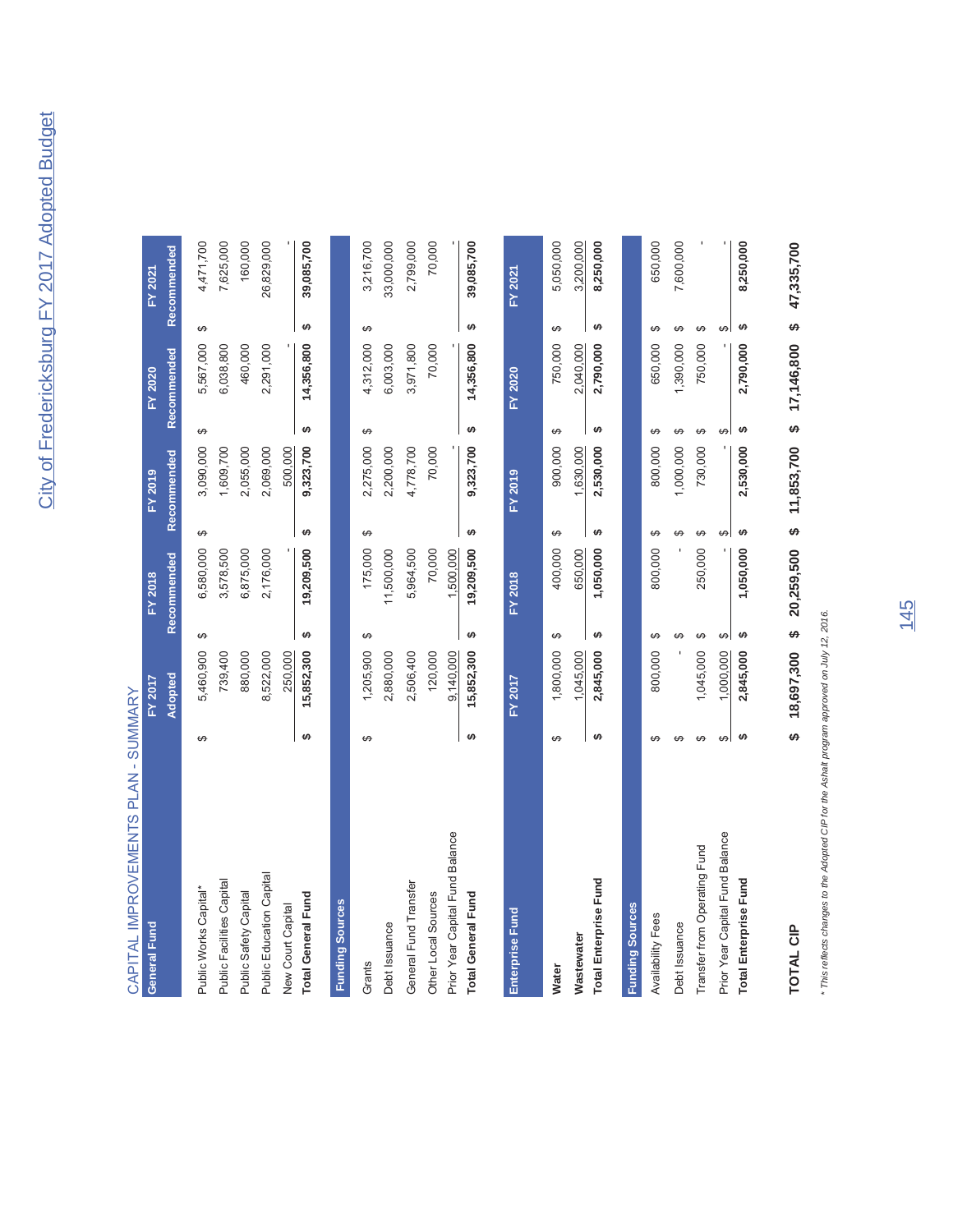# CAPITAL IMPROVEMENTS PLAN - PUBLIC WORKS CAPITAL IMPROVEMENTS PLAN - PUBLIC WORKS

| <b>Public Works Capital*</b>                           |                       | <b>FY 2017</b> |                 | FY 2018        | FY 2019         |    | <b>FY 2020</b> | FY 2021      | <b>FY 20XX</b> |
|--------------------------------------------------------|-----------------------|----------------|-----------------|----------------|-----------------|----|----------------|--------------|----------------|
| Asphalt & Concrete Repairs                             |                       | 175,000        | ക               | 800,000        | 800,000<br>↮    | ↮  | 800,000        | 800,000<br>ക |                |
| Payne Street - College Ave to Rappahannock Ave         | ↮                     | 200,000        |                 |                |                 |    |                |              |                |
| Dandridge Street - College Ave to Rappahannock Ave     |                       | 200,000        |                 |                |                 |    |                |              |                |
| Caroline Street                                        | <b>09 09 09 09 09</b> | 400,000        |                 |                |                 |    |                |              |                |
| William Street/Rt 3 - Westmont to Virginia Partners    |                       | 81,750         |                 |                |                 |    |                |              |                |
| Dixon Street - Beulah Salisbury to Hazel Run           |                       | 292,250        |                 |                |                 |    |                |              |                |
| Blue & Gray (Bridge over Dixon to Bridge over River)   |                       | 131,900        |                 |                |                 |    |                |              |                |
| Bridge Repair - Jeff Davis Highway Bypass over Route 3 |                       |                |                 |                |                 |    |                |              | 7,875,000      |
| Bridge Replacement - U.S. Route 1 over Canal           |                       |                |                 | 175,000        | 1,500,000       |    | 3,571,000      | 2,580,700    |                |
| Confederate & City Cemetery Brick Sidewalks            |                       |                |                 |                | 60,000          |    |                |              |                |
| Culvert Replacement                                    |                       | 75,000         |                 | 75,000         | 75,000          |    | 75,000         | 75,000       | 200,000        |
| Downtown Streetscape Renovations                       |                       | 50,000         |                 | 50,000         | 50,000          |    | 50,000         | 50,000       |                |
| Embrey Dam/Rappahannock Canal Footbridge               |                       | 100,000        |                 |                |                 |    |                |              |                |
| Fall Hill Avenue Widening Project                      |                       | 2,880,000      |                 |                |                 |    |                |              |                |
| Lafayette Blvd Pedestrian Safety & Kenmore Roundabout  |                       |                |                 |                |                 |    | 375,000        | 375,000      | 500,000        |
| Riverfront Park                                        |                       | 500,000        |                 | 5,000,000      |                 |    |                |              |                |
| Signals - Route 3                                      |                       |                |                 | 150,000        | 275,000         |    | 366,000        | 261,000      |                |
| Stormwater Management Plan                             |                       | 75,000         |                 |                |                 |    |                |              |                |
| Traffic Signal Modernization                           |                       | 100,000        |                 | 250,000        | 250,000         |    | 250,000        | 250,000      |                |
| Wayfinding Signs Project Completion                    |                       |                |                 | 80,000         | 80,000          |    | 80,000         | 80,000       |                |
| Wheeled Refuse Carts                                   |                       | 100,000        |                 |                |                 |    |                |              | 1,320,000      |
|                                                        |                       |                |                 |                |                 |    |                |              |                |
| <b>Total</b>                                           | ↮                     | 5,460,900      | မာ              | 6,580,000      | 3,090,000<br>မာ | မာ | 5,567,000      | \$4,471,700  |                |
| <b>Funding Sources</b>                                 |                       | <b>FY 2017</b> |                 | <b>FY 2018</b> | <b>FY 2019</b>  |    | FY 2020        | FY 2020      | <b>FY 20XX</b> |
| RSTP Project Grant                                     | ക                     |                | ↮               |                | ↮               | ↮  | 375,000        | 375,000<br>ക |                |
| DMV Overweight Tickets                                 |                       | 20,000         |                 | 20,000         | 20,000          |    | 20,000         | 20,000       |                |
| Motor Fuels Tax                                        |                       | 50,000         |                 | 50,000         | 50,000          |    | 50,000         | 50,000       |                |
| CMAQ: MPO Funding                                      |                       |                |                 |                | 275,000         |    | 366,000        | 261,000      |                |
| State Revenue Sharing                                  |                       | 200,000        |                 |                |                 |    |                |              |                |
| CTB Bridge Formula - State                             |                       | 216,992        |                 | 175,000        | 1,500,000       |    | 3,571,000      | 2,580,700    |                |
| VDOT Primary Extension Funding - SGR                   |                       | 388,908        |                 |                |                 |    |                |              |                |
| Prior Year Capital Fund Balance                        |                       | 750,000        |                 |                |                 |    |                |              |                |
| General Fund Transfer                                  |                       | 955,000        |                 | 1,335,000      | 1,245,000       |    | 1,185,000      | 1,185,000    |                |
| Debt Issuance                                          |                       | 2,880,000      |                 | 5,000,000      |                 |    |                |              |                |
| <b>Total</b>                                           | မာ                    | 5,460,900      | 6,580,000<br>မာ |                | 3,090,000<br>↔  | မာ | 5,567,000      | \$4,471,700  |                |

*\* This reflects changes to the Adopted CIP for the Asphalt Program approved on July 12, 2016.*

\* This reflects changes to the Adopted CIP for the Asphalt Program approved on July 12, 2016.<br>\*In addition to the streets listed above, VDOT is managing an improvement on Princess Anne Street from Route 1 to Fauquier Stree *\*In addition to the streets listed above, VDOT is managing an improvement on Princess Anne Street from Route 1 to Fauquier Street.*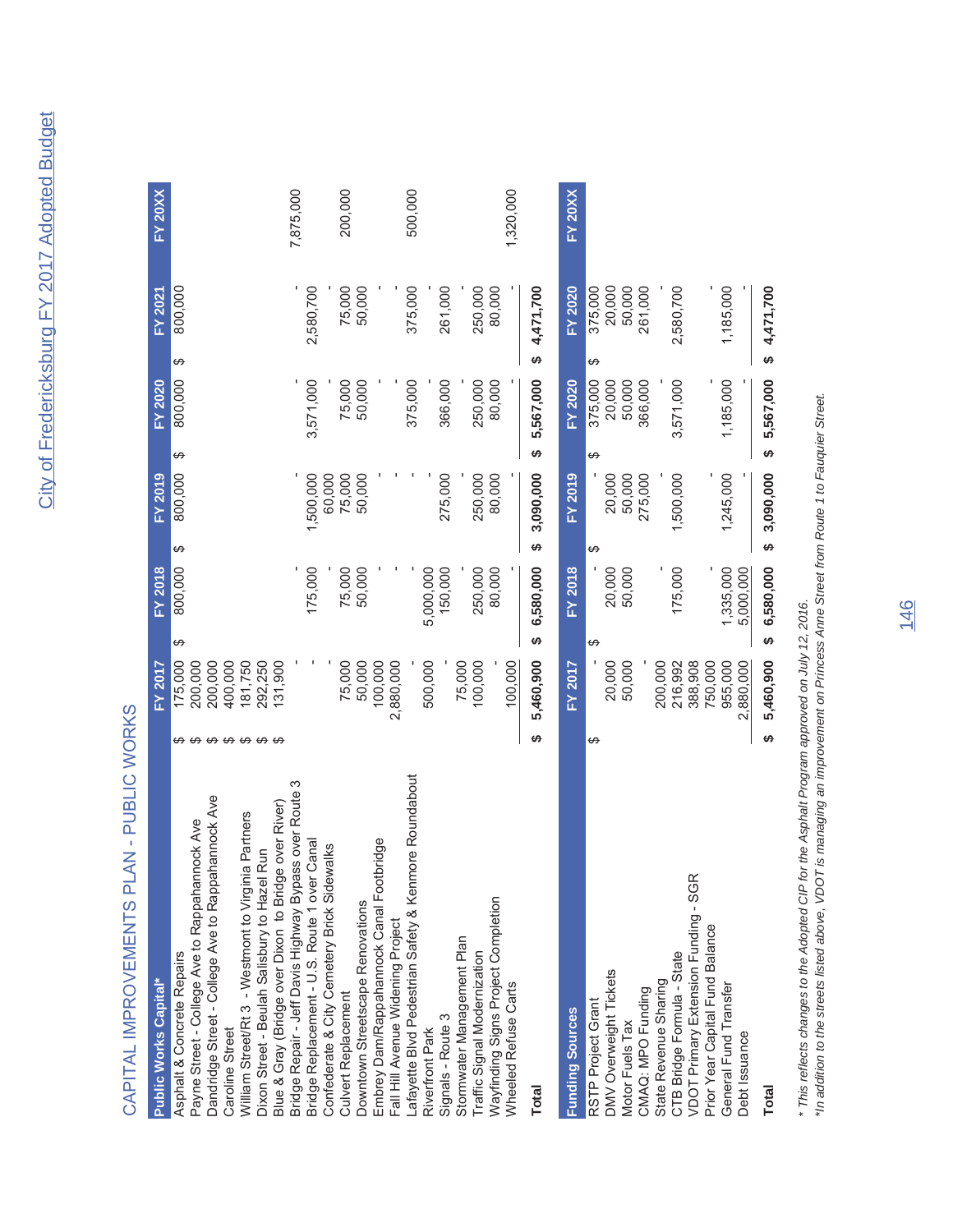# **Asphalt & Concrete Program**

*Project Manager:* Public Works

*Project Description:* Annual repaving program for asphalt and associated concrete work.

| FY 2017 Asphalt Program (Approved July 12, 2016)     |   | <b>City Share</b> |    | <b>VDOT Share</b> |    | Total     |
|------------------------------------------------------|---|-------------------|----|-------------------|----|-----------|
| Asphalt & Concrete Repairs                           | S | 175,000           | S  |                   | S  | 175,000   |
| Payne Street - College Ave to Rappahannock Ave       |   | 100,000           |    | 100,000           |    | 200,000   |
| Dandridge Street - College Ave to Rappahannock Ave   |   | 100.000           |    | 100,000           |    | 200,000   |
| Caroline Street                                      |   | 400,000           |    |                   |    | 400,000   |
| William Street/Rt 3 - Westmont to Virginia Partners  |   |                   |    | 181.750           |    | 181,750   |
| Dixon Street - Beulah Salisbury to Hazel Run         |   |                   |    | 292.250           |    | 292,250   |
| Blue & Gray (Bridge over Dixon to Bridge over River) | S | -                 | \$ | 131,900           | \$ | 131,900   |
| FY 2017 Total                                        |   | 775.000           |    | 805.900           |    | 1,580,900 |

*Project Justification:* Each year the City uses local and Virginia Department of Transportation revenue sharing funds to complete an asphalt reconstruction and repaving program. Major transportation roads in the City are candidates for the annual revenue sharing application while less travelled neighborhood streets are locally funded. The City is also now receiving primary roadway paving funds from VDOT as well, which requires no local match. The City maximizes funding available each year to address streets and roads in greatest needs of repair.

The maintenance of the City's street system is essential to the transportation network, and supports the Comprehensive Plan's goals in providing good transportation in the community.

*Recommended Timeline:* Each year of the CIP

| <b>Estimated Capital Cost:</b> | FY 2017 - \$1,580,900 |  |
|--------------------------------|-----------------------|--|
|                                | FY 2018 - \$800,000   |  |
|                                | FY 2019 - \$800,000   |  |
|                                | FY 2020 - \$800,000   |  |
|                                | FY 2021 - \$800,000   |  |

*Estimated Ongoing Operational Cost:*

The annual asphalt and concrete program maintains existing streets / roads / curb & gutter.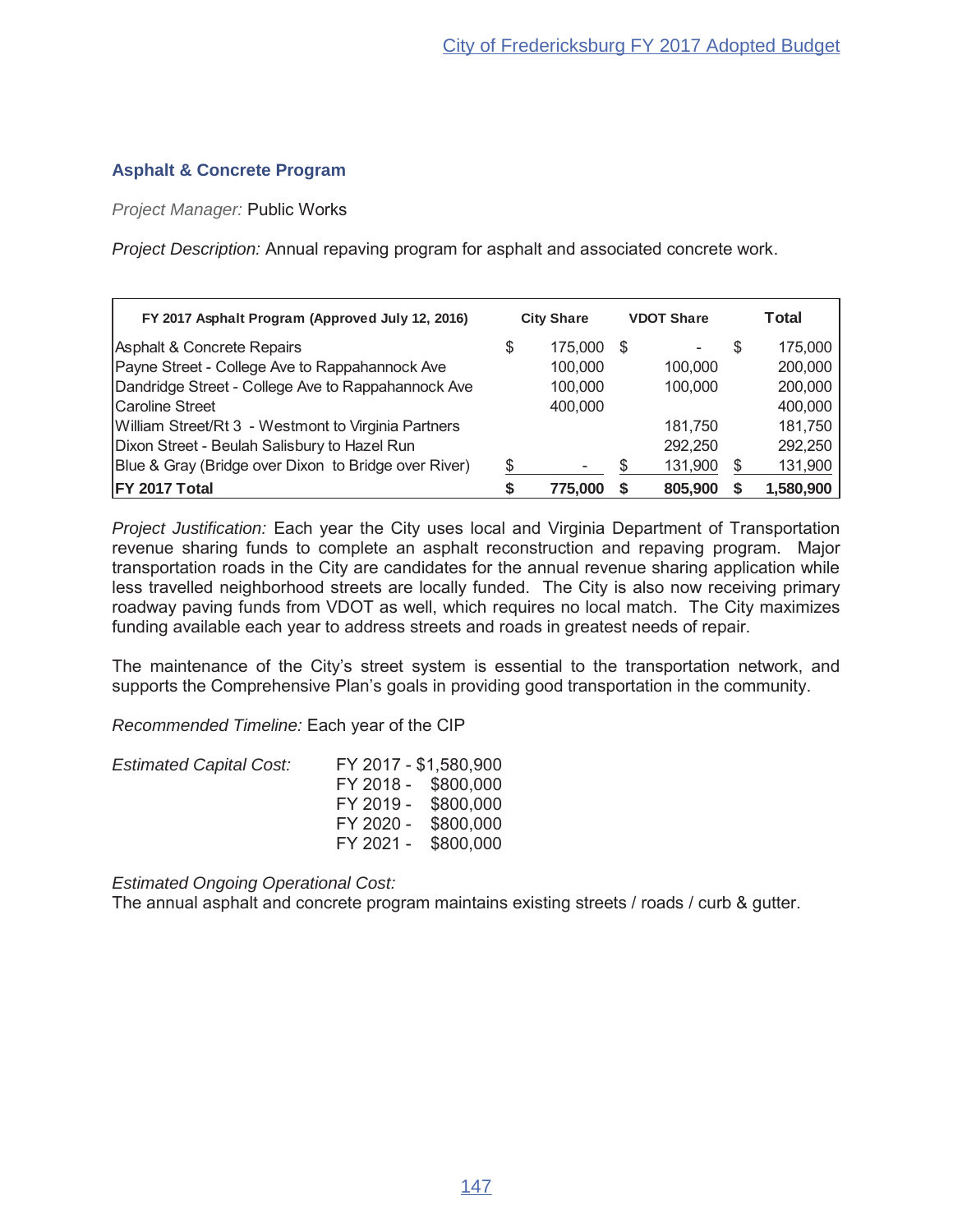# **Bridge Repair – Jeff Davis Highway Bypass over State Route 3**

*Project Manager:* Public Works

*Project Description:* Replace the bridge

*Project Justification:* This bridge was repaired several years ago using Revenue Sharing funding. It will eventually need to be replaced.

**Recommended Timeline: FY 20XX** 

*Estimated Capital Cost:*

*Estimated Ongoing Operational Cost:* Existing asset - no new operating costs.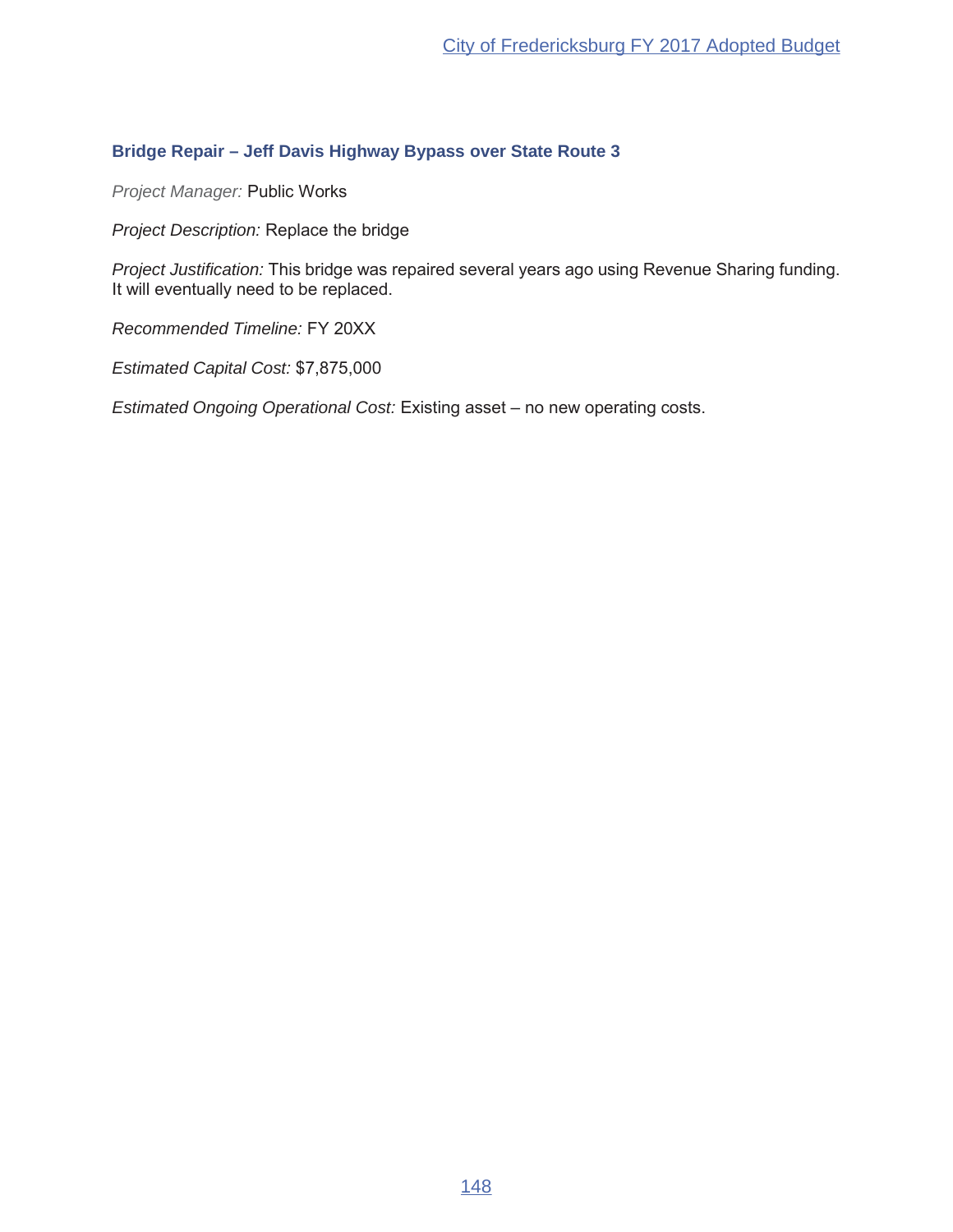# **Bridge Replacement – U.S. Route 1 over Canal**

*Project Manager:* Public Works

*Project Description:* Replace the U.S. Route 1 Bridge over the Rappahannock Canal

*Project Justification:* The City has identified the U.S. 1 Bridge over the Rappahannock Canal as being in need of replacement. The original bridge dates from the 1940's and is approaching the end of its useful life.

Funding is set aside in the Commonwealth Transportation Board's Six-Year Plan for this work. This work is essential in maintaining a good transportation system, which is a goal of the Comprehensive Plan.

| Recommended Timeline: | FY 2018 - \$175,000   |
|-----------------------|-----------------------|
|                       | FY 2019 - \$1,500,000 |
|                       | FY 2020 - \$3,571,000 |
|                       | FY 2021 - \$2,580,700 |
|                       |                       |

*Estimated Capital Cost:* See above - \$7,826,700

*Estimated Ongoing Operational Cost:*

The bridge is an existing asset and the replacement does not create any additional operating costs.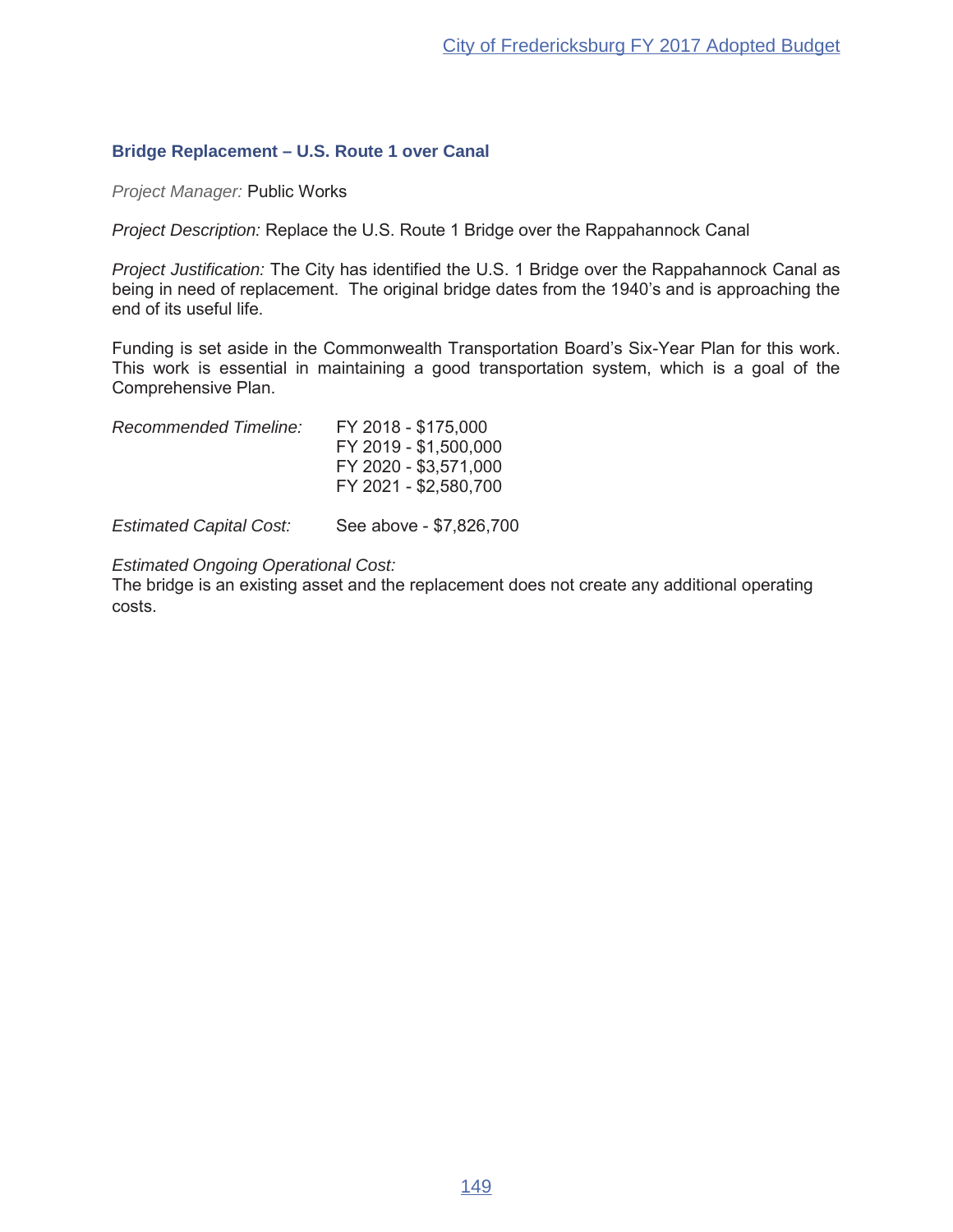# **Confederate & City Cemetery Brick Sidewalk**

**Project Manager: Public Works** 

*Project Description*: This project will replace the existing concrete sidewalk along Washington Avenue, between Amelia and William Streets, with a new brick sidewalk. The new sidewalk will replace an aging sidewalk with a new brick sidewalk that will complement the appearance of the cemetery brick wall and allow for a wider green strip between the curb and sidewalk for the purpose of planting trees.

*Project Justification*: The new brick sidewalk will replace an aging sidewalk. The City typically converts approximately one block of concrete sidewalk in downtown to brick annually to enhance the attractiveness of the downtown area. This section of sidewalk is a prominent feature adjacent to the historic Confederate cemeteries. Also, the Green Subcommittee has recommended the replacement of the concrete sidewalk with brick and moving the new sidewalk farther away from the curb to facilitate the installation of new trees.

The City's Comprehensive Plan, in the Action Plan, specifically mentions under the goal area of Historic Preservation the development of brick sidewalks.

*Recommended Timeline:* FY 2018

*Estimated Capital Cost*

Estimated Ongoing Operational Cost: These funds are to replace existing assets.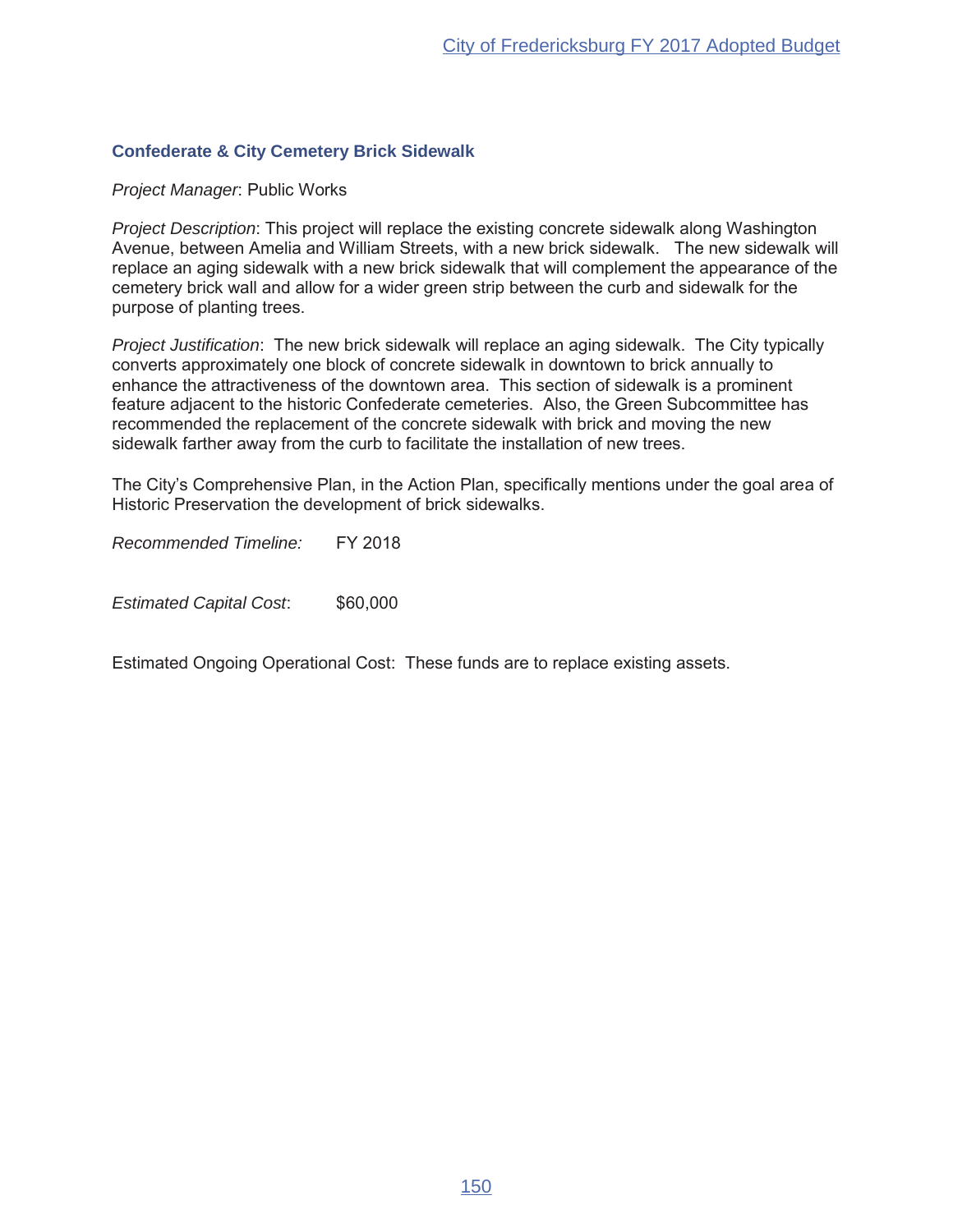# **Stormwater Facility Maintenance**

*Project Manager:* Public Works

*Project Description:* Culvert replacement funding is set aside each year so the Department of Public Works can maintain and upgrade if necessary the culvert and ditch drainage system. This funding also gives Public Works access to funding when culverts or drainpipes need emergency repair.

*Project Justification:* The City's storm drains and culverts require periodic maintenance and replacement in order to continue to function.

The Comprehensive Plan discusses the need to possibly build new or retrofit existing stormwater management facilities, and this funding will help support that goal.

Recommended Timeline: FY 2017 - \$75,000

*Estimated Capital Cost:* See above - \$75,000

*Estimated Ongoing Operational Cost:* These funds are to replace existing assets.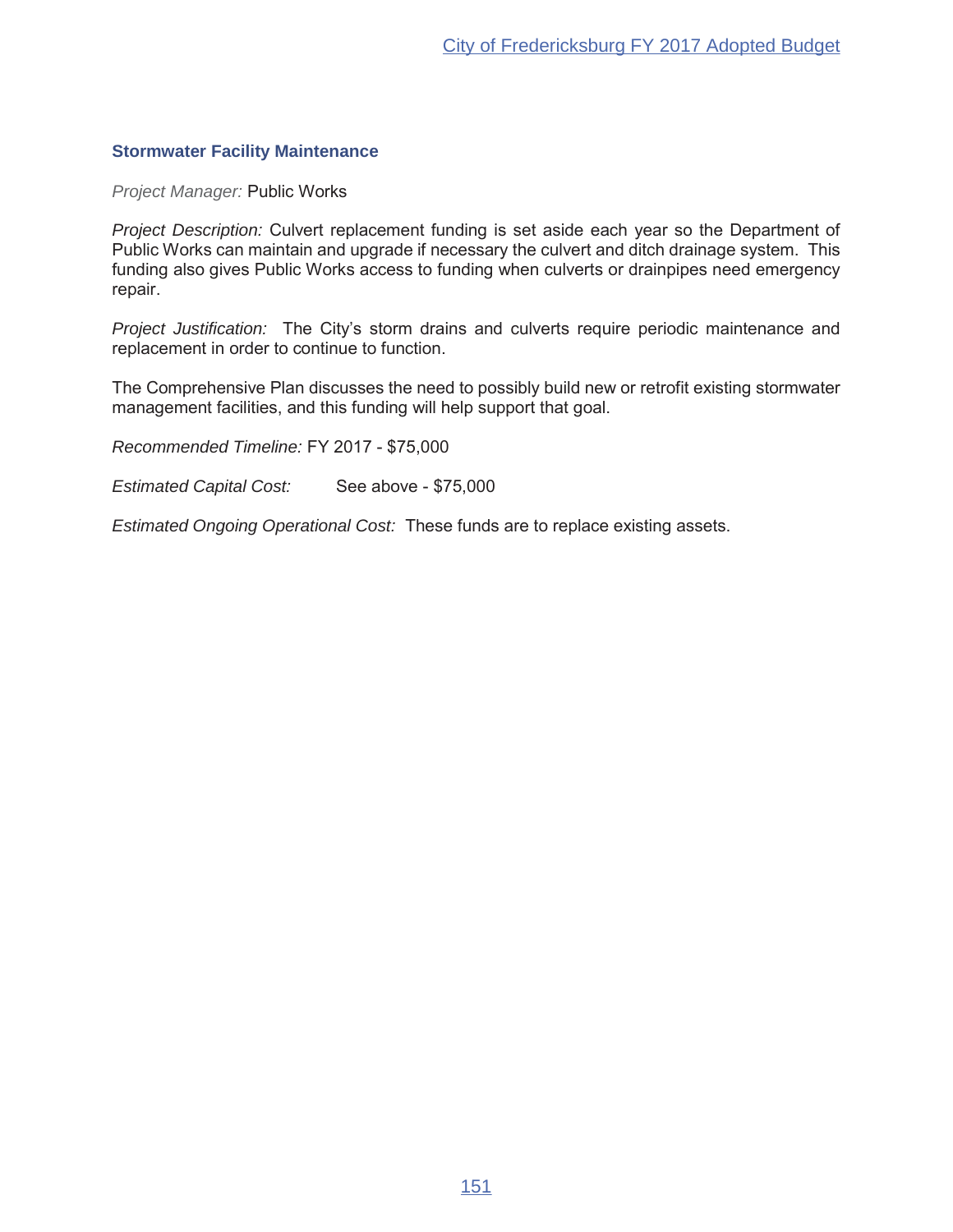### **Downtown Streetscape Renovations**

**Project Manager: Public Works** 

*Project Description*: The ornamental lights in the downtown historic district need to be upgraded and converted to a more energy efficient form of lighting. In addition, the comprehensive plan calls for the re-start of the brick sidewalk program in the downtown.

*Project Justification*: The City currently has a mix of concrete and brick sidewalks in the downtown historic district. In addition, the City owns and is responsible for the maintenance of streetlights and ornamental lights in the downtown. Funding is set aside for improvements in these areas in FY 2016 and  $\overline{Y}Y$  2017.

The Comprehensive Plan also supports the development of brick sidewalks in the community.

*Recommended Timeline*: Funding is set aside in FY 2016 and FY 2017.

*Estimated Capital Cost*: \$50,000 each year

*Estimated Ongoing Operational Cost*: Brick sidewalks generally do require more maintenance and monitoring than concrete sidewalks.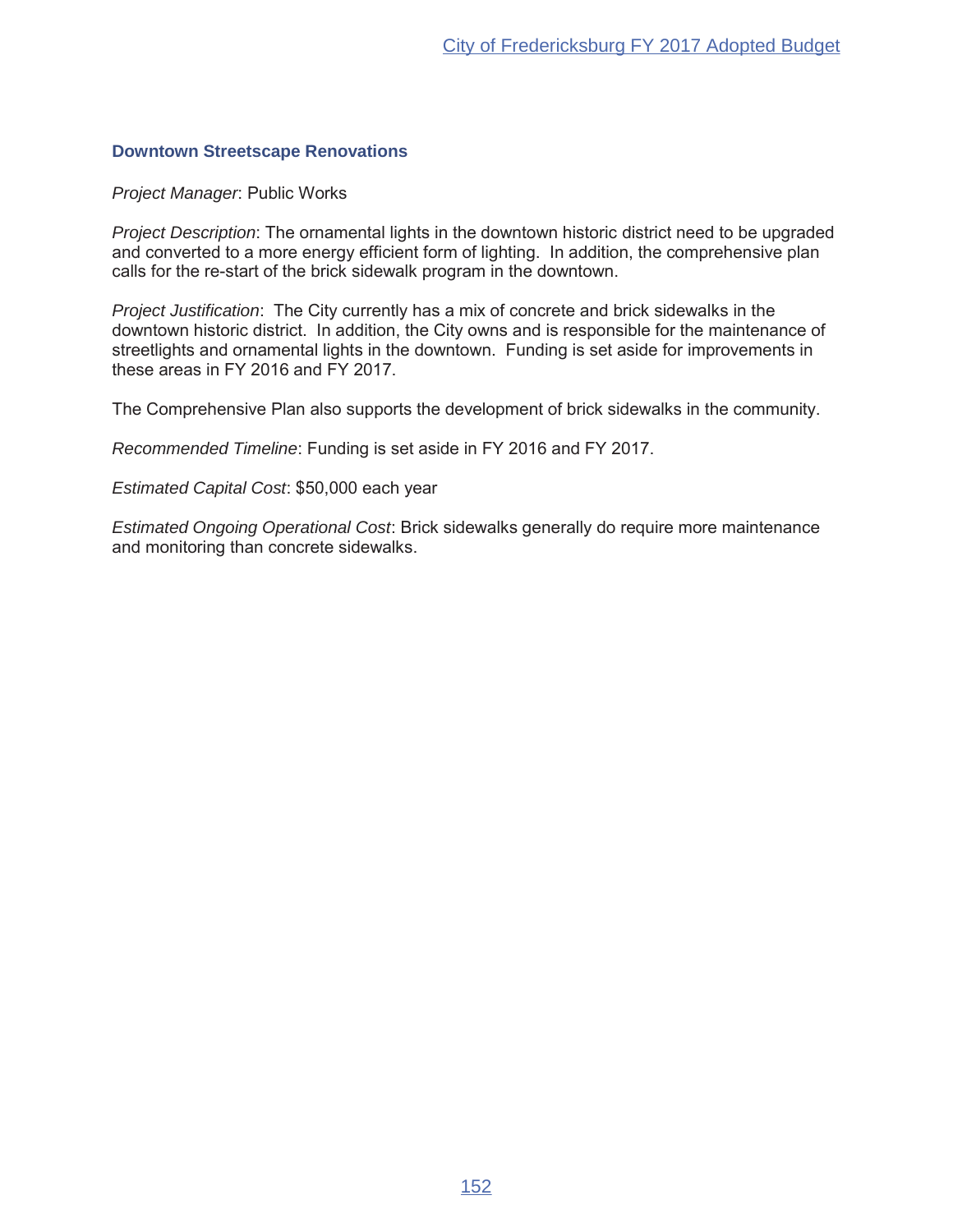# **Embrey Dam / Rappahannock Canal Footbridge**

### **Project Manager: Public Works**

*Project Description*: This project is the construction of a footbridge on the City's Embrey Dam/Rappahannock Canal (EDRC) trail where a section of the trail has been significantly washed out. This portion of the EDRC trail is currently closed due to safety concerns. The EDRC is designated as an integral part of the City's pathways system, according to the Fredericksburg Pathways Master Plan. The trail is heavily used by hikers, mountain bikers and other nature enthusiasts. It is also used for various tail competition events.

*Project Justification*: The trail is currently closed and will remain closed until a new footbridge is completed. The washout was so extensive (approximately 12' deep x 10' wide) that simple methods of bridging the gap are not possible.

The maintenance of the trail supports the City's multi-modal transportation system and the City's recreational offerings, both of which are supported in the City's Comprehensive Plan.

**Recommended Timeline: FY 2017.** 

*Estimated Capital Cost*: \$100,000 each year

*Estimated Ongoing Operational Cost*: Routine Maintenance as applies to other trials within the Fredericksburg Pathways.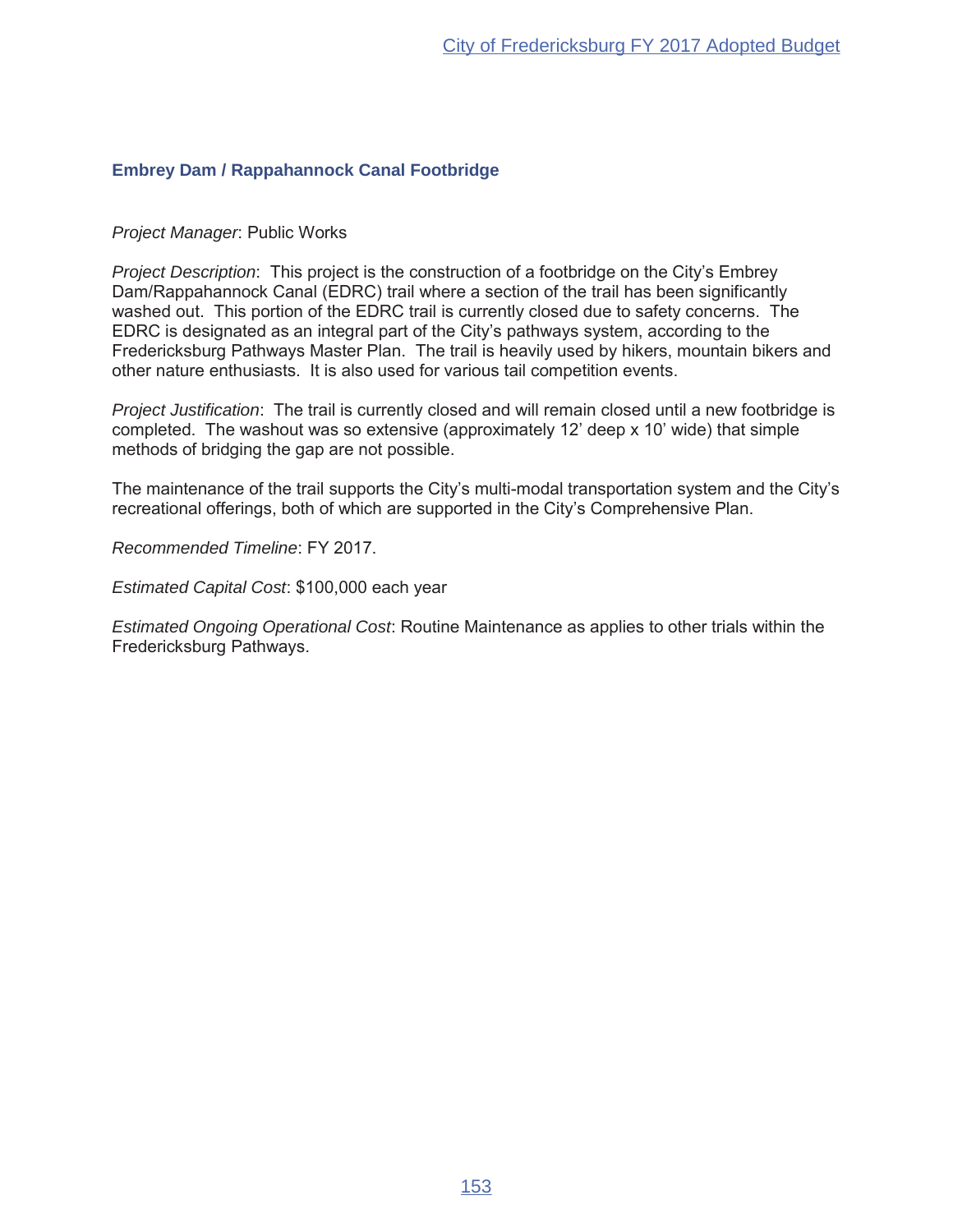# **Fall Hill Avenue Widening Project**

*Project Manager:* Public Works and the Virginia Department of Transportation

*Project Description:* The widening of Fall Hill Avenue to four through lanes with appropriate turning lanes from Carl D. Silver Parkway to Jefferson Davis Highway at Mary Washington Boulevard, including a four lane bridge over Interstate 95, a sidewalk on the south side of Fall Hill Avenue and a bicycle path on the north side and extension of Mary Washington Boulevard from its current terminus at the rear of the Mary Washington Hospital campus westward to Fall Hill Avenue just west of the Rappahannock Canal, a total project distance of approximately 2.05 miles

# *Project Justification:*

- The road will increase travel lanes available and improve traffic flow in that area of the City
- The expanded road and new bridges will provide a safe means of travel for pedestrians and bicyclists

*Recommended Timeline:*

• The project is currently underway with an estimated project completion date of January 2017

*Estimated Capital Cost:* The total project budget is \$44,000,000 with the City's local match totaling \$2,880,000

# *Estimated Ongoing Operational Cost:*

**EXTERPERIM INTEGRIAT SIGN META IMPLE THE COMMUNIST SOMETHERPT ASSET** After the completion of the road way the City of Fredericksburg will assume the maintenance and snow removal cost of the additional lane miles.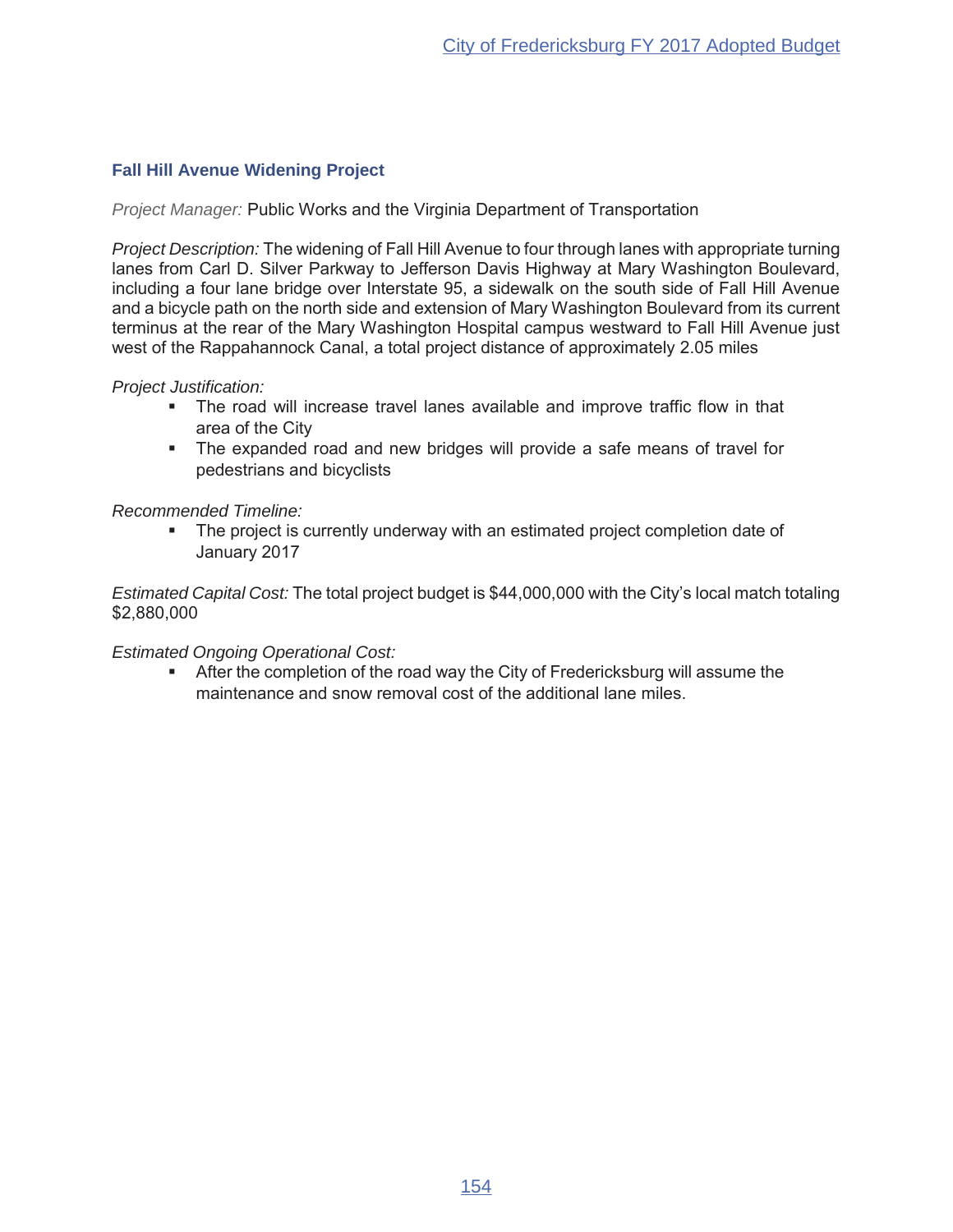### **Lafayette Boulevard Pedestrian Safety & Lafayette / Kenmore Roundabout**

### **Project Manager: Public Works**

*Project Description:* The City has included funding in the FY 20xx long-range plan year for pedestrian improvements along Lafayette Boulevard, which is a heavily-travelled corridor for pedestrians. In addition, there is a project to replace the existing traffic signal at Lafayette Boulevard and Kenmore Avenue with a traffic circle.

*Project Justification:* The City's long-range plan should include improvements for pedestrians along Lafayette Boulevard, in accordance with the Lafayette Boulevard corridor study. The traffic circle design has the potential to improve the flow of both vehicular and pedestrian traffic in that intersection, although more detailed study is required. This improvement may require right-ofway acquisition as well.

| <b>Recommended Timeline:</b>   | Roundabout – FY 2020 for design<br>Pedestrian Improvements - FY 2020-FY 20XX                                                                       |
|--------------------------------|----------------------------------------------------------------------------------------------------------------------------------------------------|
| <b>Estimated Capital Cost:</b> | Roundabout design costs - \$375,000 (FY 2020)<br>Pedestrian & Roundabout Improvements - \$875,000<br>$($375,000$ in FY 2020 - \$500,000 in FY20XX) |

*Estimated Ongoing Operational Cost:* Additional pedestrian facilities, such as sidewalks, would require long-term maintenance. The traffic circle project will also require long-term maintenance; however, there are cost savings associated with the removal of a traffic signal, including power costs and costs for replacement controllers, lights, etc.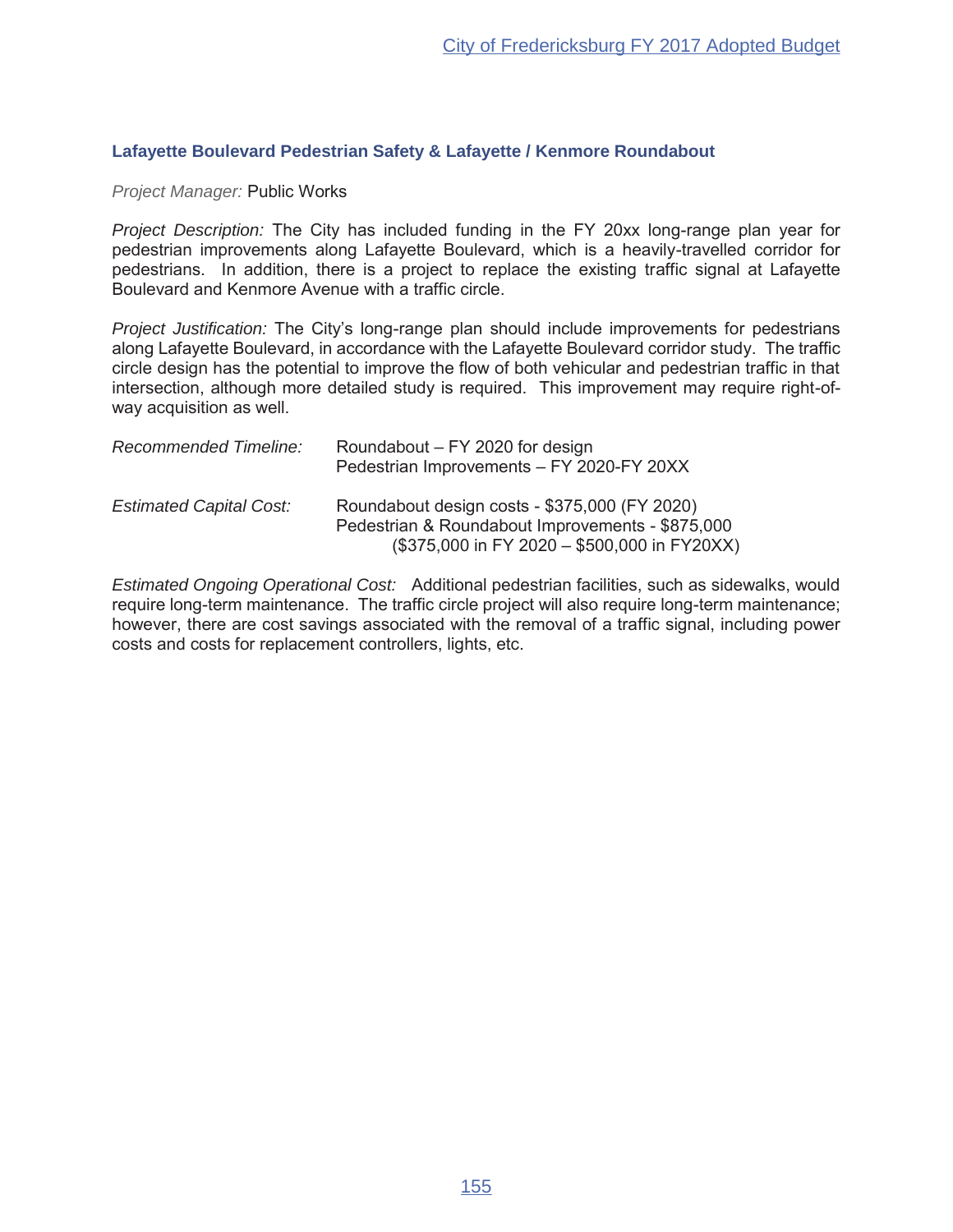### **Princess Anne Street Improvements**

*Project Manager:* Virginia Department of Transportation\*

*Project Description:* The City is scheduled to receive a grant to do Phase II of Princess Anne Street Improvements. Phase II includes resurfacing the roadway and improving the curb and gutter and sidewalks from Jefferson Davis Highway to Fauquier Street.

*Project Justification:* Phase I has been completed and Phase II is the next Phase in the process.

*Recommended Timeline:* FY 2017 and FY 2019

Estimated VDOT Capital Cost: FY 2017 - \$681,000 FY 2019 - \$689,000

*Estimated Ongoing Operational Cost:* The Princess Anne Street corridor is already maintained by the City.

*\*Project will be funded and managed by the Commonwealth of Virginia. The project sheet is included for information purposes.*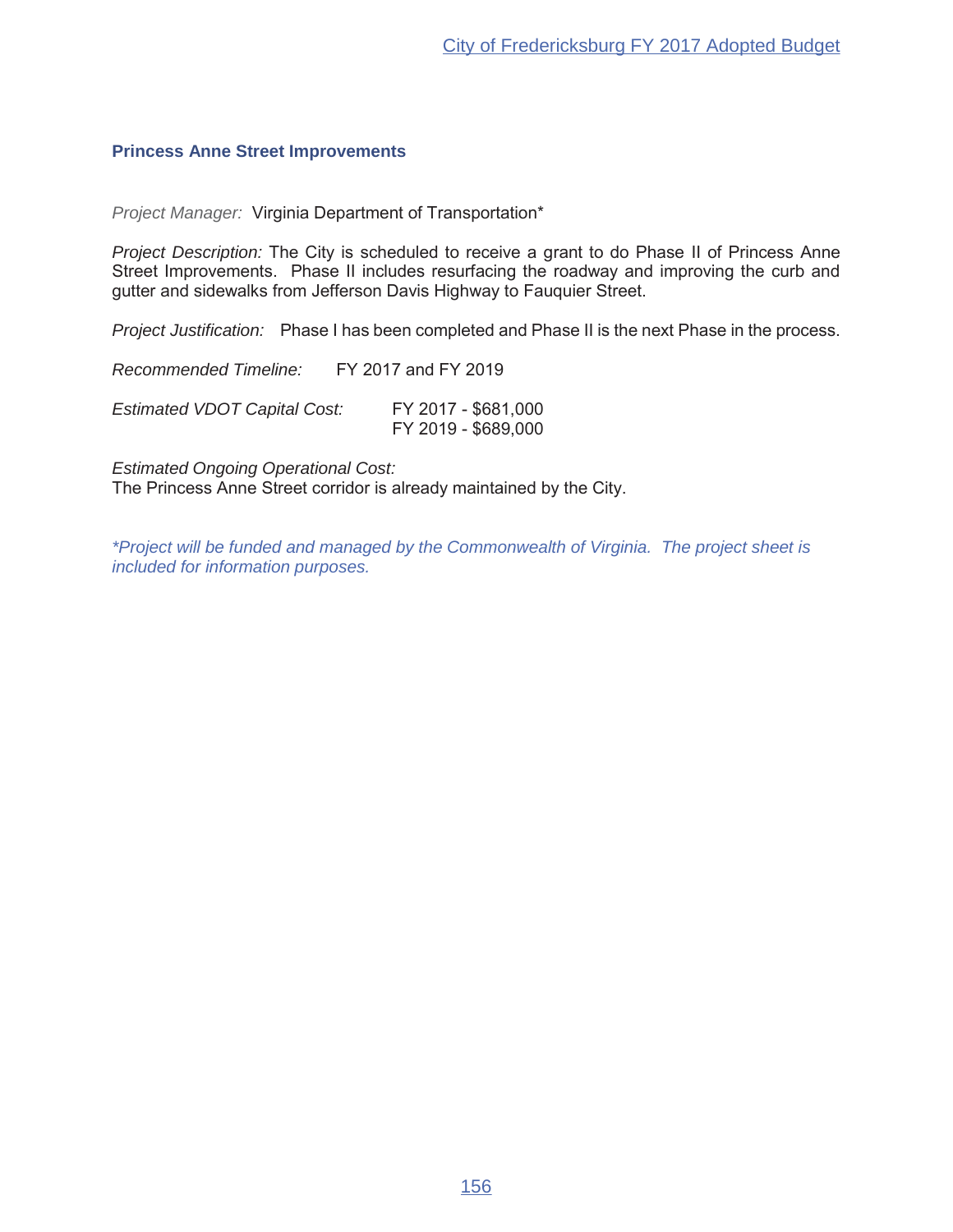# **Riverfront Park Development**

*Project Manager:* Parks, Recreation, and Public Facilities & Riverfront Park Task Force

*Project Description:* Riverfront Park – to be developed along Sophia Street on the Rappahannock River between Hanover Street and just south of Charlotte Street.

*Project Justification:* The City currently has completed a concept design, which provides a basic plan for the park. The City Council wished to simplify the park concept design, in order to lower the overall cost of park development. The City is currently refining the concept design and providing better cost estimates during the schematic design phase, which should be complete during FY 2016. Assuming approval of the schematic design, the City will move forward with construction plans and eventually construction of the park, based upon a  $$5,000,000$  construction budget.

The City's Comprehensive Plan / Action Plan includes the establishment of an urban riverfront park as a focal point for the community under the "Public Facilities and Services" category.

Recommended Timeline: FY 2017 - \$500,000 FY 2018 - \$5,000,000

*Estimated Capital Cost:* \$6,000,000 (including current year funding)

The City's 2015 bond issue included  $$1,000,000$  for design and related pre-construction services for the Riverfront Park. This includes both the schematic design phase as well as construction design documents. There is \$500,000 budgeted in FY 2016 for design.

The City's Recommended Capital Improvements Plan includes \$5,000,000 for the actual park construction during FY 2018. The City will need to borrow the funds for the construction of this park project.

# *Estimated Ongoing Operational Cost:*

The City anticipates that there will be an increase in operating costs associated with the Riverfront Park, based on the ultimate design and the ongoing usage of the property. Based on an increase in maintenance work hours equivalent to one full-time employee, plus utilities and other maintenance, the ongoing cost for operations can be roughly estimated at \$50,000 per year.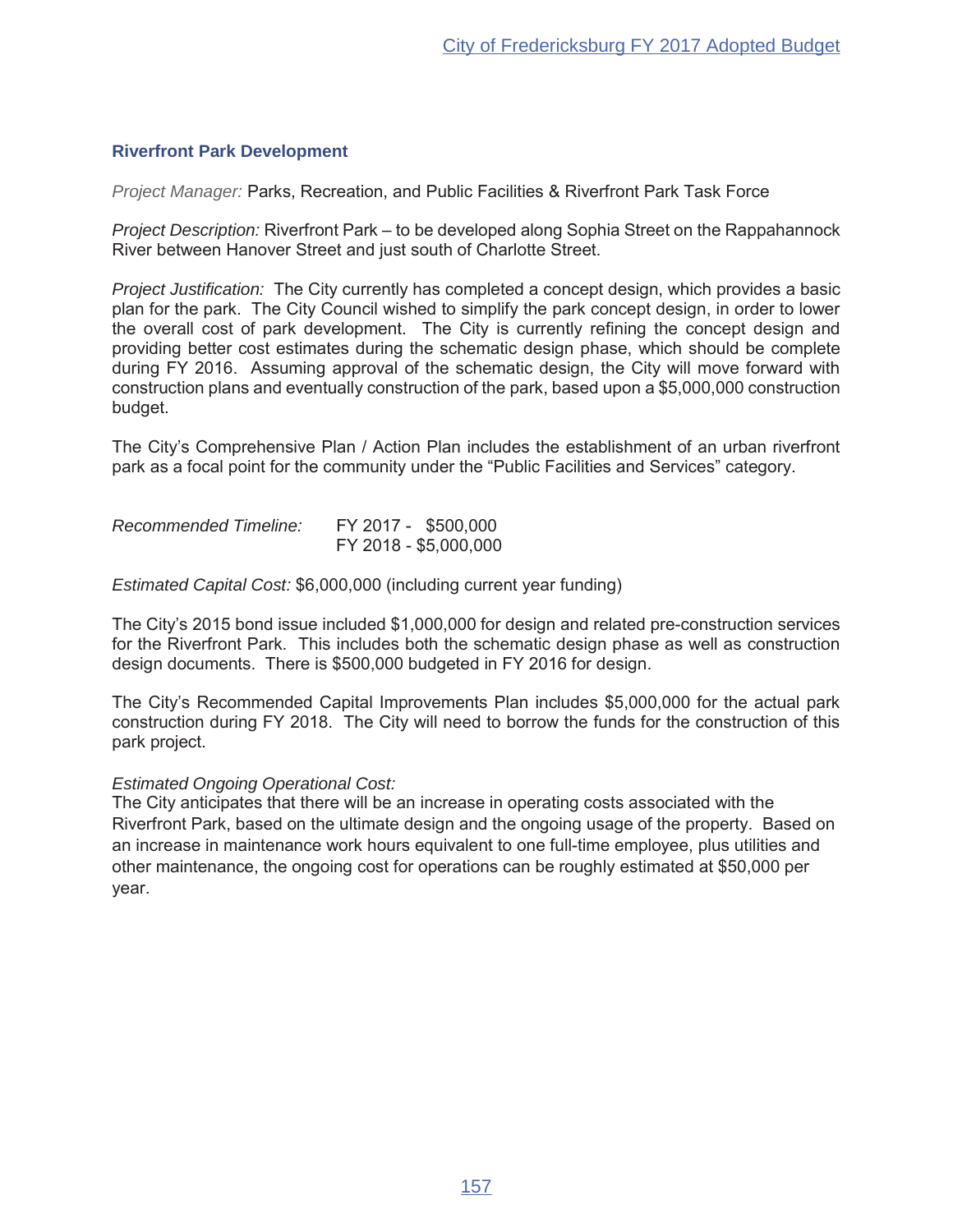# **Signals – Route 3**

*Project Manager:* Public Works

*Project Description:* The City of Fredericksburg, through the FAMPO, has obtained future capital funding for Phase II of various improvements to the traffic signals on State Route 3.

*Project Justification:* This will allow for the signals to be updated with the most efficient equipment along with the ability to be optimized to current travel conditions creating the safest and best flowing traffic pattern for this area.

*Recommended Timeline:*

| FY 2018 | \$150,000 |
|---------|-----------|
| FY 2019 | \$275,000 |
| FY 2020 | \$366,000 |
| FY 2021 | \$261,000 |

*Estimated Capital Cost: See above* 

*Estimated Ongoing Operational Cost:* The City already maintains these systems.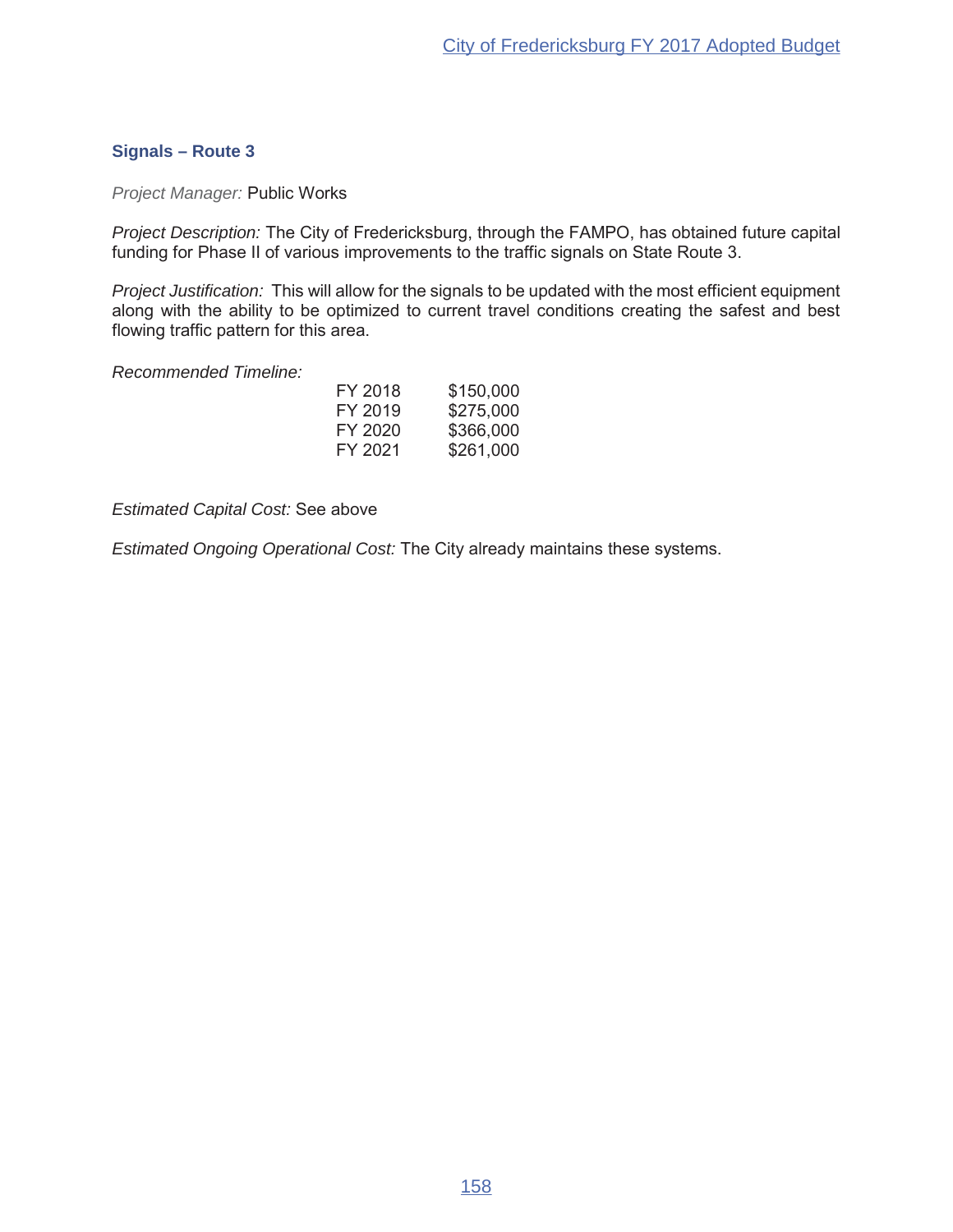# **Stormwater Management Plan**

*Project Manager:* Community Planning and Building

*Project Description:* Funding is planned for a Stormwater Management Plan, to assist with various MS4 permit and VSMP requirements.

*Project Justification:* This is under evaluation and is a candidate to move to the City's new Stormwater Management Fund. The City faces a variety of stormwater management requirements related to MS4 and the Virginia Stormwater Management Program. This is also supported by the Comprehensive Plan, which references the MS4 and Virginia Stormwater Management Program.

**Recommended Timeline: FY 2017** 

**Estimated Capital Cost: FY 2017 - \$75,000** 

*Estimated Ongoing Operational Cost:*

The plan will likely identify a variety of stormwater management requirements that will increase operational costs for the City.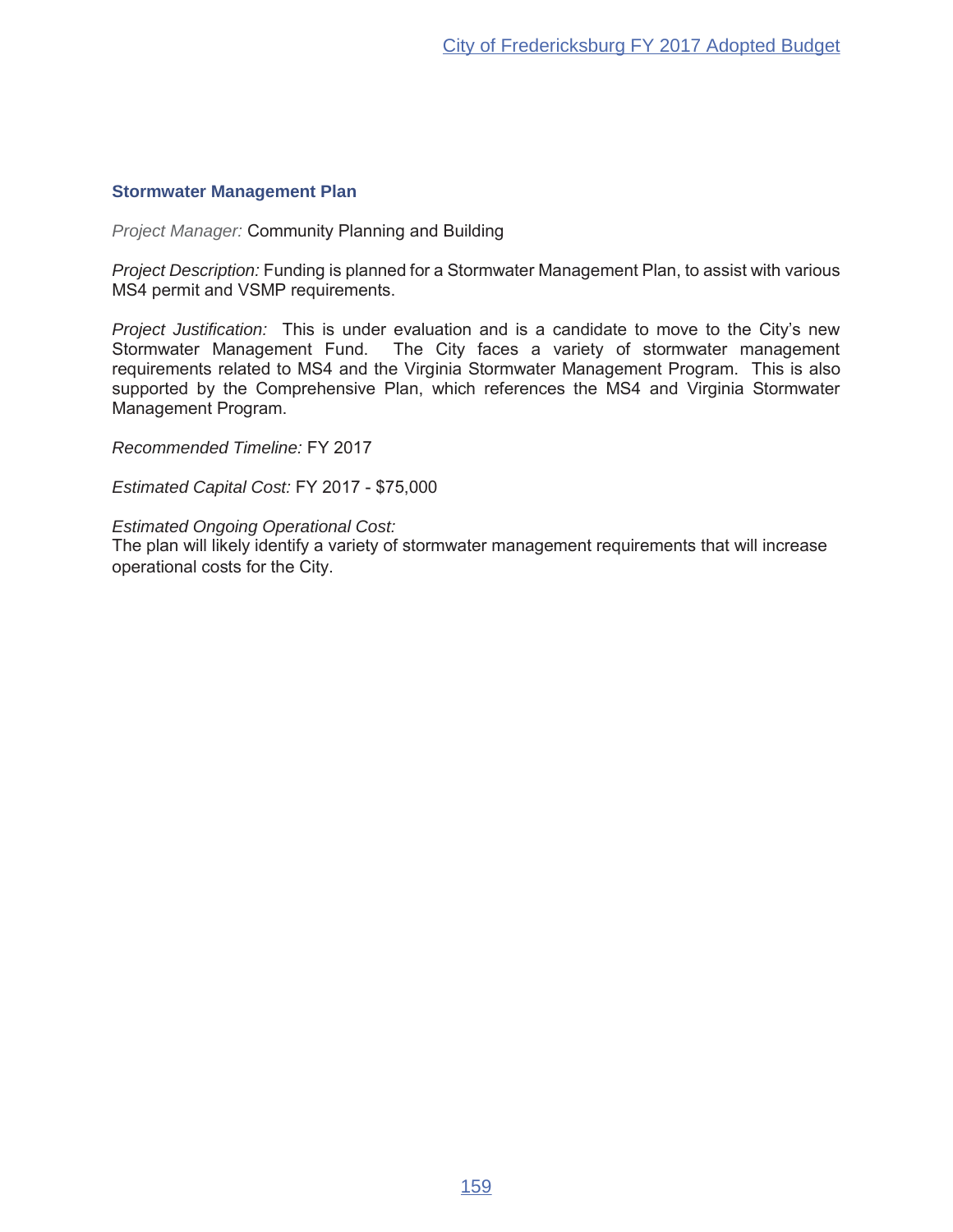# **Traffic Signal Modernization**

# *Project Manager:* Public Works

*Project Description:* The City has requested Traffic Signal projects through the FAMPO, and also has identified revenue sharing and other local funds for traffic signal replacements throughout the planning period.

*Project Justification:* This project will allow for the signals to be updated with the most efficient equipment along with the ability to be optimized to current travel conditions. In addition, there is a specific project included in the FY 2016 budget for the following intersections:

- Amelia Street and Caroline Street
- Amelia Street and Princess Anne Street
- Amelia Street and Prince Edward Street
- Lafayette Boulevard and Princess Anne Street
- Lafavette Boulevard and Caroline Street.

The Comprehensive Plan supports the development of a multi-modal transportation system, and the upgrading of the traffic signals will support this effort.

*Recommended Timeline:* Downtown and Other Intersections \$100,000 in FY 2017 \$250,000 per year FY 2018 - FY 2021

# *Estimated Capital Cost: See above*

# *Estimated Ongoing Operational Cost:*

- **I** After the completion of the signals the City of Fredericksburg will assume the maintenance.
- The signals represent replacements of currently signalized intersections.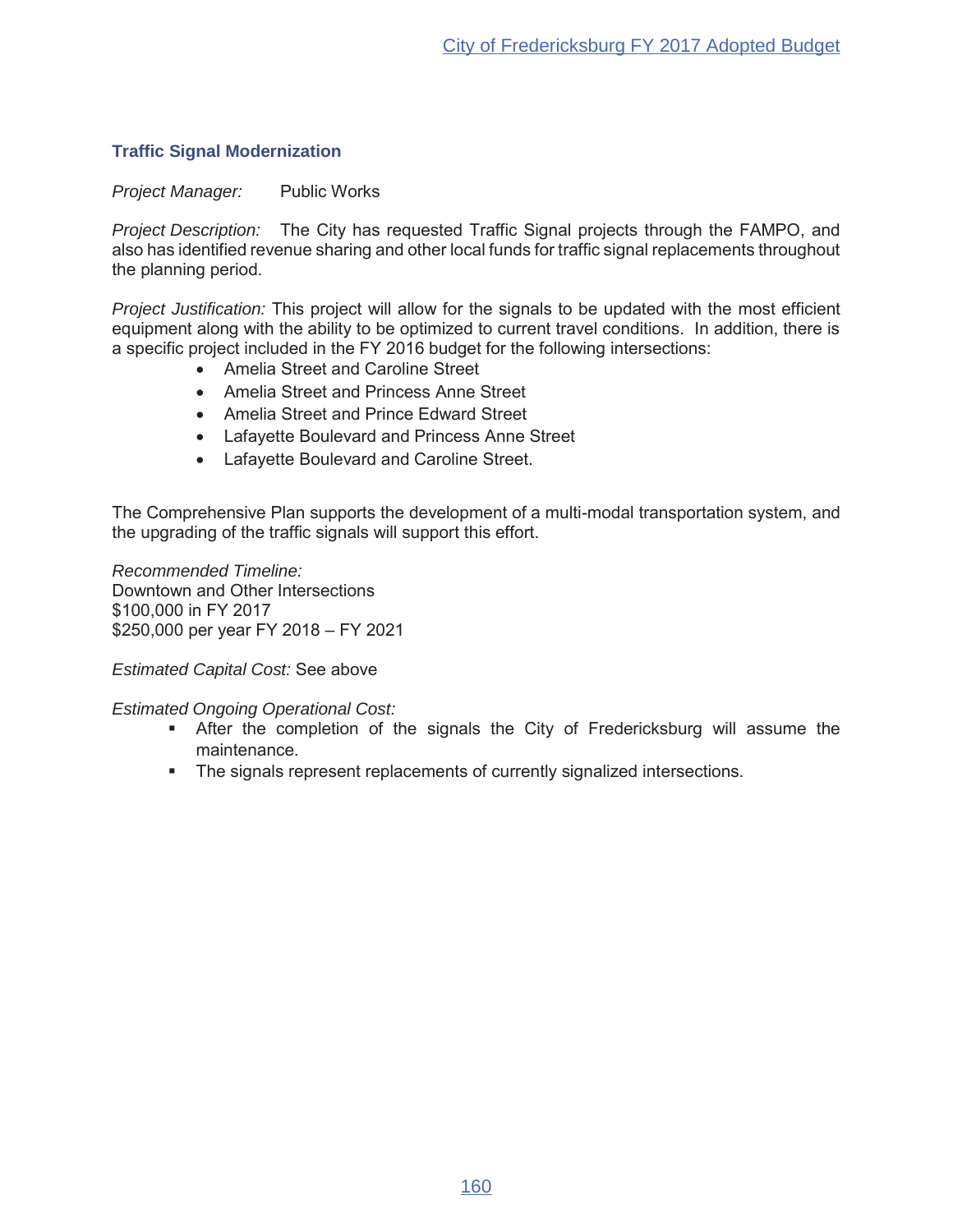# **Wayfinding Signs Project Completion**

*Project Manager: Parks, Recreation, and Public Facilities* 

*Project Description:* Completion of the Wayfinding signs will provide clear directions and travel assistance to those visiting our City. The project began in 2007 and this funding is for Phase II of the project.

*Project Justification:* Completion of the signage system is necessary to assist visitors and residents to key destinations in the City. This effort supports the City's transportation system.

*Recommended Timeline:* FY 2018 - 2021 - \$80,000 per year.

*Estimated Capital Cost:*

*Estimated Ongoing Operational Cost:* The City estimates an annual operating cost of \$25,000 per year upon completion of all phases, and the City may decide to contract or to perform maintenance in-house.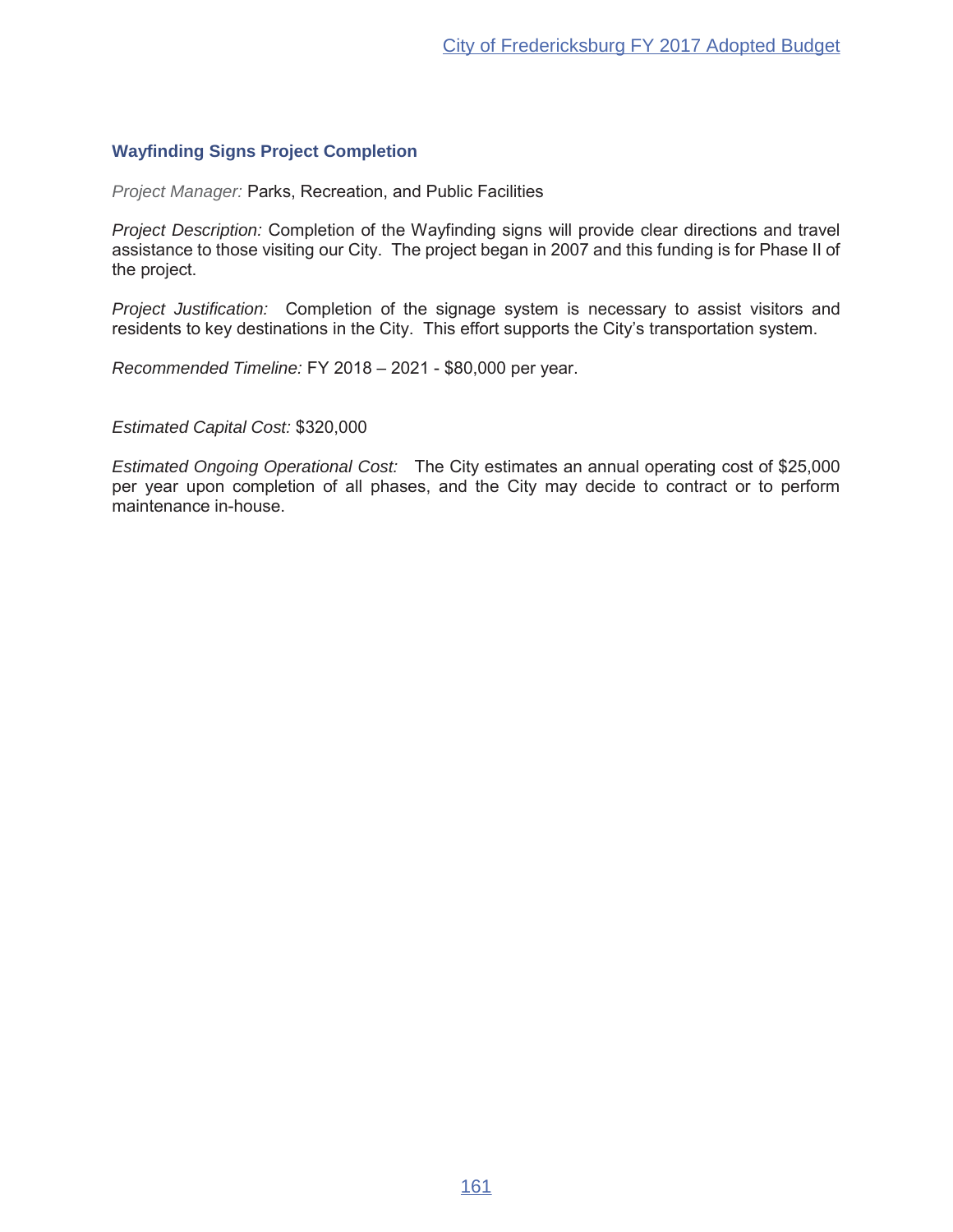### **Wheeled Refuse Carts**

*Project Manager:* Public Works

*Project Description:* In June 2014, the City began a pilot program to evaluate the effectiveness of a modified system for residential solid waste and recycling collection. The pilot program introduced 65 gallon roll-out carts for both solid waste and recycling, and changed the location and frequency of collection from backyard collection twice a week to curbside collection once a week. The pilot program took place in two neighborhoods: College Heights and Darbytown. Approximately 500 customers were included, which is roughly 13% of the total number of current customers citywide.

*Project Justification:* The success of the pilot program, and the lessons we learned, have given us confidence that we can expand the program to other neighborhoods in Fiscal 2016. The Recommended Budget includes funds to expand the program in a phased manner during the next two fiscal vears

**Recommended Timeline: FY 2017** 

*Estimated Capital Cost:* 

*Estimated Ongoing Operational Cost:*

**•** After the initial capital purchase there should be operational savings in labor and fuel by going to once per week pick up.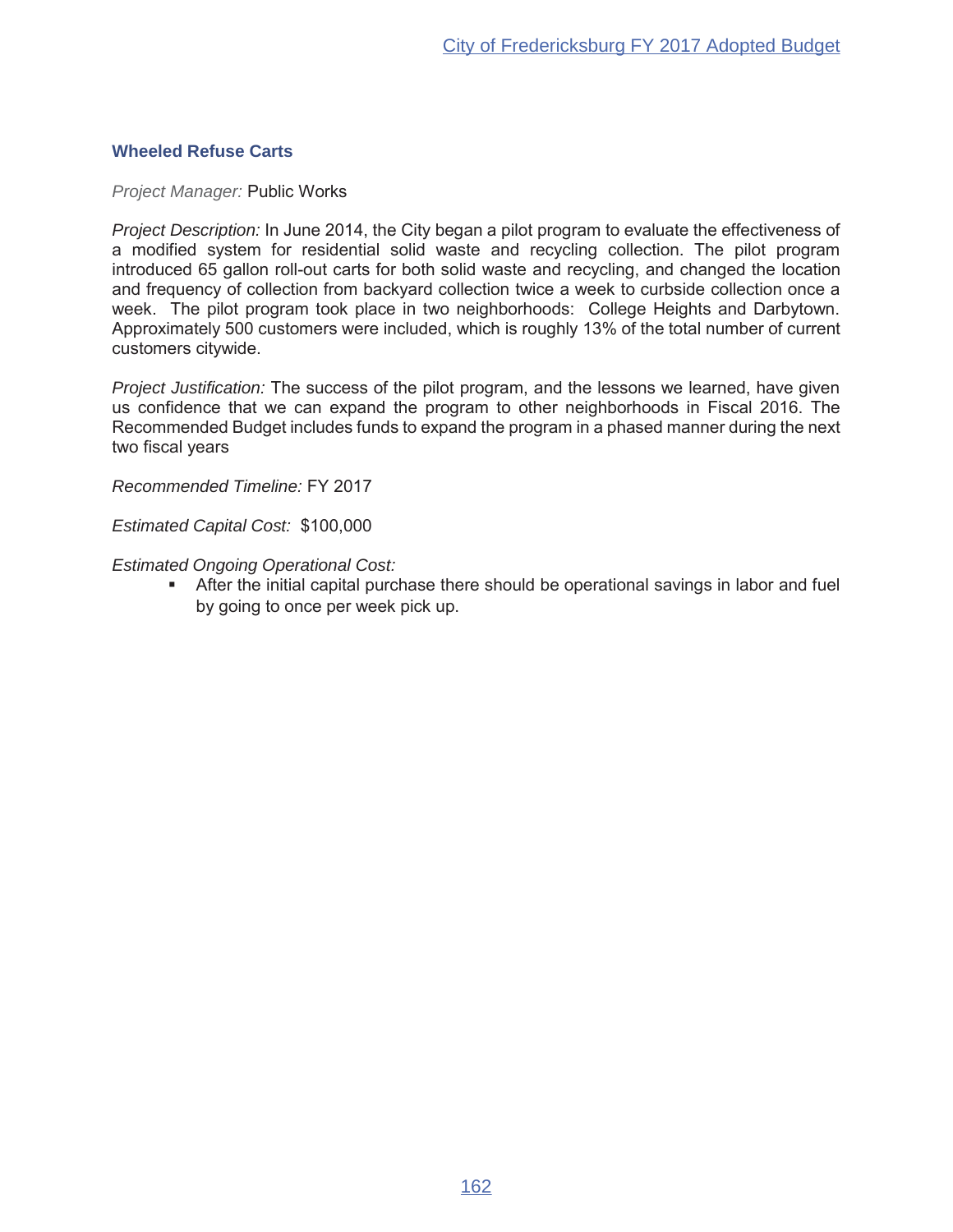# CAPITAL IMPROVEMENTS PLAN - PUBLIC FACILITIES CAPITAL IMPROVEMENTS PLAN - PUBLIC FACILITIES

| <b>Public Facilities</b>                         |   | FY 2017 |   | <b>FY 2018</b> | FY 2019   |    | <b>FY 2020</b> |   | FY 2021        | FY20XX        |  |
|--------------------------------------------------|---|---------|---|----------------|-----------|----|----------------|---|----------------|---------------|--|
| Technology Replacements                          | ↮ | 237,500 | ↮ | ↮<br>300,000   | 300,000   | ↮  | 300,000        | ↮ | ↔<br>300,000   | 300,000       |  |
| Enterprise Resource Planning System              |   |         |   | 500,000        | 500,000   |    | 500,000        |   |                |               |  |
| IT Resilience Plan Implementation                |   | 96,900  |   | 86,500         | 48,000    |    |                |   |                |               |  |
| Police Voice over IP Phone System                |   |         |   |                |           |    | 102,300        |   |                |               |  |
| Parking Garage System Replacement                |   |         |   | 120,000        |           |    |                |   |                |               |  |
| Document Management System                       |   |         |   |                |           |    | 137,500        |   |                |               |  |
| Fiber Network to City Shop                       |   |         |   |                | 96,700    |    |                |   |                |               |  |
| Alum Springs Bridge                              |   |         |   |                |           |    | 1,310,000      |   |                |               |  |
| Alum Springs Storage Building and Restroom       |   |         |   |                |           |    | 224,000        |   |                |               |  |
| Energy Retrofit                                  |   | 55,000  |   | 46,000         |           |    |                |   |                | 185,000       |  |
| Dixon Park Community Center                      |   |         |   |                |           |    |                |   |                | 25,000,000    |  |
| Dixon Park Improvements                          |   |         |   |                |           |    | 240,000        |   |                | 114,000       |  |
| Museum Building Stabilization                    |   |         |   |                |           |    |                |   |                | 350,000       |  |
| <b>HVAC Replacements</b>                         |   | 75,000  |   |                | 75,000    |    |                |   |                |               |  |
| Memorial Park Tennis Court Improvements          |   |         |   | 151,000        | 175,000   |    |                |   |                |               |  |
| Memorial Park Restrooms                          |   | 105,000 |   |                |           |    |                |   |                |               |  |
| Motts Reservoir Paving                           |   |         |   |                |           |    |                |   |                | 250,000       |  |
| Old Mill Park Restrooms                          |   |         |   |                |           |    |                |   | 100,000        |               |  |
| Pathway - Embrey Dam                             |   |         |   |                |           |    |                |   |                | 540,000       |  |
| Roof Replacements                                |   | 95,000  |   | 75,000         | 75,000    |    | 75,000         |   | 75,000         |               |  |
| Executive Plaza                                  |   |         |   |                |           |    |                |   |                | 5,000,000     |  |
| Downtown Parking Garage                          |   |         |   |                |           |    | 3,000,000      |   | 7,000,000      |               |  |
| Sophia Street Parking Garage Maintenance Project |   |         |   |                | 190,000   |    |                |   |                |               |  |
| Liberty Place Parking Garage Agreement           |   |         |   | 2,150,000      |           |    |                |   |                |               |  |
| Planning Area Plan Updates                       |   | 75,000  |   | 150,000        | 150,000   |    | 150,000        |   | 150,000        |               |  |
| Central Rappahannock Regional Library            |   |         |   |                |           |    |                |   |                | 10,933,605    |  |
| <b>Total</b>                                     | ↮ | 739,400 | ↮ | ↮<br>3,578,500 | 1,609,700 | မာ | 6,038,800      | ↮ | 7,625,000      |               |  |
| <b>Funding Sources</b>                           |   | FY 2017 |   | <b>FY 2018</b> | FY 2019   |    | <b>FY 2020</b> |   | <b>FY 2020</b> | <b>FY20XX</b> |  |
| General Fund Transfer                            | ↮ | 464,400 | ↮ | ↮<br>3,578,500 | 1,609,700 | ↮  | 1,504,800      | ↮ | 625,000        |               |  |
| Prior Year Capital Fund Balance                  |   | 250,000 |   |                |           |    |                |   |                |               |  |
| Interest Earnings                                |   | 25,000  |   |                |           |    |                |   |                |               |  |
| Debt Issuance                                    |   |         |   |                |           |    | 4,534,000      |   | 7,000,000      |               |  |

**Total 739,400 \$ 3,578,500 \$ 1,609,700 \$ 6,038,800 \$ 7,625,000 \$**

 $\bullet$ 

Total

739,400 \$ 3,578,500 \$ 1,609,700 \$ 6,038,800 \$ 7,625,000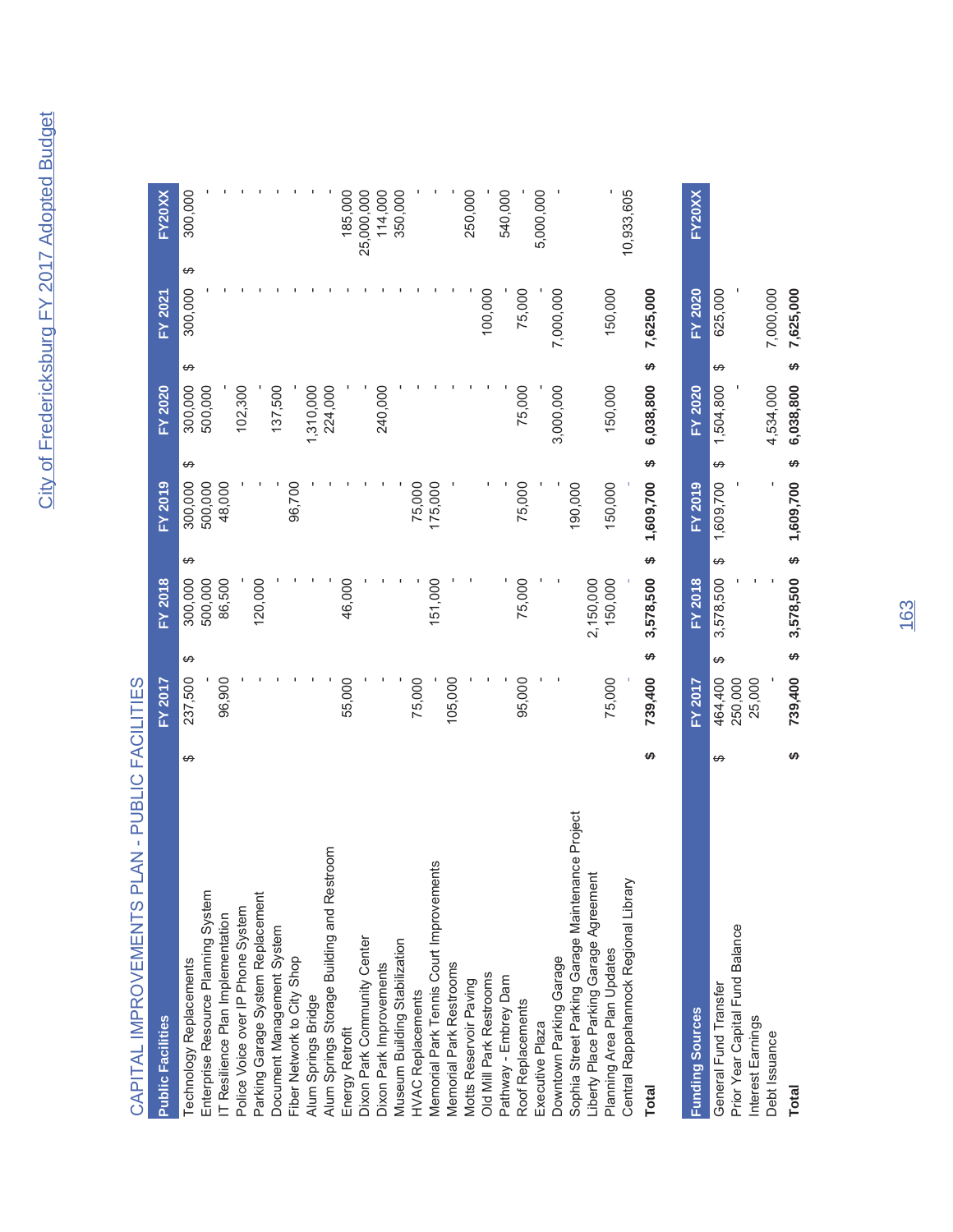# Technology Replacements

*Project Manager:* Information Technology

*Project Description:* The City replaces computer technology used by our operating Departments through the capital fund, currently on an approximate four-year cycle.

*Project Justification:* Ongoing funding for computer replacements for worn or outdated computers is essential for City operations.

# *Recommended Timeline:*

- Funding is included in each year of the CIP.
- *Estimated Capital Cost:* \$237,500 in FY 2016 \$300,000 in FY 2017 \$300,000 in FY 2018 \$300,000 in FY 2019 \$300,000 in FY 2020

*Estimated Ongoing Operational Cost:*

The IT budget contains a variety of ongoing operating costs related to the City's computer systems; however, the replacement program does not by itself create special additional operating costs.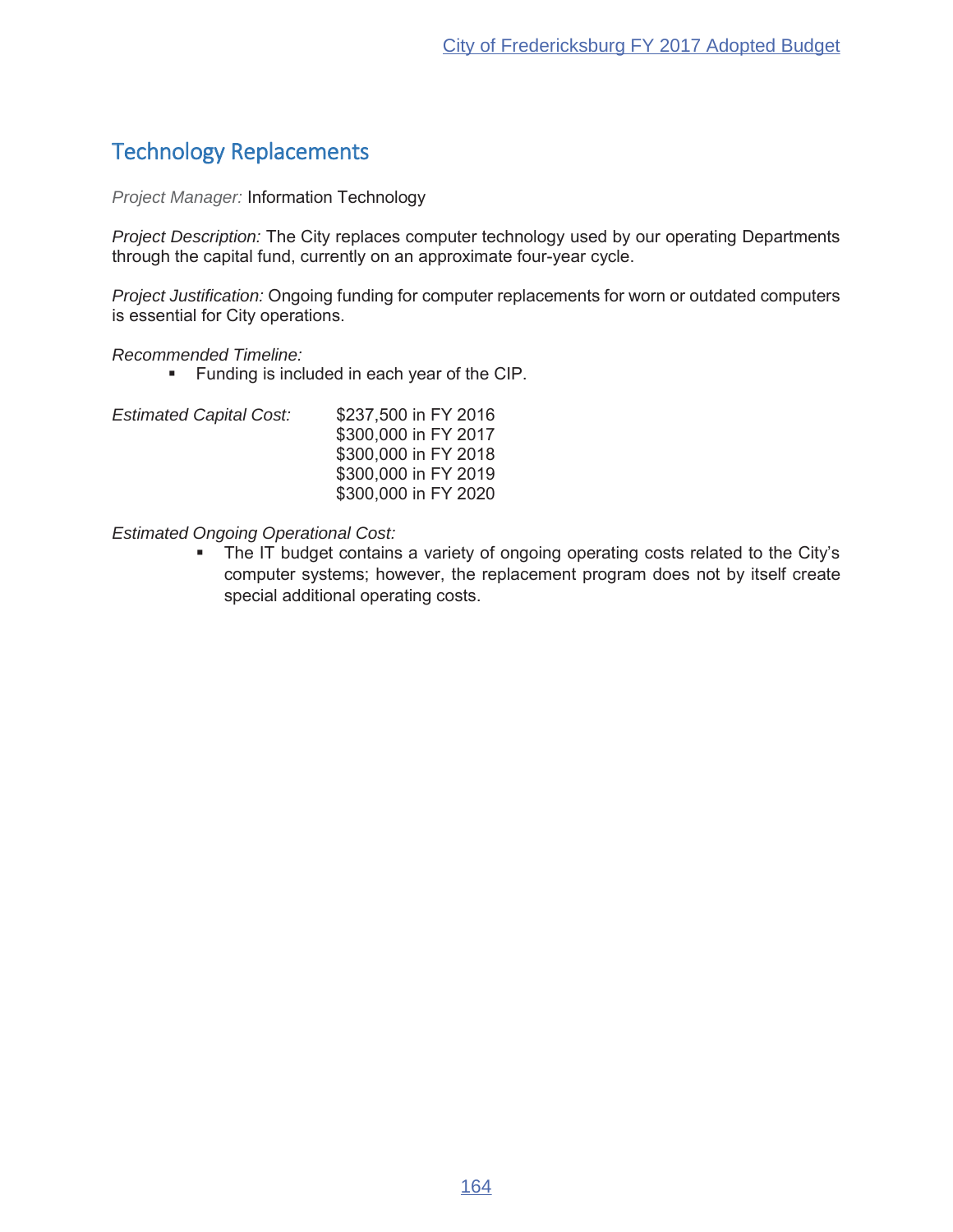# Enterprise Resource System Replacement

*Project Manager:* Information Technology

*Project Description:* Replace the software package that currently is used for the following City functions:

- Tax Assessment
- **Billing, Collection and Cashiering**
- UP Web services for Citizens and Businesses
- Payroll & Human Resource
- Financial Management
- **Utility Management**
- **EXP** Community Development (Planning and Building & Development).

# *Project Justification:*

- $\blacksquare$  The current City system is 27 years old and runs on an antiquated platform.
- " Costs to make improvements to the system have become increasingly more expensive.
- The time to implement the limited system improvements available system is often lengthy.
- **There is limited availability of programmers to work on existing applications or develop** new products on the AS400 platform.
- Many localities are upgrading financial systems making the client group of our existing provider smaller each year.
- Elected Officials and key City staff are committed to carrying out the massive project.
- \* A new system would allow for more online services for citizens.
- \* A new system would help Community Development functions become more efficient, automated and customer service friendly.

This is a key initiative of both the IT Master Plan and the Novak Organizational Study.

*Recommended Timeline:* Split the project into two years:

- **Begin with replacing the financial portions of the system in FY 2018**
- Then address the City Management suite which includes community development, code enforcement and the assessment system in FY 2019 and FY 2020.

*Estimated Capital Cost:* \$1,500,000 split over three years

*Estimated Ongoing Operational Cost:* \$75,000 yearly

- Current software maintenance costs are approximately \$45,000; a net increase to the annual budget of  $$30,000$
- The project will require an additional full-time position that is dedicated full-time to this project. These systems are integral to the everyday functioning of the City across many functional areas, and the current system is used by a great many employees in their day-to-day work. The replacement must be carefully managed and include a great deal of departmental input and ongoing training in order to be successful.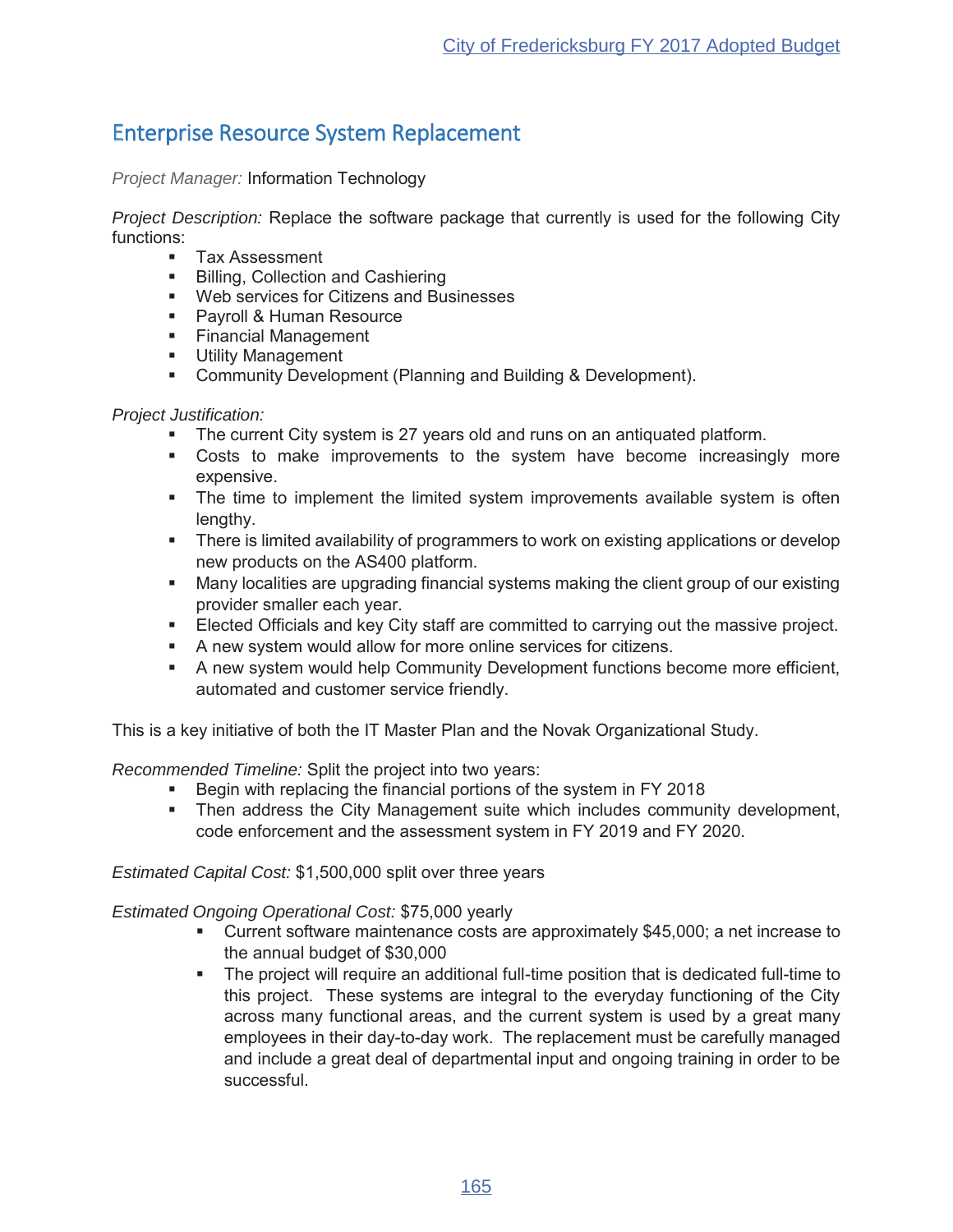# IT Resilience Plan Implementation

*Project Manager:* Information Technology

*Project Description:* Various IT System Improvements

*Project Justification:* There are various improvements related to strengthening the City's IT Systems and in making things more redundant for the City.

In FY 2017, funding is recommended to relocate the servers in the Police Department to a more suitable area away from a wet sprinkler system. In addition, there is funding requested for moving the City's Emergency Operations Center from Fire Station 2 to the Police Headquarters.

In FY 2018 there is funding requested to provide backup systems for the City's Public Safety and the City Hall platforms.

In FY 2019 there is funding requested to provide a backup to the E-911 Dispatch Center from the City's Mobile Command Vehicle.

These initiatives have been identified and supported in the City's IT Strategic Plan.

| Recommended Timeline: | FY 2017 - \$96,900 |
|-----------------------|--------------------|
|                       | FY 2018 - \$86,500 |
|                       | FY 2019 - \$48,000 |

*Estimated Capital Cost:*

# *Estimated Ongoing Operational Cost:*

The City estimates additional operating costs associated with these projects to be \$9,720 beginning in FY 2017, \$11,323 in FY 2018 and \$17,800 in FY 2019. These are associated with software maintenance and telephone changes.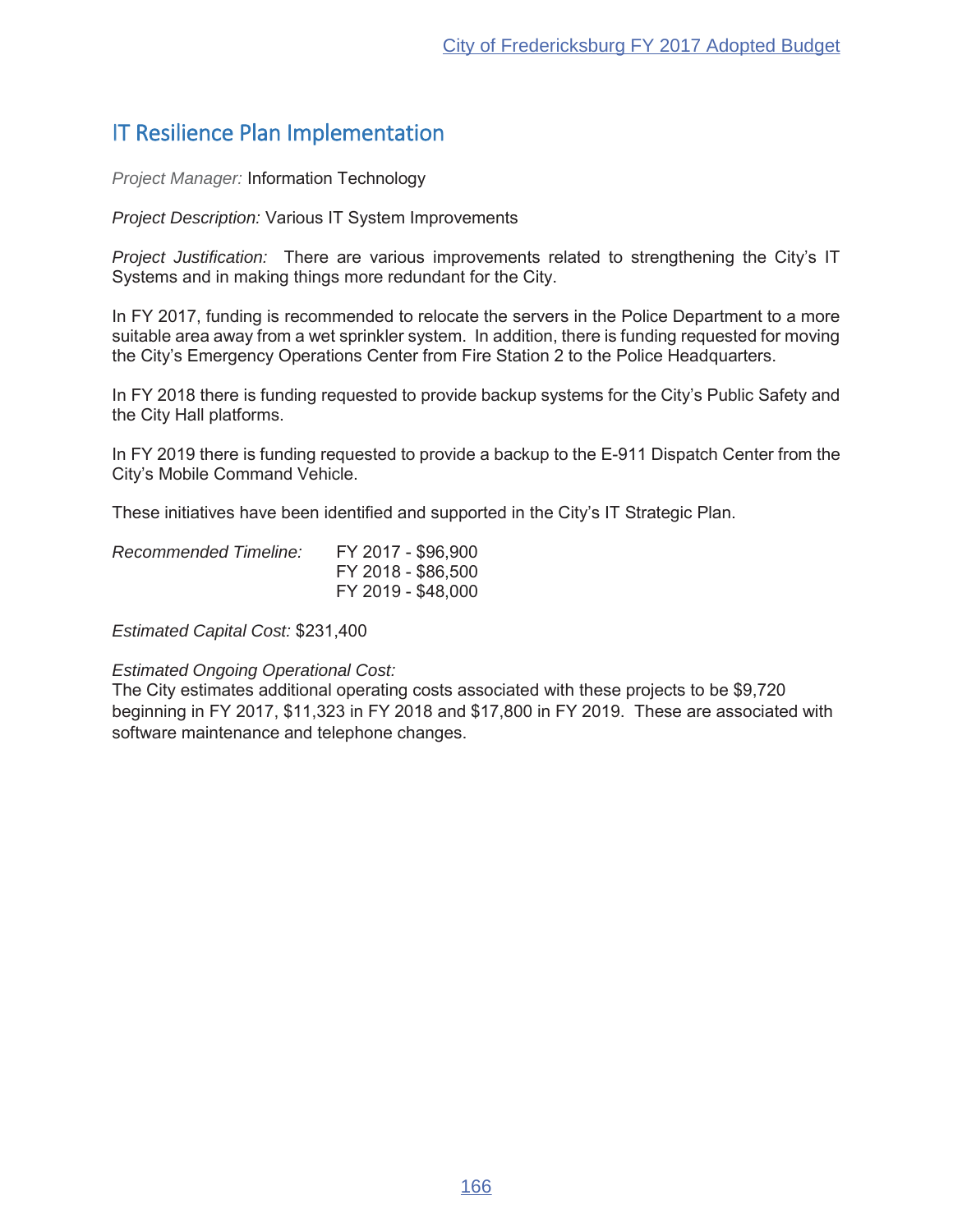# Telecommunications Replacement (Police Voice over IP)

*Project Manager:* Information Technology

*Project Description:* Replace telecommunications systems as they become out-of-date.

*Project Justification:* The replacement of the telecommunications system in City Hall was completed during FY 2016. Future funding is to replace other systems - notably at the Police Department Head Quarters (PDHQ). The system at PDHQ will be approximately 14 years old in FY 2020 and will have exceeded its useful life.

*Recommended Timeline & Capital Cost:* FY 2020 - \$102,300

*Estimated Ongoing Operational Cost:* These are replacement telephone systems.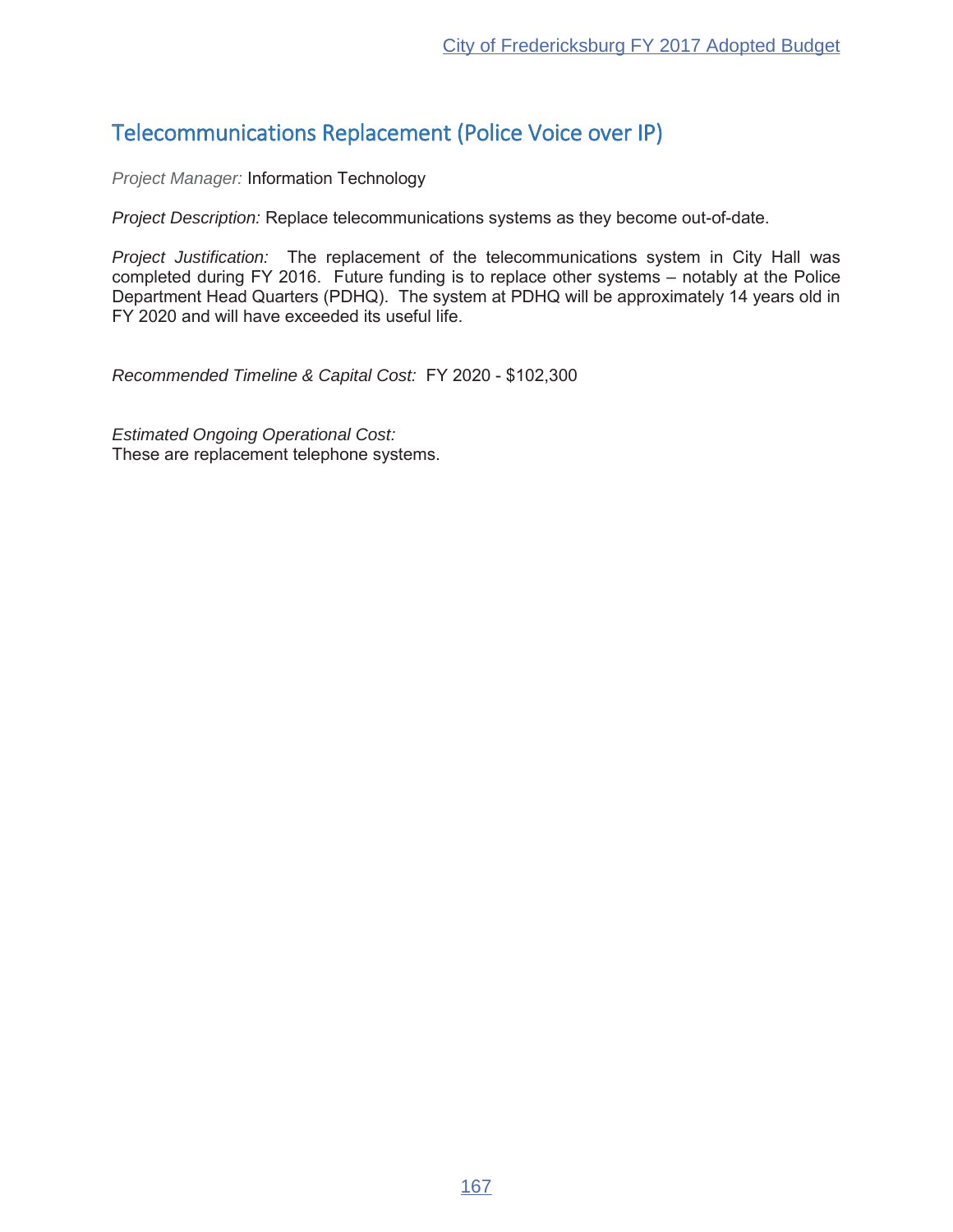# Parking Garage System Replacement

*Project Manager:* Information Technology

*Project Description:* Funding is requested for a replacement to the collection system in the Sophia Street Parking Garage.

*Project Justification:* The collections and ticketing system in the Sophia Street Parking Garage is reaching the end of its useful life. The hardware is functional but the software is dated and in need of update from the vendor. Funding is requested in FY 2018 for the purchase of a replacement system.

*Recommended Timeline & Capital Cost: FY 2018 - \$200,000* 

### *Estimated Ongoing Operational Cost:*

IT estimates that the ongoing software maintenance and other maintenance required will cost approximately \$25,000 annually, and would need to be included in the Parking Fund budget.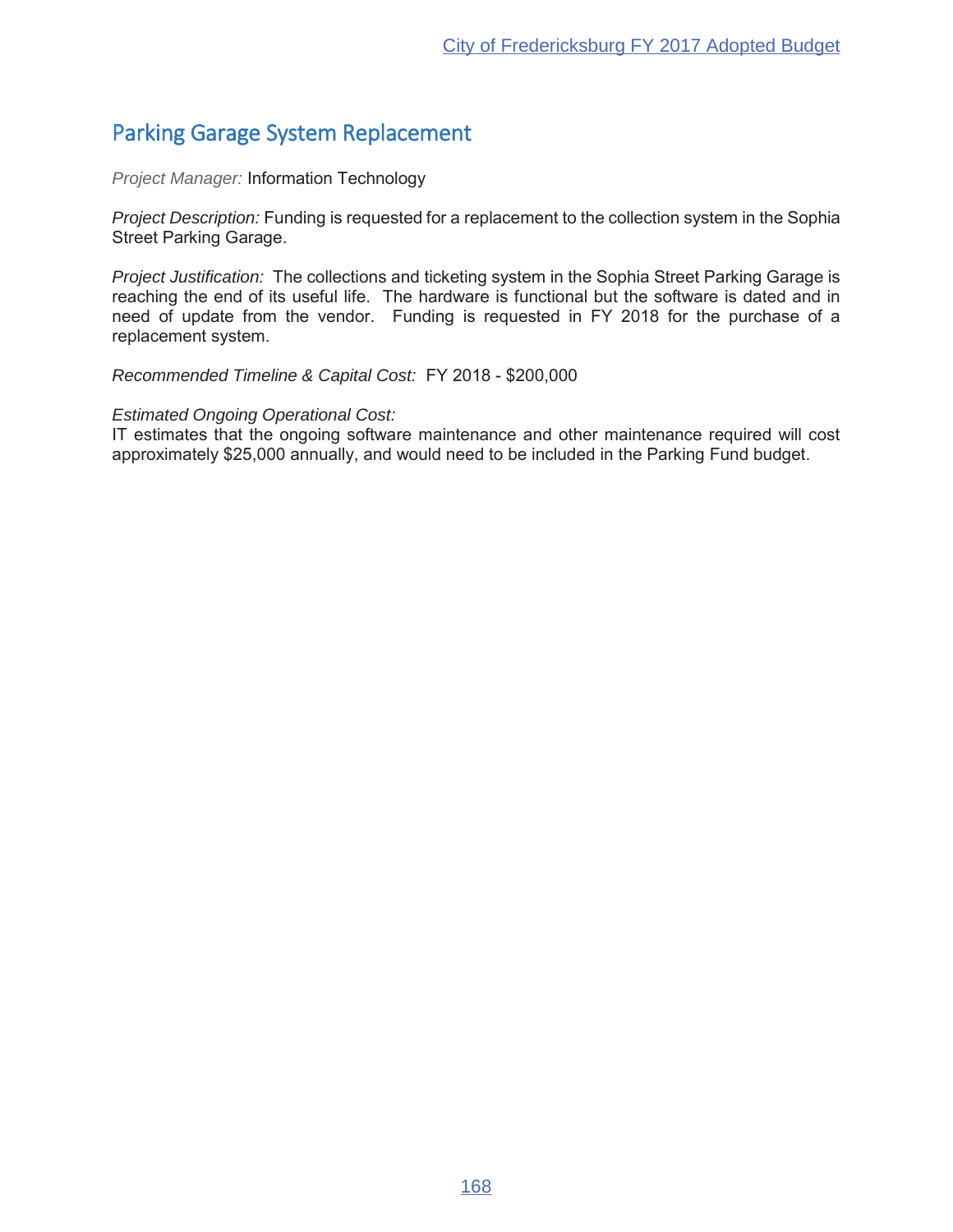# Document Management System

Project Manager: Information Technology

Project Description: Provide a comprehensive document management system in order to more efficiently and cost effectively store, manage, and retrieve documents.

Project Justification: A document management system creates a unified and consistent system where information can be securely organized. This system would ease compliance with Public Records Act and the Library of Virginia guidelines and enable faster response to Freedom of Information Act requests. A consolidated document system would reduce the need for paper document storage as well as provide the ability to apply workflow to better manage interdepartmental business.

Recommended Timeline: FY 2020

Estimated Capital Cost: \$137,500

Estimated Ongoing Operational Cost: Additional research required to determine ongoing software or other maintenance costs, plus training costs for new and current employees. Savings for document storage and time spent managing documents are anticipated but hard to quantify.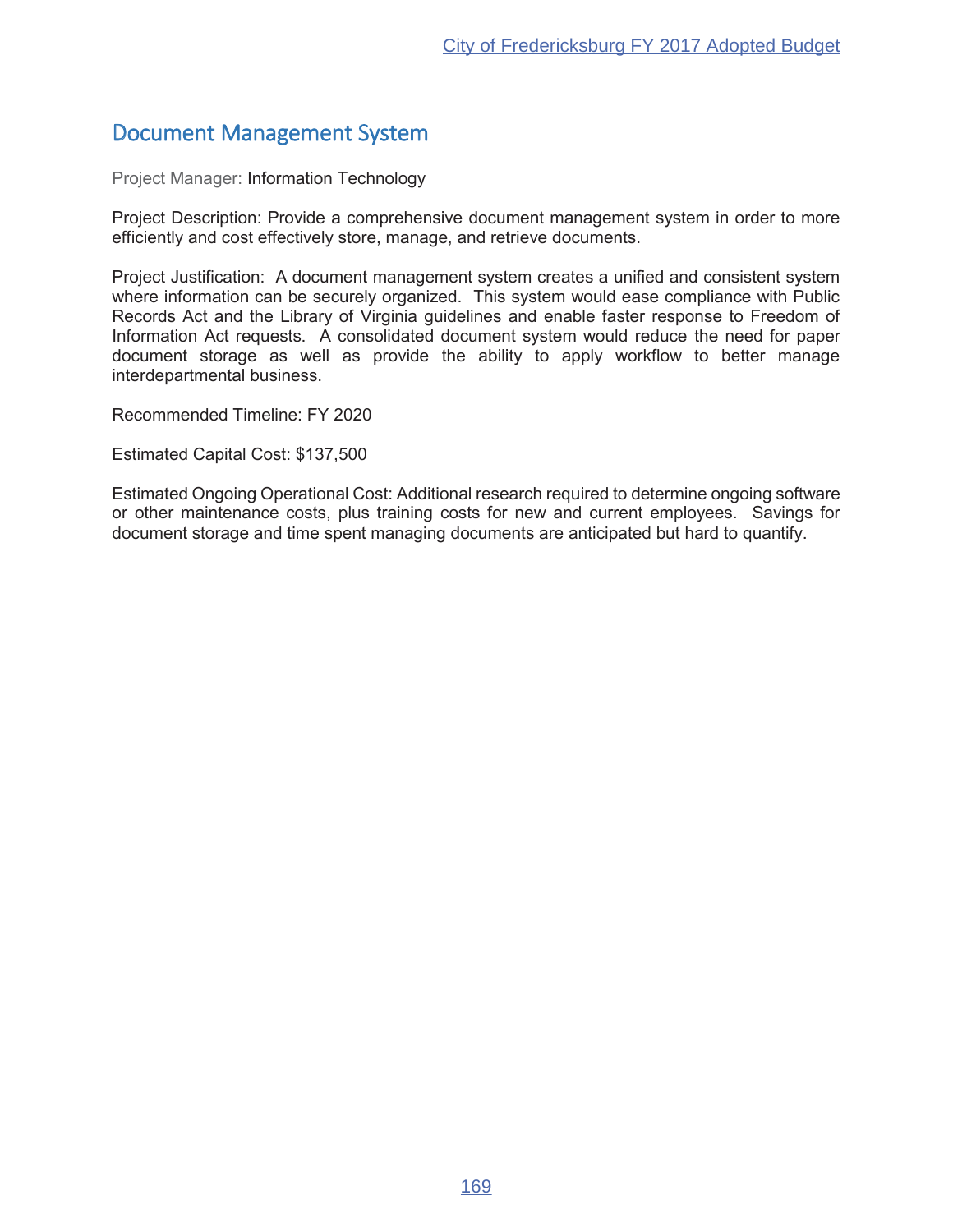# Fiber Network to City Shop

*Project Manager:* Information Technology

*Project Description:* Provide a fiber connection to City Shop in the Battlefield Industrial Park.

*Project Justification:* The City Shop houses the office of our CAD Drafter, whose job function is editing and maintaining the City of Fredericksburg's Utilities in a GIS database. Currently, the ability to connect to the City's GIS servers is nearly impossible from the City Shop when creating time sensitive projects and maps. Staff must temporarily relocate to City Hall to finish this work. Other non-time sensitive GIS work must be scheduled to be completed at City Hall or stored on a thumb drive and sent over to IT for upload. Fiber optics provide large capacity, high speed data transmission over long distances and would considerably improve the work capabilities to our growing network of utility applications.

The intended creation of a Traffic Operations Center at the City Shop will further support the need for connectivity via the City's fiber network. Without the proposed fiber extension, a new dedicated Cox Communications lease line will be necessary to provide traffic signal communications to the central traffic operations center server. Connection to the City's fiber network also increases the potential for enhanced traffic signal network communications by linking existing traffic signals to the existing City fiber network along its path. This will enhance the connectivity and bandwidth, while also eliminating the recurring monthly lease line payment to Cox Communications at the respective locations.

In addition to the above, this project will enable staff at the City Shop to access City-wide drives available to many other departments and on which important shared city documents are stored. The City Shop would also be able to utilize the City's internet pipe and firewalls saving costs and reducing the management platform for IT.

**Recommended Timeline: FY 2019** 

*Estimated Capital Cost:*

*Estimated Ongoing Operational Cost:* The extension of fiber to the City Shop would not significantly add to operating costs.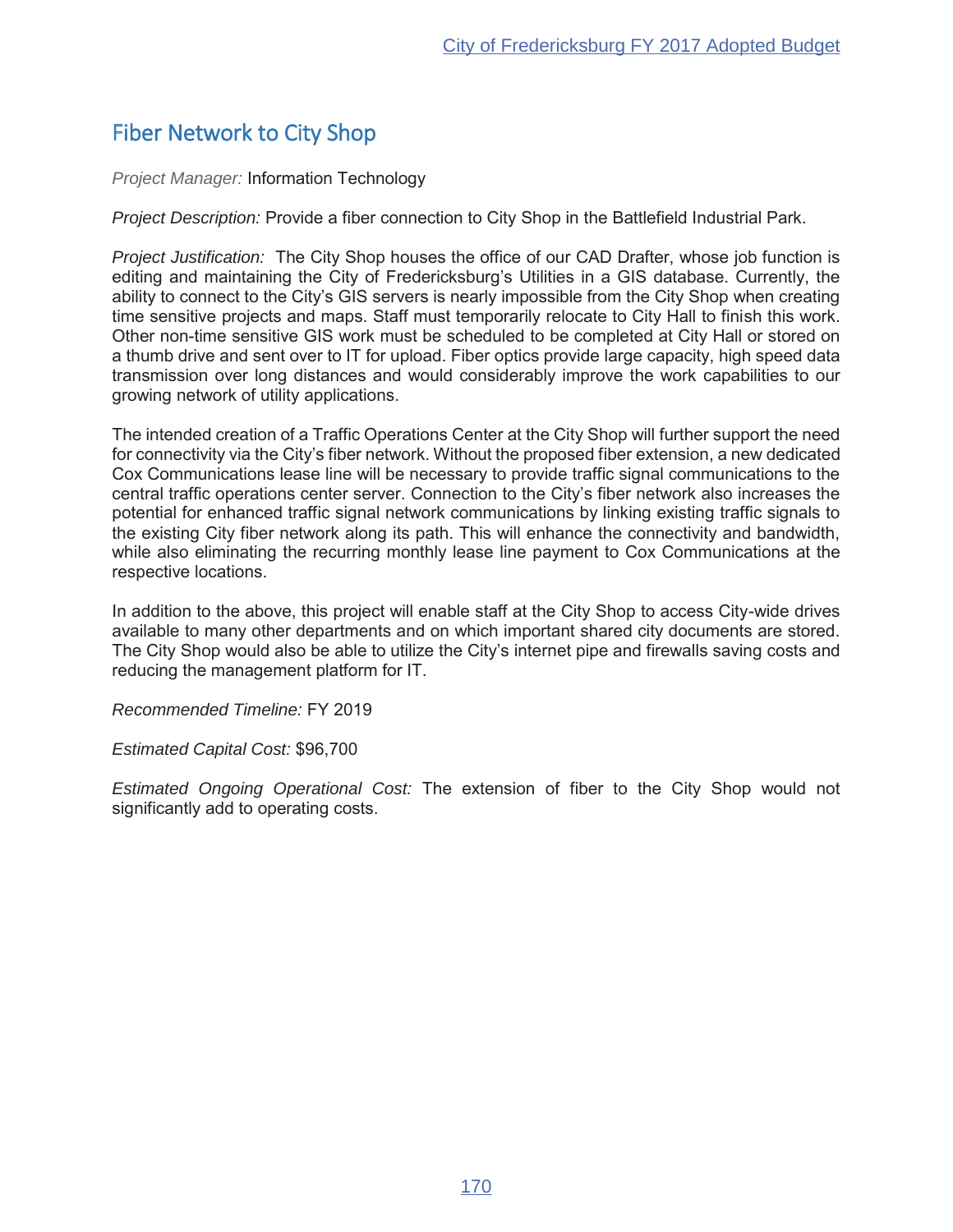# Alum Springs Bridge Replacement

*Project Manager: Parks, Recreation, and Public Facilities* 

*Project Description:* Replace the existing concrete ford in Hazel Run with a bridge or culvert facility at the vehicle entrance to the Alum Springs Park Facility.

*Project Justification:* The City's current concrete ford facility is nearing the end of its useful life, and has been repaired extensively in the last couple of years to remain operational. The City has evaluated several options, and recommends that a bridge be installed to replace this facility.

The bridge will eliminate the ford crossing, and provide environmentally-friendly access to the park, which currently must be closed if the weather causes Hazel Run to rise. (In July 2014 four people escaped unharmed after being caught in a flash flood that took their sport utility vehicle downstream).

The Recommended CIP proposes that this project, along with a project to renovate the restroom and storage building, be funded using borrowed funds in FY 2020.

*Recommended Timeline:* The recommended CIP shows this in FY 2020.

*Estimated Capital Cost:*

*Estimated Ongoing Operational Cost:* There are costs associated with ongoing bridge maintenance and eventually the bridge will need to be replaced. However, essentially the request replaces the existing ford, which has required repair in the last several fiscal years and is at the end of its useful life.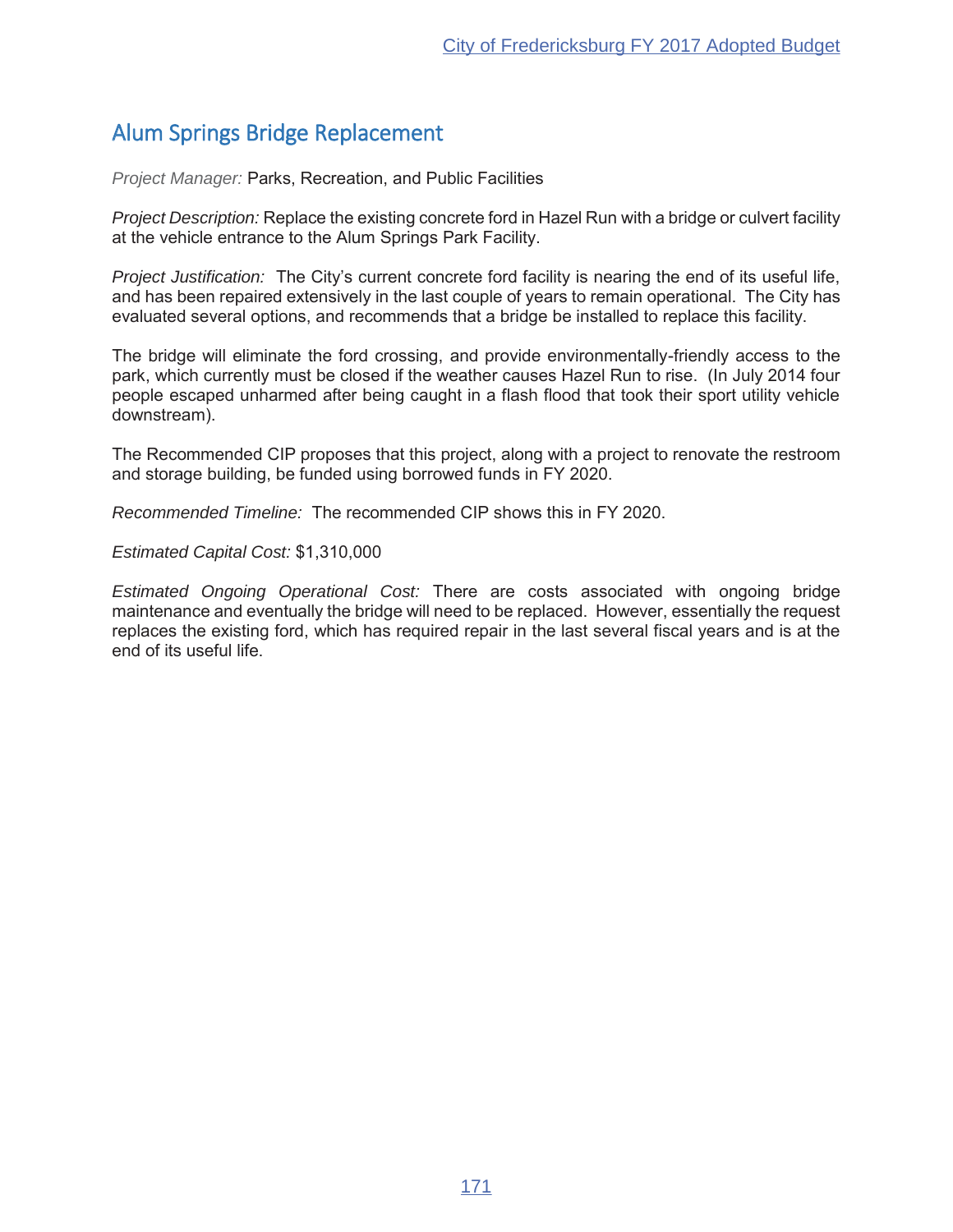# Alum Springs Storage and Restroom Building

*Project Manager: Parks, Recreation, and Public Facilities* 

*Project Description:* Replace existing restroom and storage facility with an ADA-accessible option to house park maintenance equipment and classroom space and serve the park as well as the VCR trail with accessible restrooms.

*Project Justification:* The restroom building has restrooms that are ADA compliant. However, they are difficult to access, particularly from the trail side. Renovations of the building for access will also allow for improved storage of park supplies as well as classroom space in which additional revenue-producing programs could be offered.

The building renovations to get both handicapped access to the ADA-compliant restrooms as well as the classroom space and improved storage. FY2020 is proposed to begin the bridge project. The attempted repairs to the roadway access are failing and the water is chipping away at the patches that have been applied.

The Recommended CIP proposes that this project, along with a project to renovate the restroom and storage building, be funded using borrowed funds in FY 2020.

*Recommended Timeline:* The recommended CIP shows this in FY 2020.

*Estimated Capital Cost:*

*Estimated Ongoing Operational Cost:* There are costs associated with the expansion and renovation of the building, but it would not be permanently occupied. Additional operating costs should be minimal.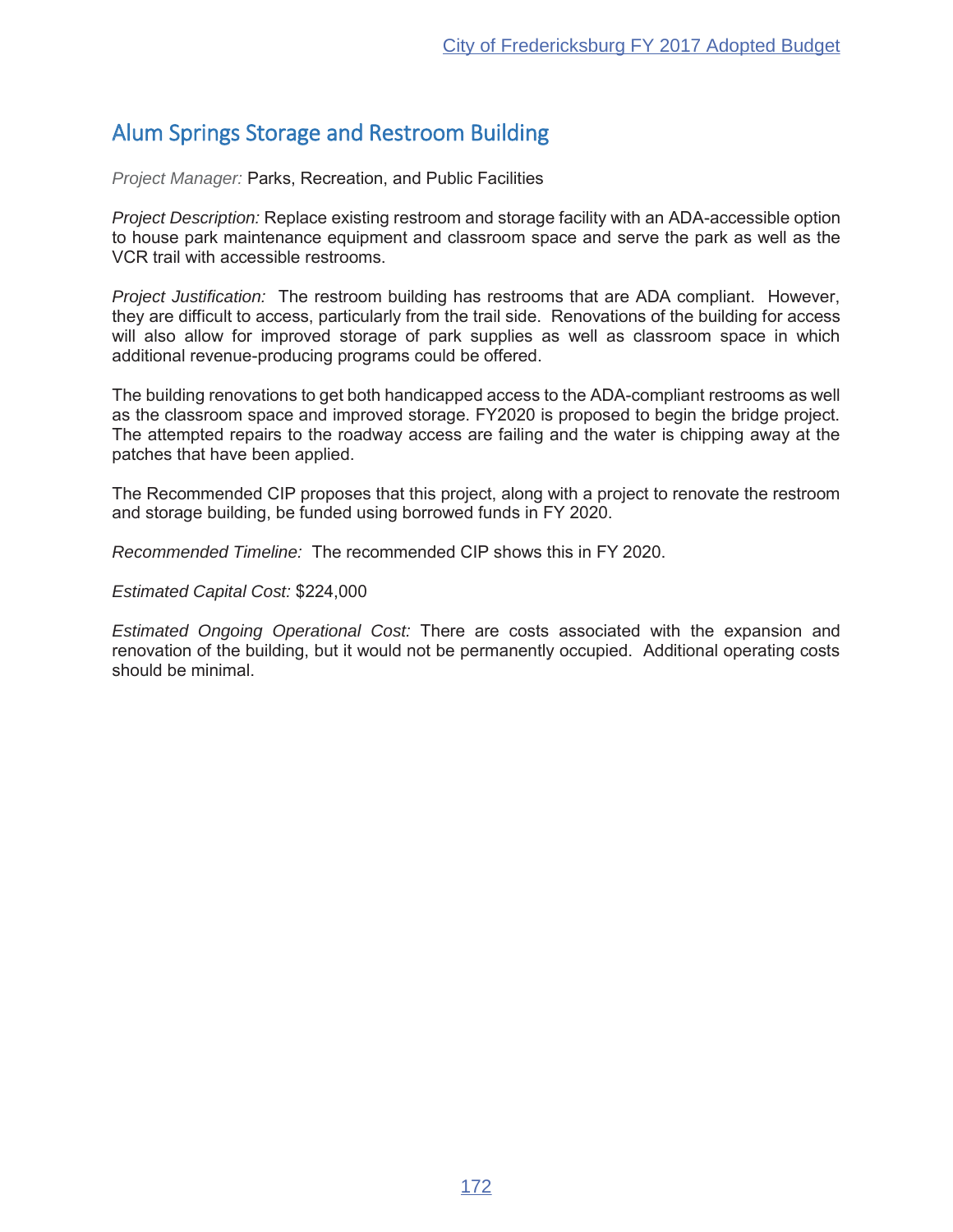# Energy Retrofit

*Project Manager:* Parks, Recreation, and Public Facilities - Public Facilities

*Project Description:* Various City Facilities - Upgraded Utilities

*Project Justification:* The City plans to incorporate changes to the decorative fixture heads at the Train Station for FY 2017 - changing them to LED at a cost of \$55,000. Additional funding is requested at the train station in FY 2018 for \$46,000. The FY 20XX funding is for future projects throughout the City.

| Recommended Timeline: | FY 2017 - \$55,000  |
|-----------------------|---------------------|
|                       | FY 2018 - \$46,000  |
|                       | FY 20xx - \$185,000 |

*Estimated Capital Cost:* The total cost of the funded project at the train station is \$101,000.

*Estimated Ongoing Operational Cost:*

Ongoing energy usage should decrease and operating costs should be lower as a result.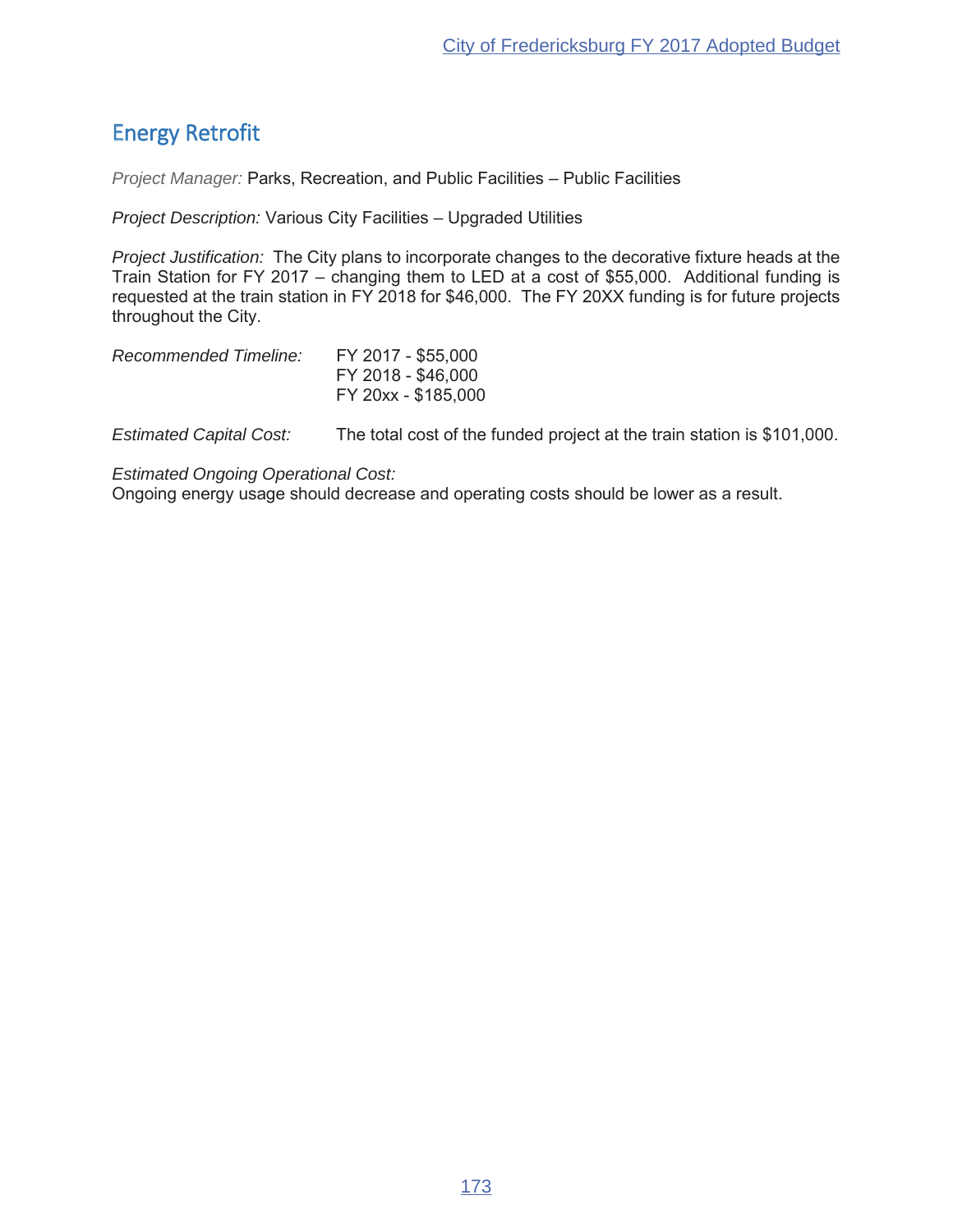# Dixon Park Community Center

*Project Manager: Parks, Recreation, and Public Facilities* 

*Project Description: Develop a Community Center at Dixon Park* 

*Project Justification:* This would be a facility that will provide space for various community activities with the community activities with the construction of community rooms as well as a gymnasium. The new Director and the Recreation Commission will need to work on the proposed programming for the new facility, including whether to include items such as a fitness center or an indoor pool.

The Action Plan of the Comprehensive Plan does include as an item the development of a community center, possibly including the acquisition of additional property.

The amount of funding in the FY 20XX will require a major debt issuance.

*Recommended Timeline:* The capital improvements plan currently has this funding in FY 20XX.

*Estimated Capital Cost:* The current plan has a budget of \$25,000,000.

*Estimated Ongoing Operational Cost:* This is a new facility for the City, but would have some aspects of replacement for offices currently in the Dorothy Hart Community Center. However, most of the facility, and most of the usage, would be new to the community. Additional research on operating costs will be necessary as the City settles on a proposed program for the center. For example, an indoor pool is a high-maintenance item, but gymnasium space is less costly to operate.

Additional staffing will certainly be needed, as well as furniture, equipment, and utilities costs.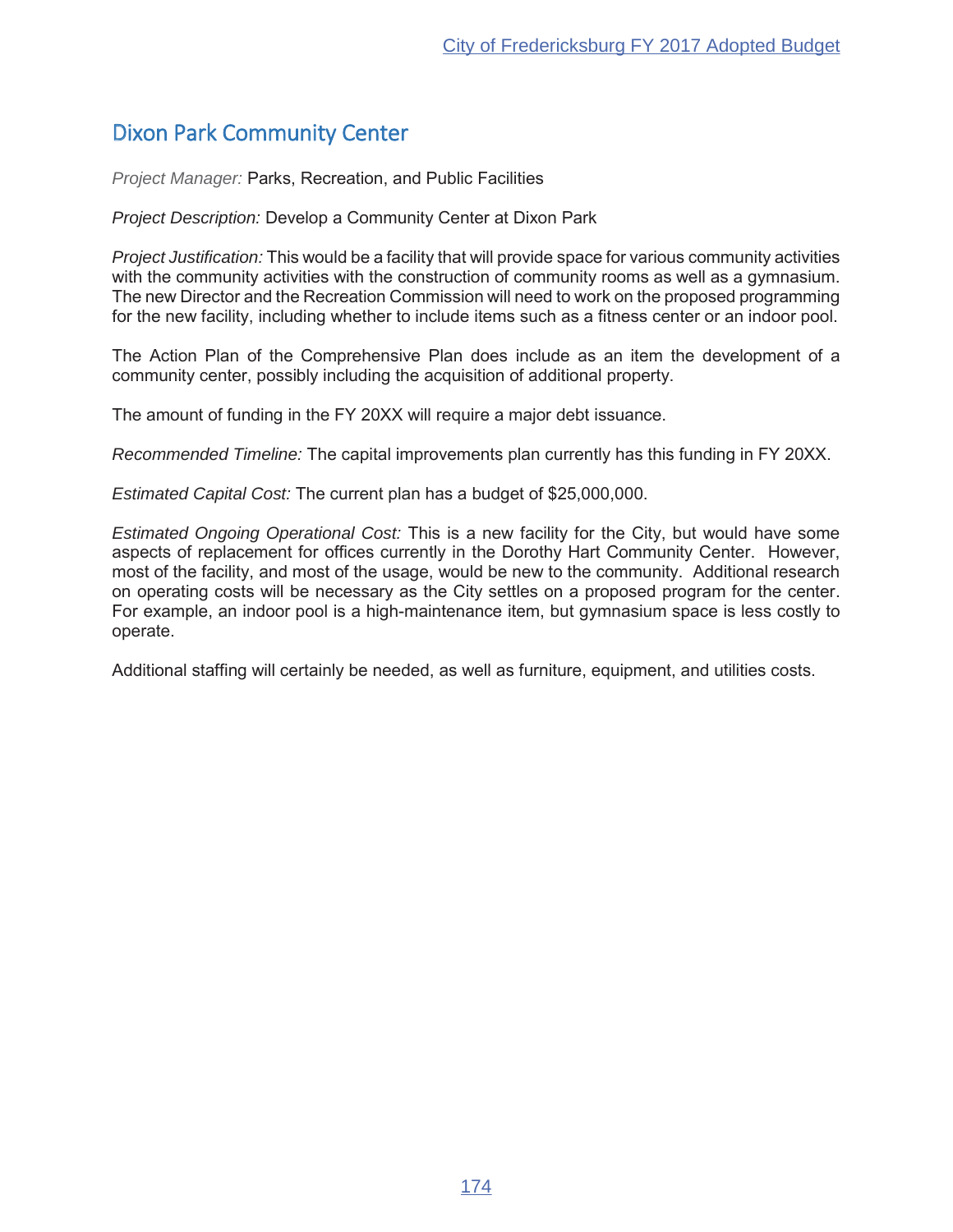# Dixon Park Improvements

*Project Manager:* Parks, Recreation, and Public Facilities

*Project Description:* Funding is included in the Capital Improvements Plan for a variety of improvements to the Dixon Park, including lighting for the parking lot and similar improvements.

### *Project Justification:*

The Department of PRPF and the Recreation Commission support completion of the lights in the parking lot, and other similar items. The original park plan included these items but they were placed in a future phase for cost reasons at the time the project was constructed.

**Recommended Timeline: FY 2020** 

*Estimated Capital Cost:*

*Estimated Ongoing Operational Cost:* There will be costs associated with additional lighting.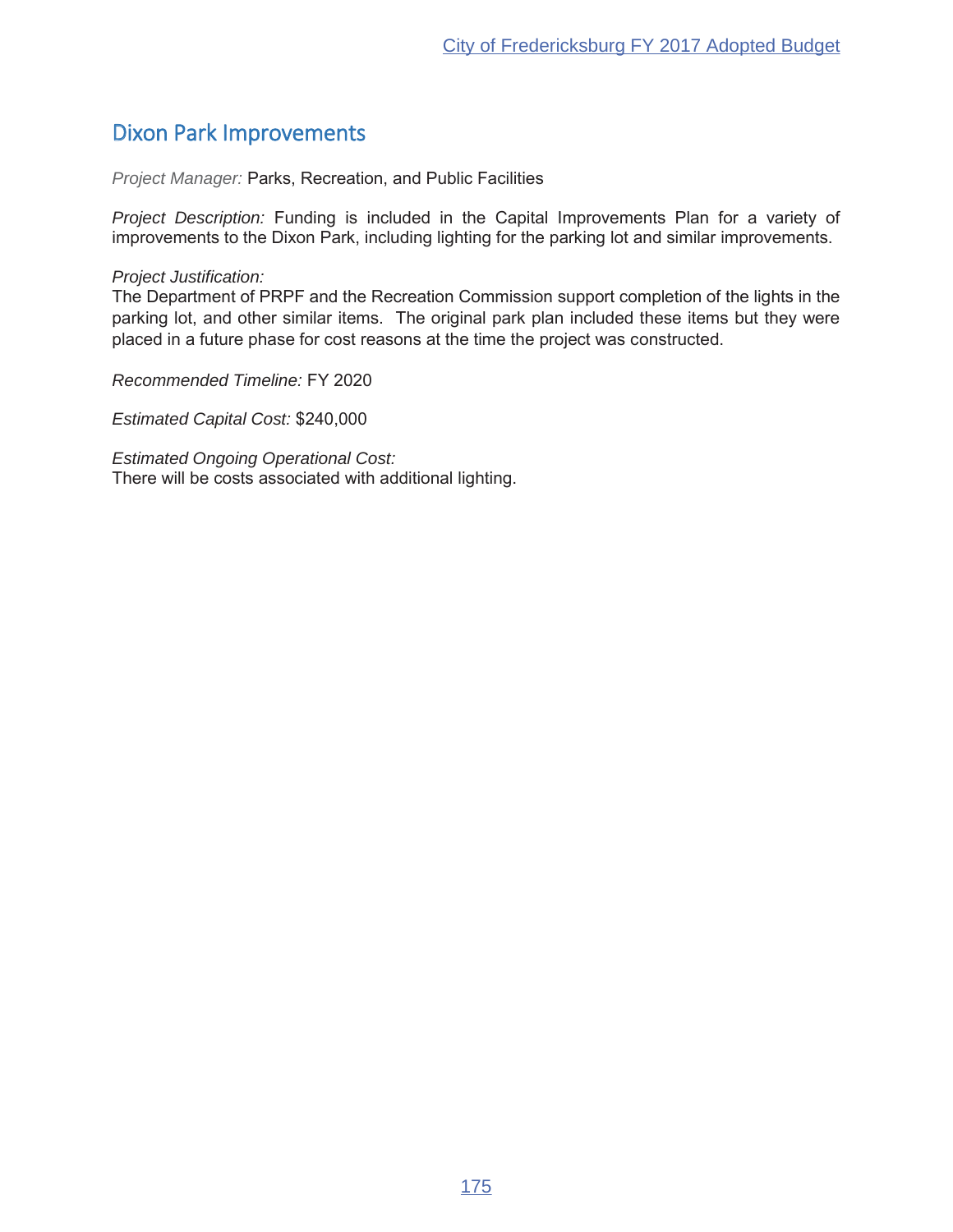# Museum Building Stabilization

*Project Manager: Parks, Recreation, and Public Facilities* 

*Project Description:* The City owns the Old Town Hall building that is under lease to the Fredericksburg Area Museum. The Recommended CIP includes placeholder funding for any repairs that may arise in the future for the building.

*Project Justification:* The City's Old Town Hall building is currently on the list of buildings that are having elevator work as a result of the elevator repair contract. Eventually, the roof and HVAC system will need replacement, and there are other repairs that will also become necessary as time moves on. This funding is a placeholder recognition of the need to fund ongoing maintenance of the building.

**Recommended Timeline: FY 20XX** 

*Estimated Capital Cost:* The Recommended CIP includes \$350,000; however, this figure will need to be refined as repairs or replacements are identified and placed in the planning horizon.

*Estimated Ongoing Operational Cost:*

The maintenance of the building should not appreciably add to operating costs for the City.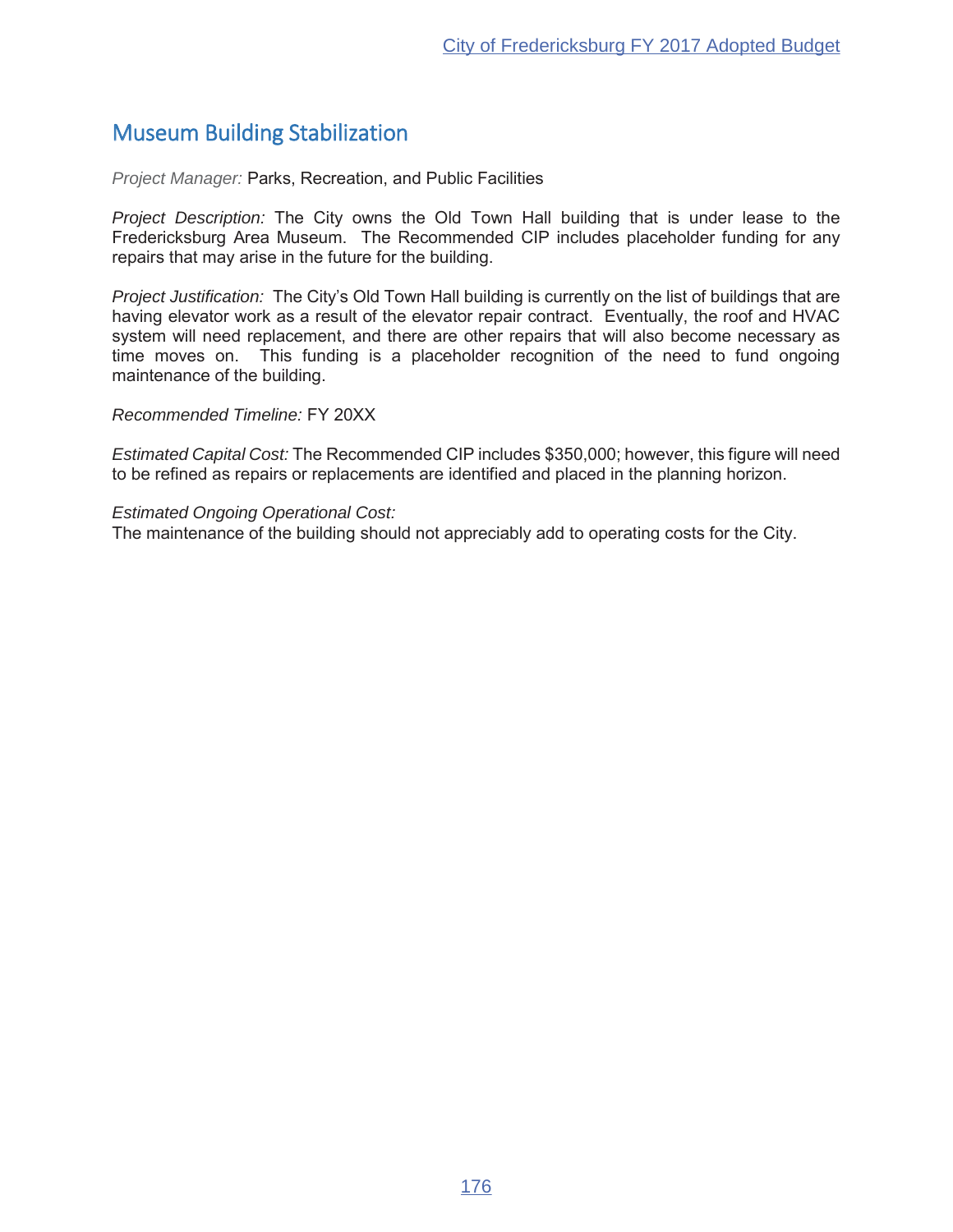# Maintenance Repairs & HVAC Replacements

*Project Manager:* Parks, Recreation, and Public Facilities

*Project Description:* The City capital improvements plan includes funding for various replacements for HVAC and other maintenance needs throughout the planning period.

*Project Justification:* Recommended Timeline: FY 2017 - \$75,000 FY 2019 - \$75,000

*Estimated Capital Cost:*

### *Estimated Ongoing Operational Cost:*

These are existing City facilities and there are no additional ongoing operating costs. The City should save funds on the maintenance contract for the first year of operation for new HVAC systems.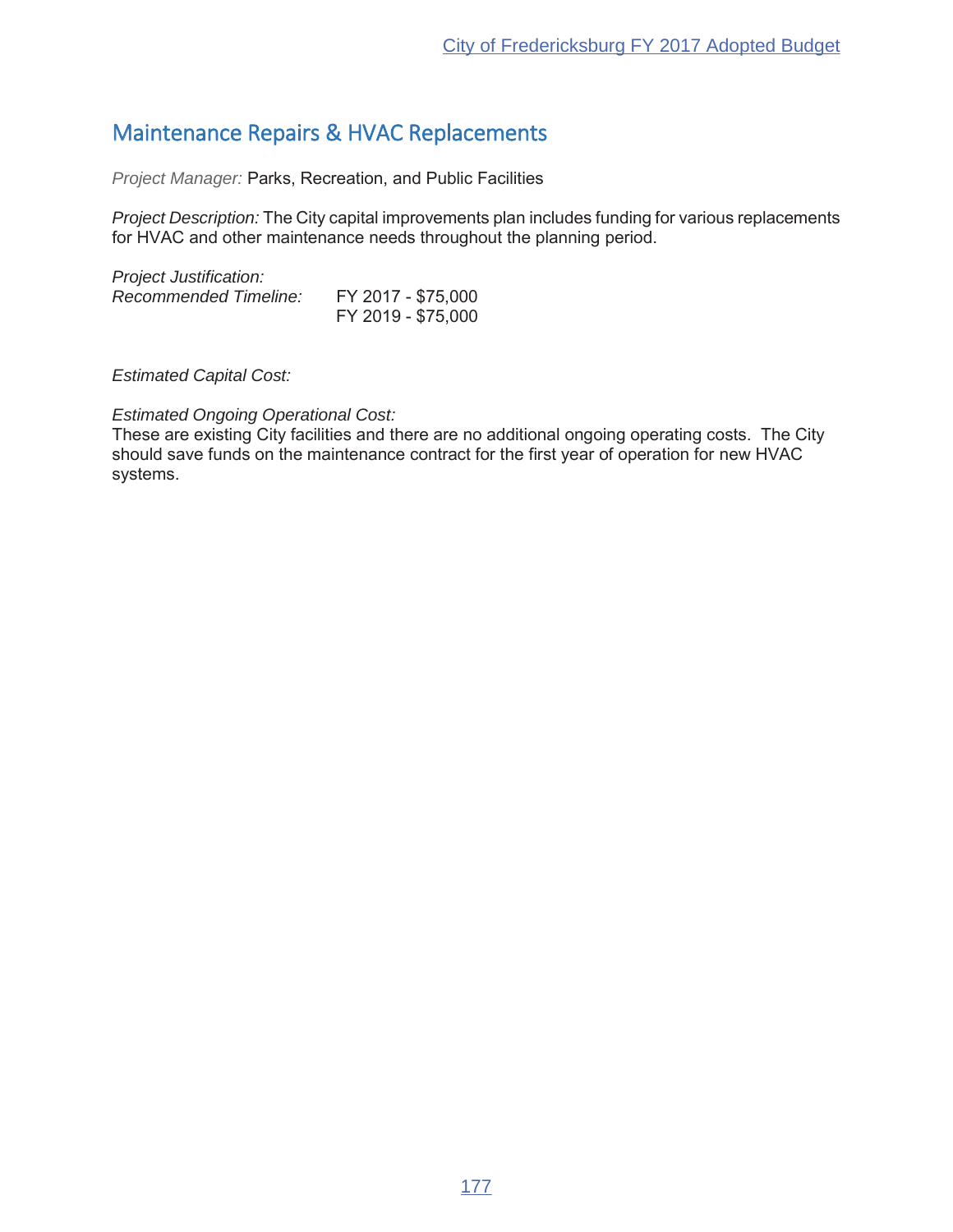# Memorial Park Tennis Courts

*Project Manager: Parks, Recreation, and Public Facilities* 

*Project Description:* Improvements at Memorial Park Tennis Courts:

- Resurface and reline courts one through six.
- Replace lights on courts one through six.
- Install lights on courts seven and eight.

*Project Justification:* The courts are beginning to show cracks that, if not repaired, will continue to expand, and will pose a danger to the players. The existing lights do not deliver the proper amount of light needed to play at night and are not effective at reducing spill light to neighboring residents. The proposed lights provide over 50 foot-candles of light to the courts, reduce spill light by 50%, and reduce energy costs. The installation of lights on courts seven and eight will increase the available number of courts that can be played on after dusk

*Recommended Timeline:* The Recommended CIP includes this funding in FY 2017.

*Estimated Capital Cost:* \$151,000 in FY 2018 - \$36,000 (resurfacing), \$115,000 (new lights).  $$175,000$  in FY2019 – (replacement lights)

*Estimated Ongoing Operational Cost:* There are no additional ongoing operational costs anticipated with this project. The new lights are more efficient and are expected to reduce energy costs.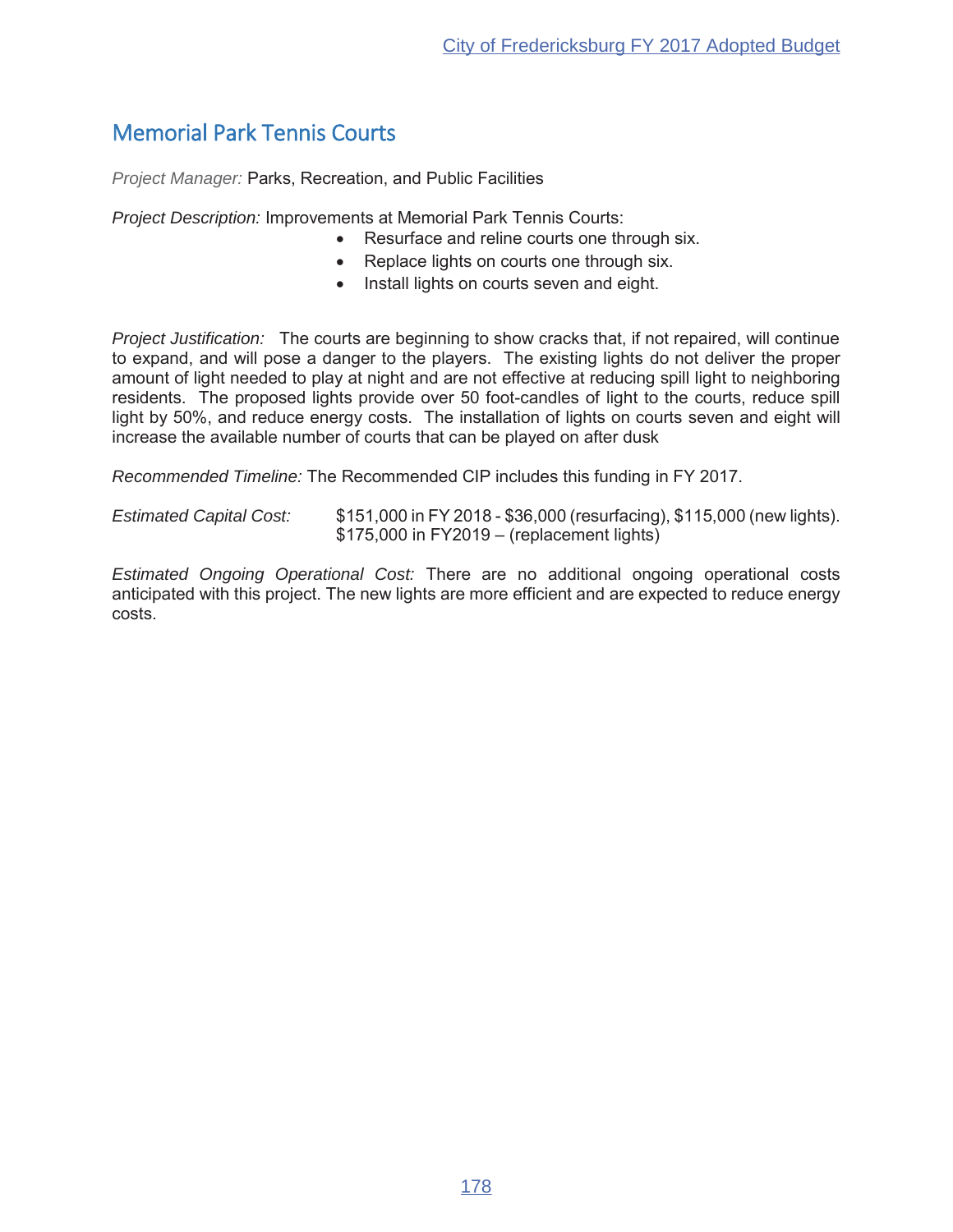# Memorial Park Restrooms

*Project Manager:* Parks, Recreation, and Public Facilities

*Project Description:* A new restroom facility is needed at Memorial Park.

*Project Justification:* The City currently relies on portable facilities at Memorial Park for restrooms, which should be replaced with a standalone restroom facility. A stand-alone restroom facility would be a much needed improvement to the park.

A permanent facility will allow space for parents to take their children to the restroom and also to allow for hand-washing. The current rentals are single-user facilities and are not equipped for hand-washing stations.

*Recommended Timeline:* The Recommended CIP includes this funding in FY 2017.

*Estimated Capital Cost:*

### *Estimated Ongoing Operational Cost:*

This is a new facility and will require additional costs for maintenance and upkeep. Existing portable facilities will be removed.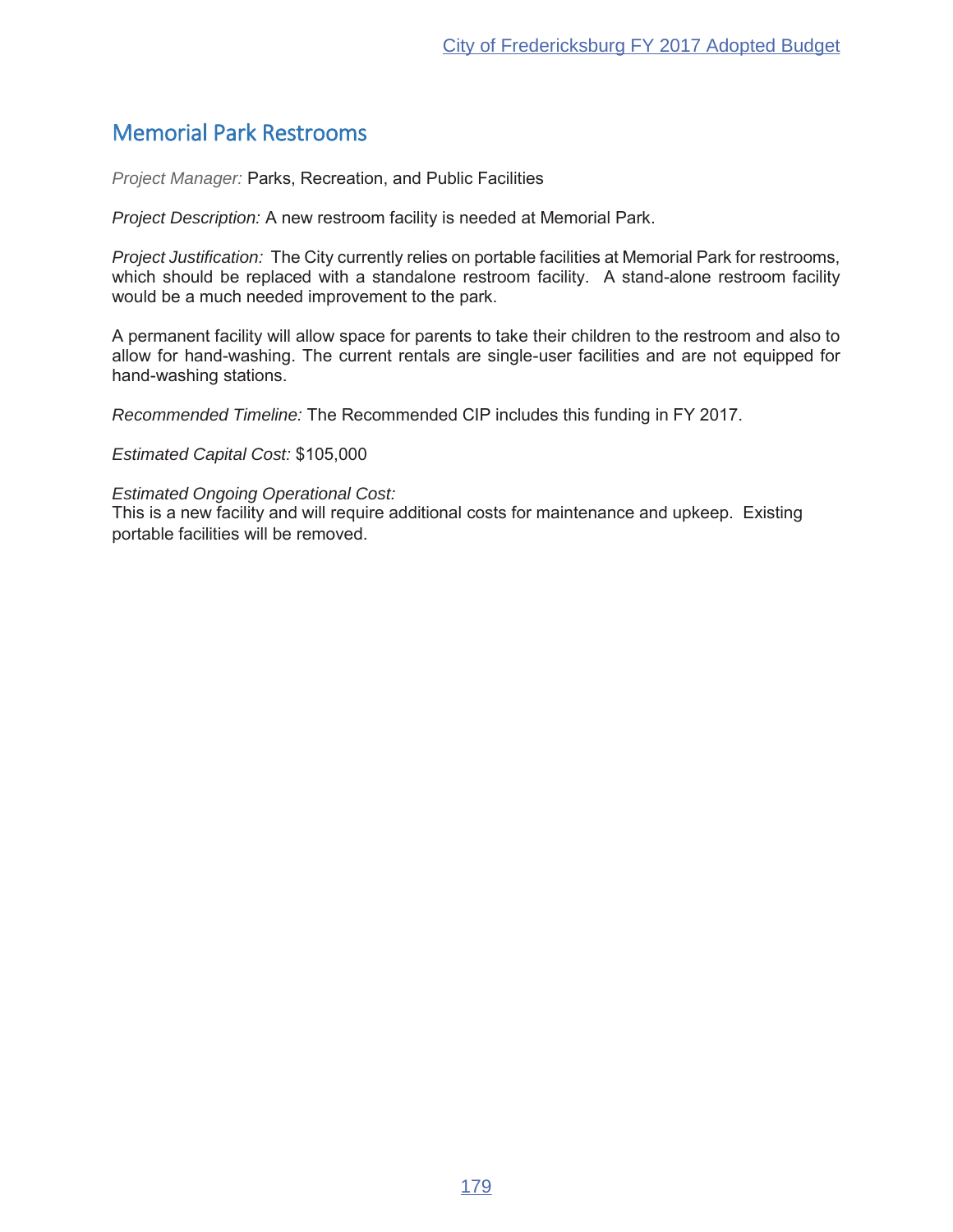# Motts Reservoir Improvements

*Project Manager:* Parks, Recreation, and Public Facilities

*Project Description:* Future funding is set aside for improvements to the City's Motts Run facilities.

*Project Justification:* Funding is requested for paving between River Road and the parking lot at the Marina. Funding is also requested for paving the upper parking lot.

**Recommended Timeline: FY 20XX** 

*Estimated Capital Cost:*

*Estimated Ongoing Operational Cost:*

There is currently a road in place. Paving the road should decrease the operating costs of keeping the gravel in order. However, the pavement will need to be re-done periodically.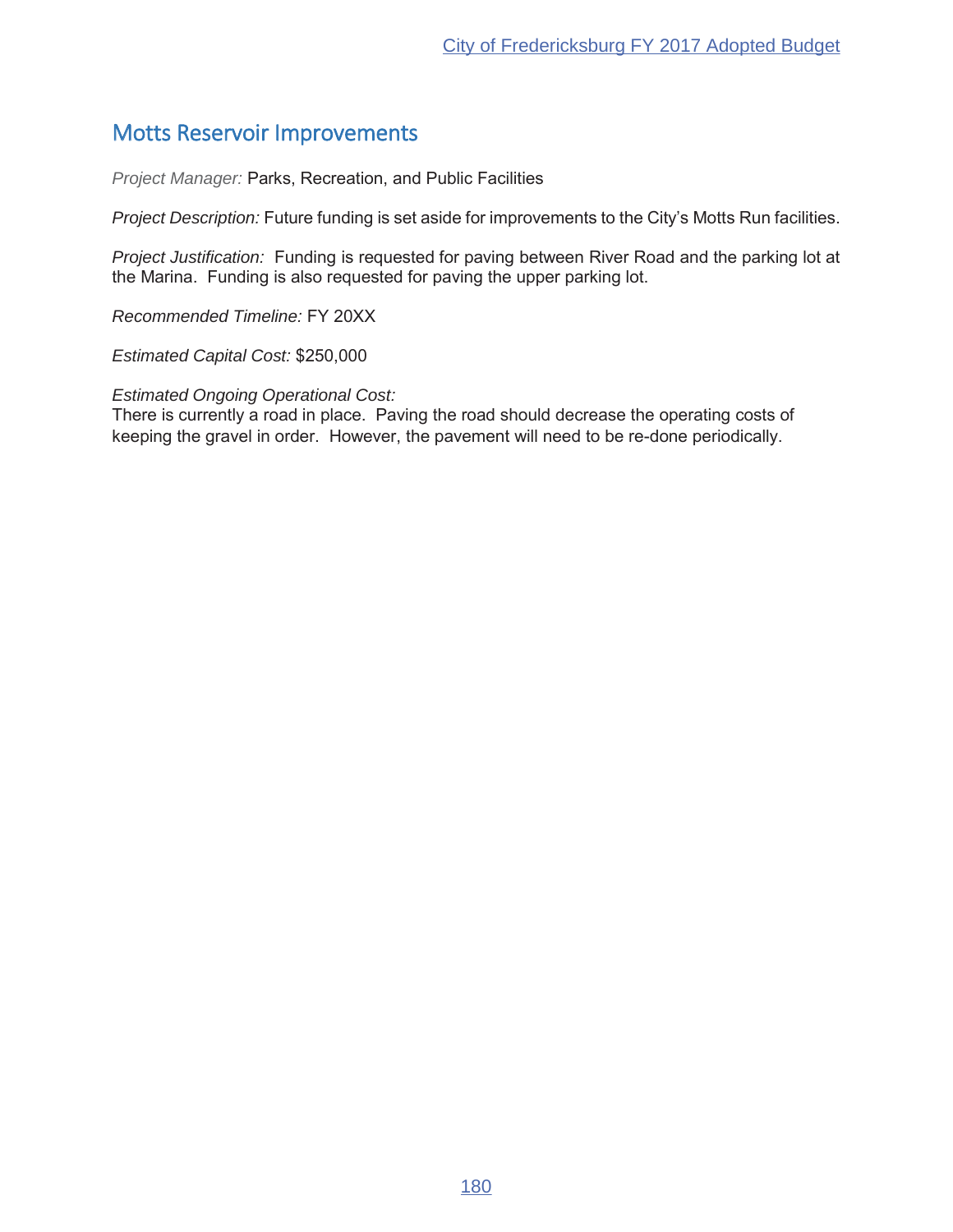# Old Mill Park Restrooms

*Project Manager:* Parks, Recreation, and Public Facilities

*Project Description:* This request is to expand the current restroom facilities at Old Mill Park, plus create a paved area in the existing gravel parking lot.

*Project Justification:* The expansion of the current restrooms will assist with ADA compliance. The creation of a paved parking area and a paved path between the restrooms and Shelter D will also assist with accessibility. The expansion of the permanent structure would provide much improved service to the park and eliminate the monthly fee for a portable accessible restroom.

**Recommended Timeline: FY 2021** 

*Estimated Capital Cost:*

*Estimated Ongoing Operational Cost:* The expanded facility will allow for savings on the rental of the portable accessible restroom facility.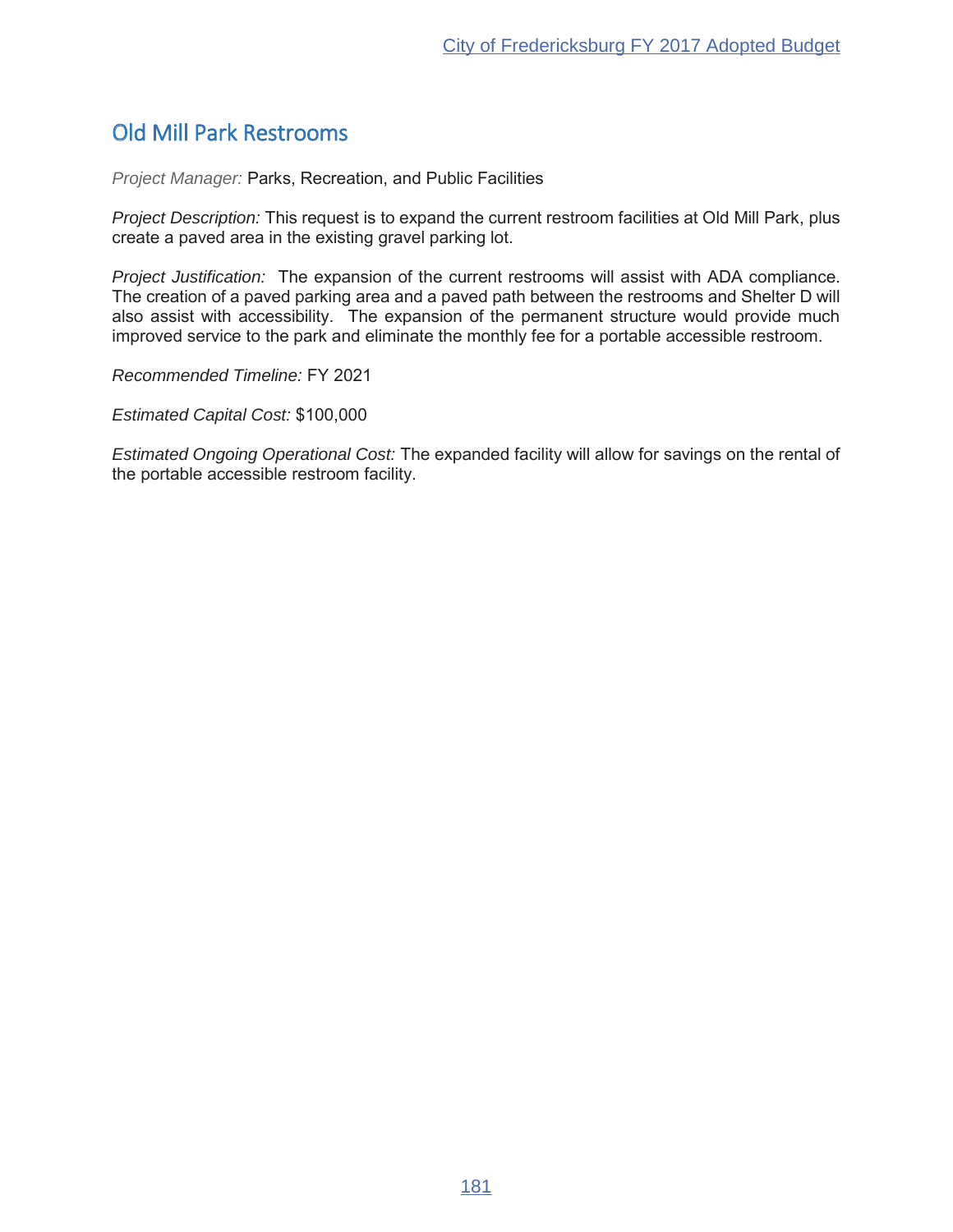# Pathways – Embrey Dam & Other Improvements

*Project Manager:* Parks, Recreation, and Public Facilities

*Project Description:* Development of Embrey Dam Trail & Other Improvements

*Project Justification:* The Embrey Dam Trail is included in the Pathways Plan. The funding will assist in developing existing pathways along the Rappahannock River.

*Recommended Timeline:* FY 20XX- \$540,000 Embrey Dam Trail

*Estimated Capital Cost:* See above.

*Estimated Ongoing Operational Cost:* The bathroom facility will require additional operating costs for cleaning and maintenance. The trail facilities will also require ongoing maintenance.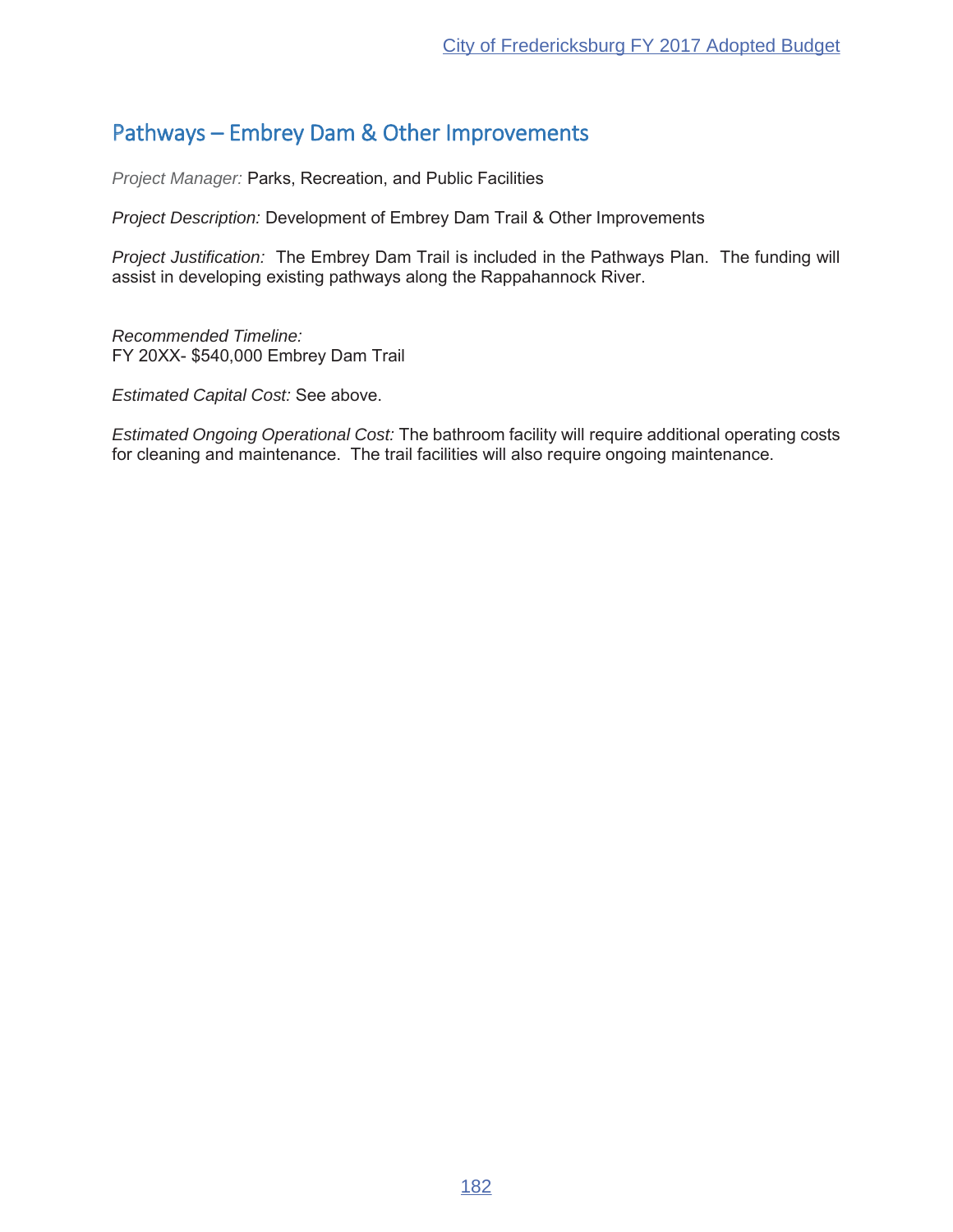# Roof Replacements

*Project Manager: Parks, Recreation, and Public Facilities* 

*Project Description:* Replacement of roof facilities that have reached the end of their useful life.

*Project Justification:* Replacement of aged roof facilities is necessary as the City owns a variety of public buildings.

The FY 2017 amount is for the roof replacement at the Bass-Ellison Building. The FY 2018 amount will be used for a consultant to help evaluate all of the City's roof systems, and provide a good inventory and roof replacement schedule going forward.

The FY 2019-FY 2021 amounts will likely be adjusted in the future based upon the City's roof inventory and roof conditions.

Recommended Timeline: FY 2017 - FY 2021

| <b>Estimated Capital Cost:</b> | FY 2017 - \$95,000 |
|--------------------------------|--------------------|
|                                | FY 2018 - \$75,000 |
|                                | FY 2019 - \$75,000 |
|                                | FY 2020 - \$75,000 |
|                                | FY 2021 - \$75,000 |
|                                |                    |

*Estimated Ongoing Operational Cost:* These are existing City facilities and there are no additional ongoing operating costs.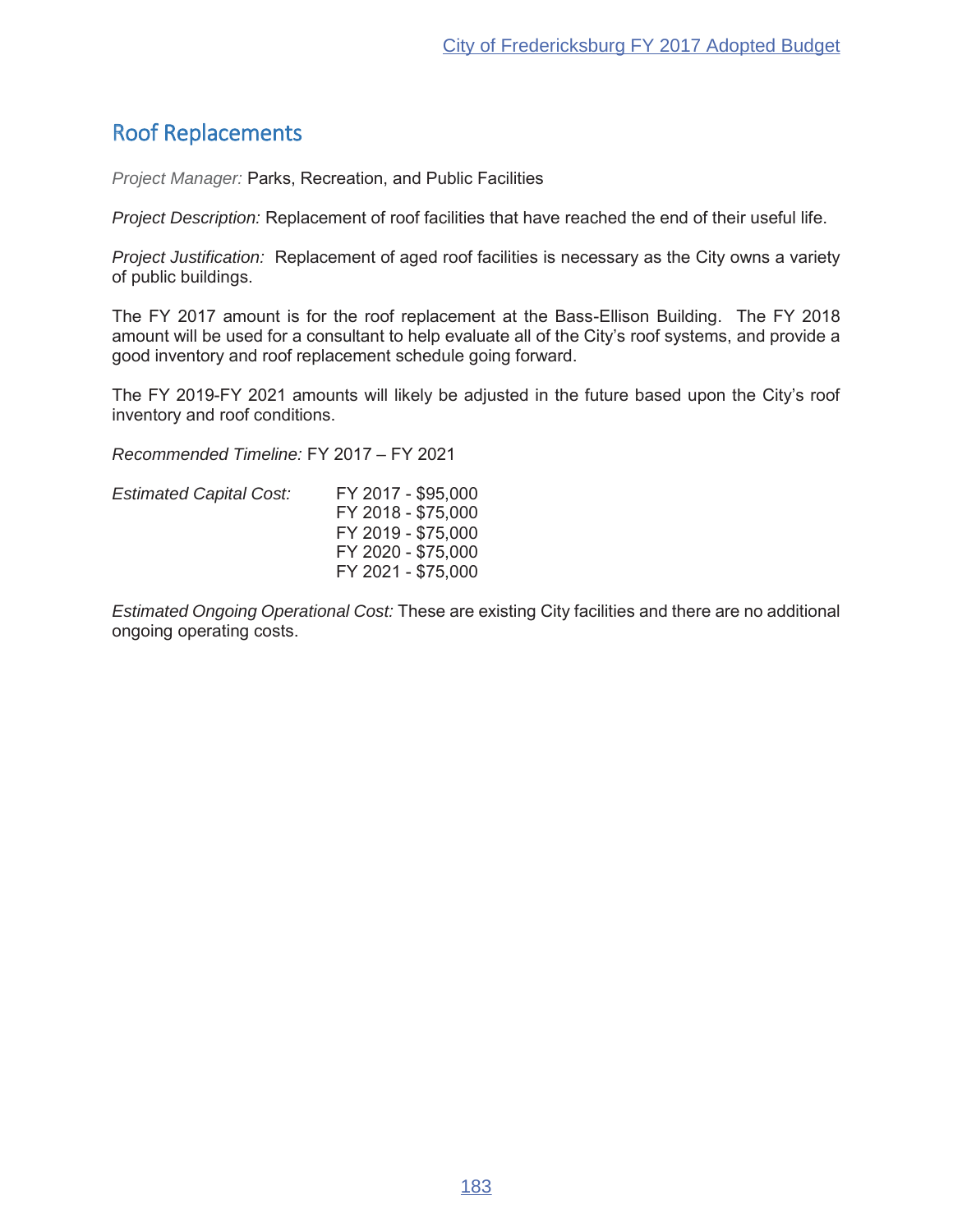# Executive Plaza Maintenance

*Project Manager: Parks, Recreation, and Public Facilities* 

*Project Description:* The Executive Plaza building has been a tremendous asset to the City, as the court project and other office needs have arisen. Temporary court facilities were established for the Juvenile and Domestic Relations Court for the past two fiscal years, until the permanent facility was opened on Princess Anne Street. Currently, temporary offices have been established for Fredericksburg City School personnel as the facility at the Original Walker-Grant complex is renovated.

Offices for Fire Administration, Information Technology, the City Attorney's Office, the Commonwealth Attorney's Office, the Voter Registrar, and the City Safety Officer are currently housed in addition to School personnel. Funding is requested in the plan for periodic maintenance for this large office building.

**Recommended Timeline: FY 20XX** 

*Estimated Capital Cost:* FY 20XX - \$5,000,000 is set aside; however, this figure will be revised in the future as specific needs are identified.

### *Estimated Ongoing Operational Cost:*

These are existing City facilities and there are no additional ongoing operating costs. The City should save funds on the maintenance contract for the first year of operation for the rebuilt elevators, as maintenance will be under warranty.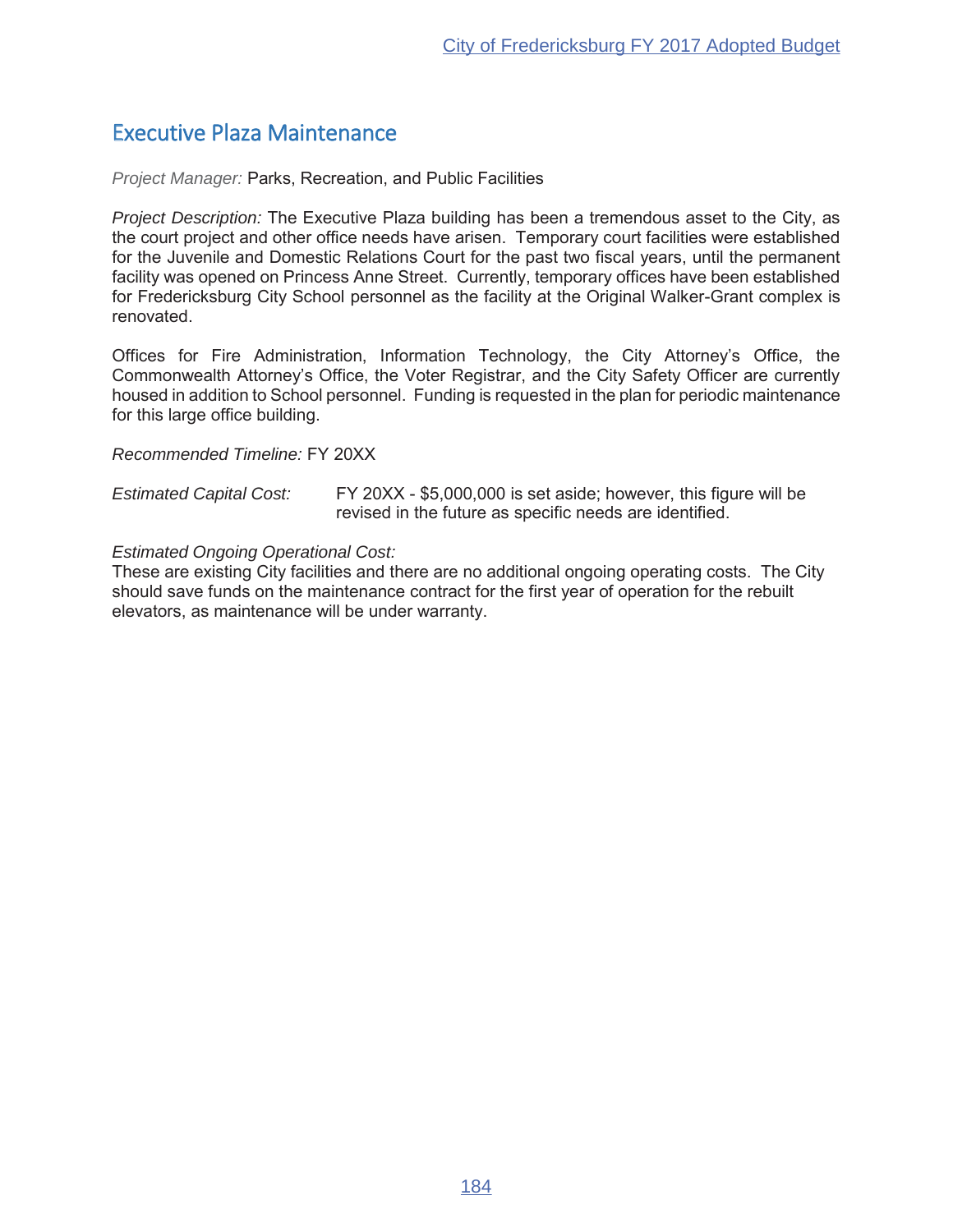# New Downtown Parking Garage

*Project Manager:* City Manager's Office & PRPF & EDT

*Project Description:* New Downtown Parking Garage

*Project Justification:* The Goals and Initiatives requests development of a second downtown parking garage. The Liberty Place agreement will provide a public-private partnership that will alleviate parking pressure in the areas west of the intersection of William Street and Prince Edward Street.

The staff has continued to evaluate potential sites for another deck, in addition to the Sophia Street parking deck. This project sheet reflects the City Council's desire to implement a second public parking deck in the downtown, preferably north of the existing Sophia Street Parking Garage.

| Recommended Timeline: | FY 2020 \$3,000,000 Design & Land Acquisition |
|-----------------------|-----------------------------------------------|
|                       | FY 2021 \$7,000,000 Construction              |

*Estimated Capital Cost:*

### *Estimated Ongoing Operational Cost:*

This project will add operating costs. Parking revenues would be available to offset operating costs; however, a subsidy may be needed to offset debt service and / or operating costs.

The City utilizes a combination of surplus motor fuels taxes and parking garage fee revenue at the Sophia Street Parking Garage to meet expenses. The City budgets approximately \$650,000 per year for ongoing expenses and debt service at the Sophia Street Parking Garage, which includes depreciation expenses.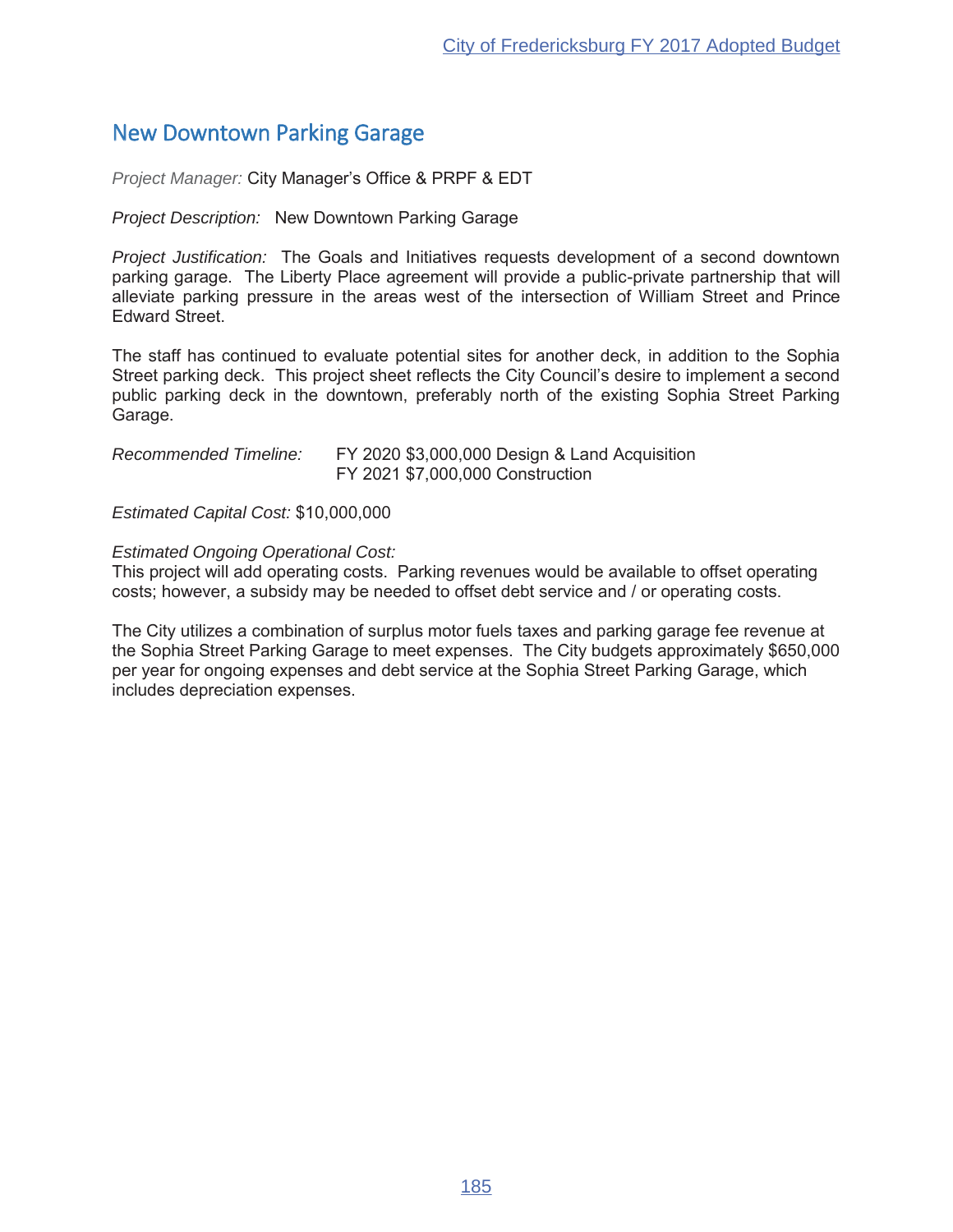# Sophia Street Parking Garage Maintenance Project

*Project Manager: Parks, Recreation, and Public Facilities* 

*Project Description:* Renovations to the Sophia Street Parking Garage

*Project Justification:* The City has received a renovation report from Walker Restoration Consultants for the Sophia Street Parking Garage. The Garage is approximately 10 years old and is in very good condition. The report outlines needed maintenance projects to extend the life of the structure.

The FY 2017 project, consisting of mainly waterproofing and other minor repairs, has been submitted as an operating budget request in the Parking Fund.

The other project, listed as 2018, has been placed in FY 2019 in the CIP in the Public Facilities Capital Fund. The projected project cost of \$190,000 represents mostly waterproofing and sealing work, along with other minor repairs.

**Recommended Timeline: FY 2019** 

*Estimated Capital Cost:*

### *Estimated Ongoing Operational Cost:*

This project will save costs in the long-run by continuing to maintain the Sophia Street Parking Garage. It does not add any future operating costs to the budget.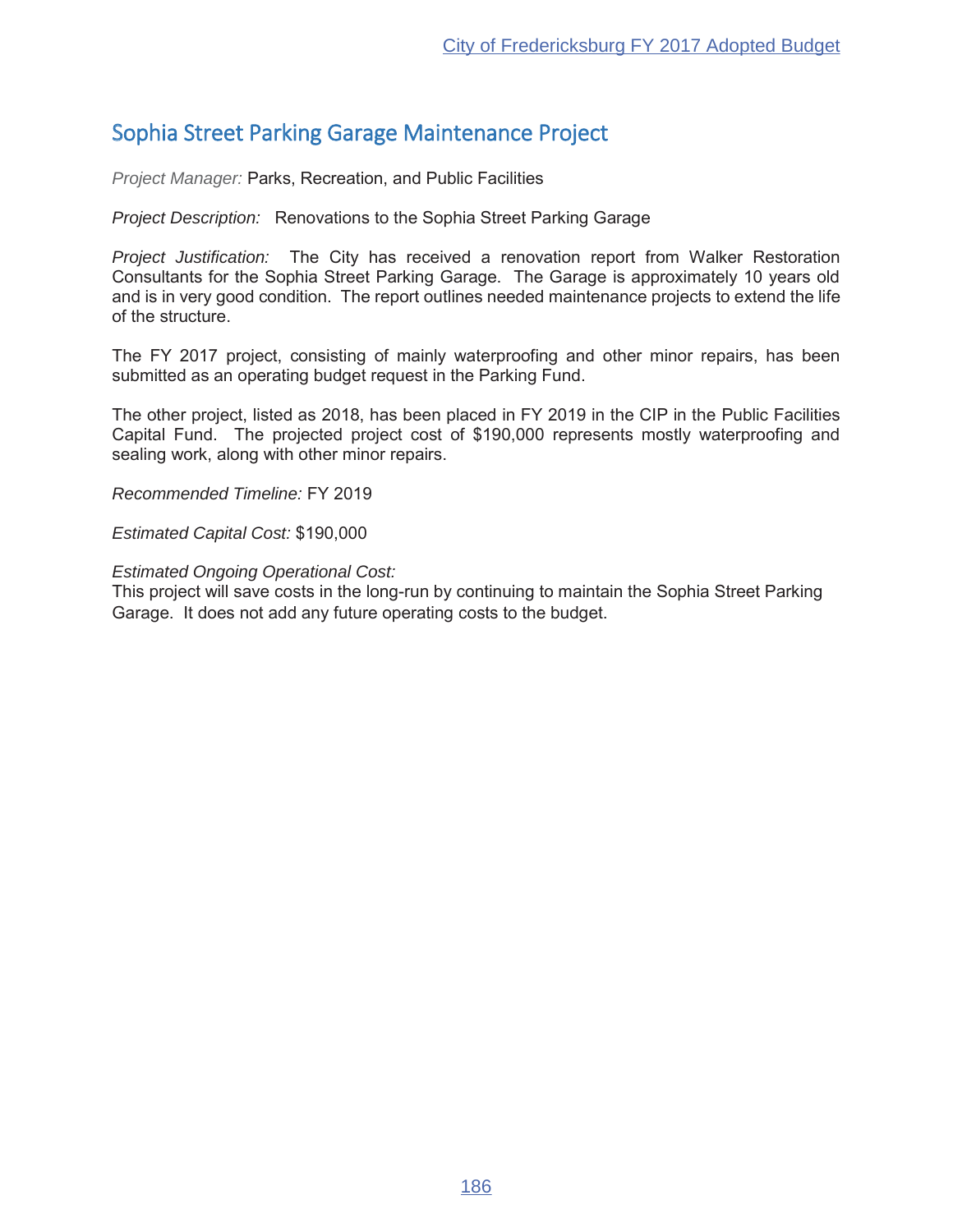# Liberty Place Parking Garage Maintenance Project

*Project Manager:* CMO and Department of Economic Development and Tourism

*Project Description:* City Participation in Agreement – Liberty Place Parking Facility

*Project Justification:* A private developer, the Thomas Wack Company, is proposing to develop a \$41 million mixed-use development in the block surrounded by William Street, Douglas Street, Amelia Street, and Winchester Street. The development will feature 43 residential condominiums and 55.000 square feet of commercial / office / retail space. The development will also feature one ground level and two underground levels of parking.

The City and the developer have agreed for the City to purchase 33 ground-level parking spaces, and 86 parking spaces in the underground section. These parking places will be continually available to the public. The City would also lease an additional 30 underground spaces which would be available to the public nights and weekends. As part of the memorandum of understanding, the City will also need to design the parking access and revenue control system, and pay half the cost of that.

The neighborhood surrounding this area has seen a significant increase in parking demand from business development in the area. The Comprehensive Plan discusses the need to alleviate parking problems that impact neighborhoods.

**Recommended Timeline: FY 2018** 

*Estimated Capital Cost:*

*Estimated Ongoing Operational Cost:* The City will be partially responsible for ongoing operations and maintenance of the facility. By agreement, the City's expenses for ongoing operations and maintenance are capped at  $$75,000$ , which will be adjusted for inflation.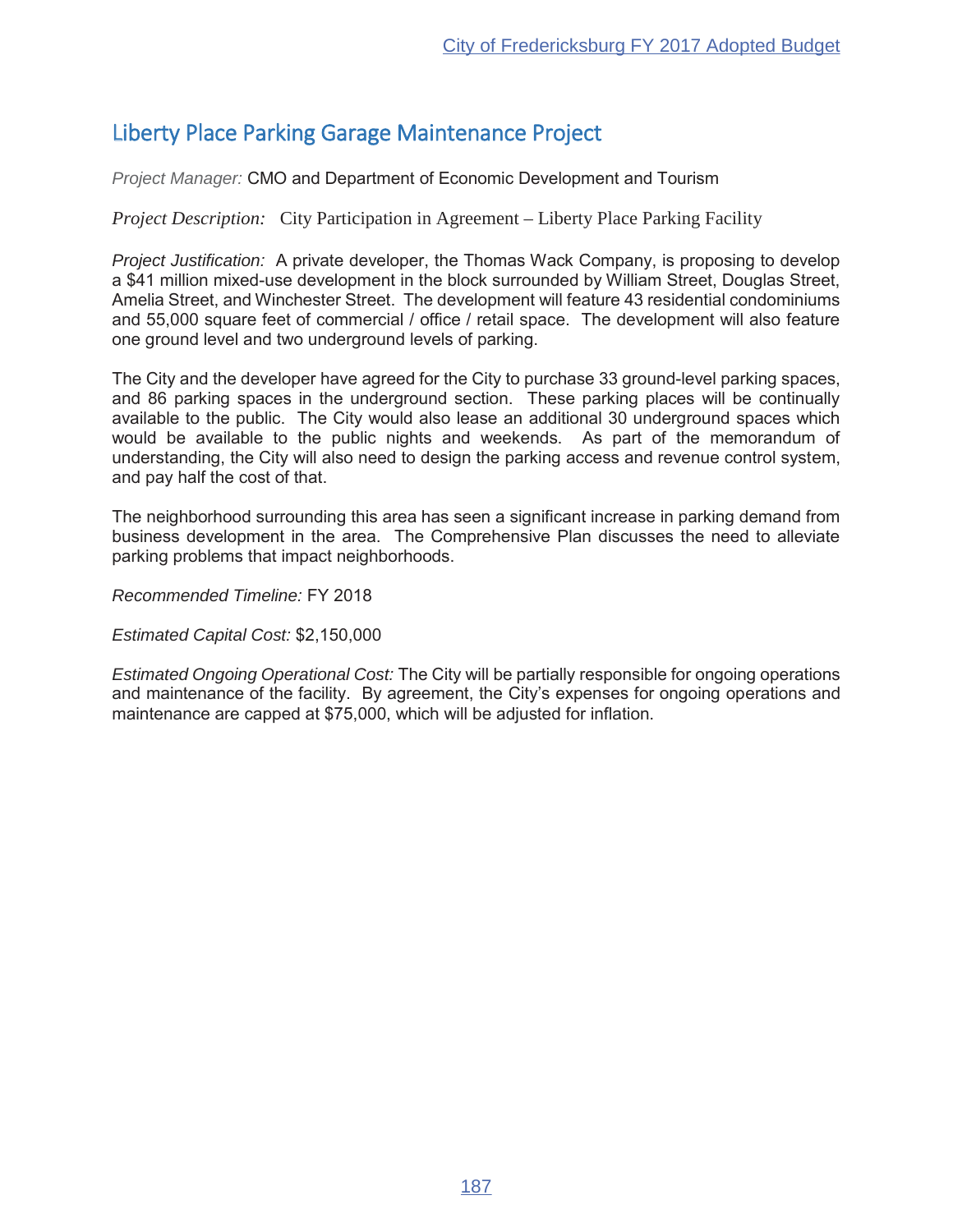# Planning Area Plan Updates

*Project Manager:* Community Planning and Building

*Project Description:* Area plans for specific City areas.

*Project Justification:* The City's comprehensive plan was recently updated. Part of that process was a recognition that a specific Area plan process for the City's distinct areas would allow for a greater level of focus on the City's distinct neighborhoods, commercial districts, and other areas.

Procurement for the FY 2016 plans is currently underway, and work on them should be completed in the upcoming fiscal year. There will likely be a funding carryover request from FY 2016 to FY 2017 for part of the FY 2016 funds.

*Recommended Timeline:* FY 2017 - 2021

*Estimated Capital Cost:* The FY 2017 year has a recommended funding level of \$75,000. The remaining years are recommended to be funded at \$150,000.

*Estimated Ongoing Operational Cost:*

These are planning documents, and there are no ongoing operating costs associated with them.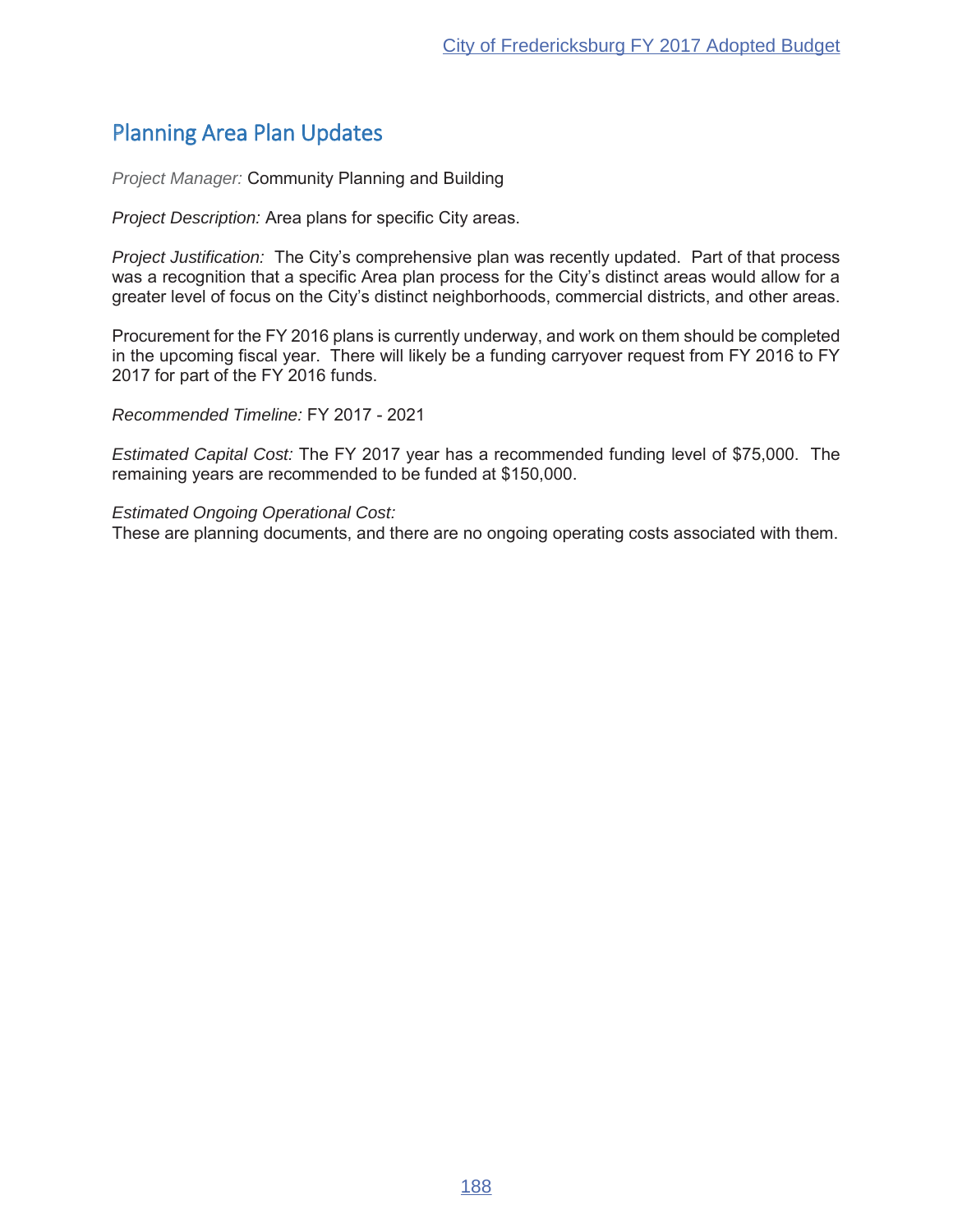# Central Rappahannock Regional Library

*Project Manager:* Parks, Recreation, and Public Facilities & Central Rappahannock Regional Library

*Project Description:* The City's Headquarters Library will eventually need to be expanded to serve the growing regional population.

*Project Justification:* The Headquarters Library has served in that capacity since 1969. The building was first constructed as a school in 1905, with an addition in 1960 and a complete renovation in 1990.

This project will preserve the historic facade on Caroline and Lewis Streets while expanding the building into the existing parking lot to provide additional space for collections and community activities. The expanded portion of the building would include a performing arts stage within a 250 seat auditorium. The renovation and expansion will offer multi-purpose space for meetings, creating and accessing technology, as well as space for books, movies, audio, and digital materials. The parking lot will also be expanded and the number of spaces almost doubled.

The proposed expansion and renovation will make it possible for the building to become a flexible community information center while continuing to be a vibrant component of historic downtown Fredericksburg.

**Recommended Timeline: FY 20XX** 

*Estimated Capital Cost:*

### *Estimated Ongoing Operational Cost:*

The larger building will require more general maintenance and electricity, and perhaps additional staff as collections and other activities are expanded.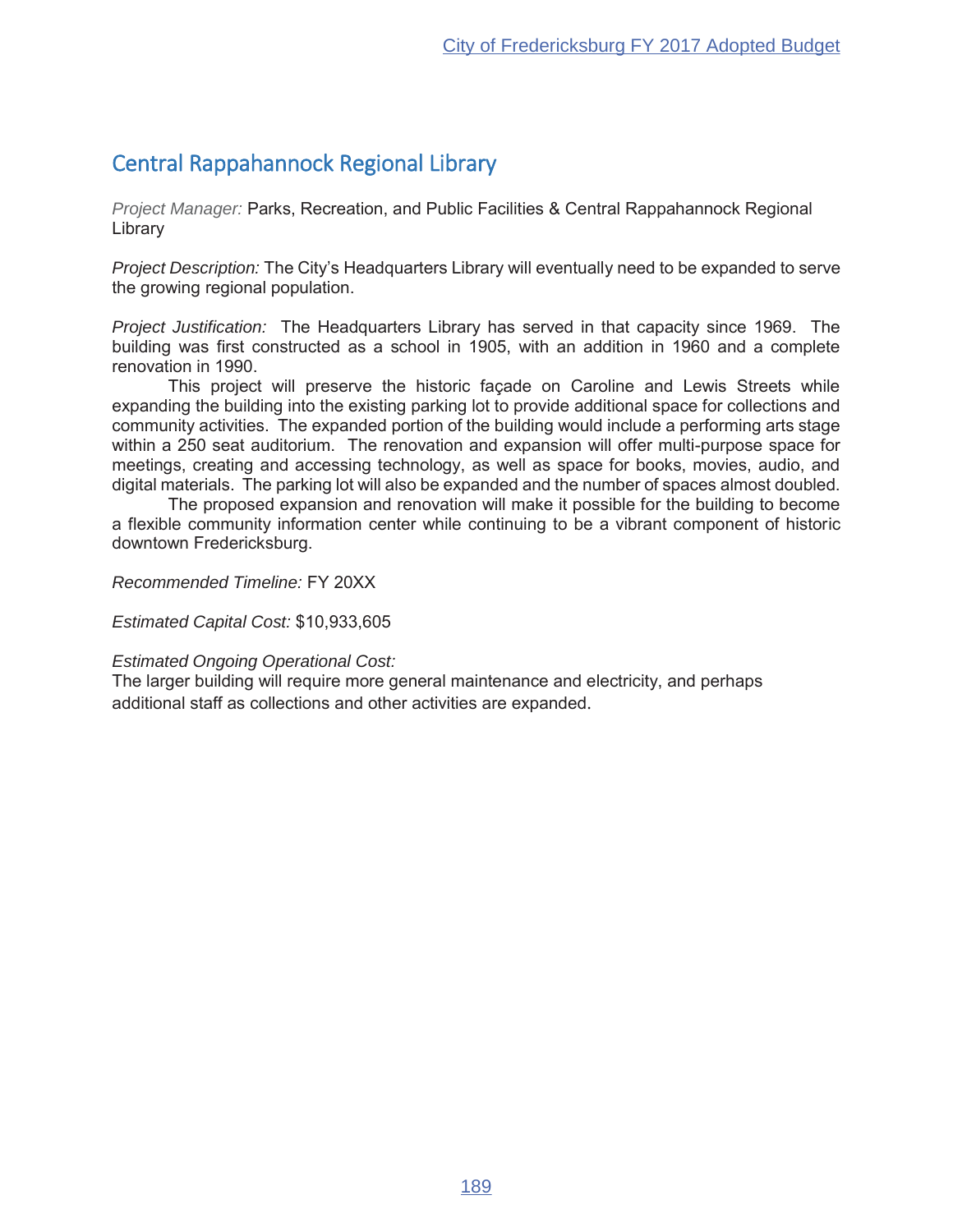# CAPITAL IMPROVEMENTS PLAN - PUBLIC SAFETY CAPITAL IMPROVEMENTS PLAN - PUBLIC SAFETY

| <b>Public Safety Capital</b>             | <b>FY 2017</b> | FY 2018     | <b>FY 2019</b> | FY 2020   | <b>FY 2021</b> | ${\sf FY}$ 20X) |
|------------------------------------------|----------------|-------------|----------------|-----------|----------------|-----------------|
| Ambulance Replacement                    | 160,000        |             | 260,000        | 260,000   |                |                 |
| Fire Apparatus Replacement               |                |             | 675,000        |           |                |                 |
| Dive Team Vehicle and Equipment          |                | 220,000     |                |           |                |                 |
| <b>SCBA Replacement</b>                  | 60,000         |             |                |           |                |                 |
| Fire Station #3                          |                | 6,500,000   | 1,000,000      |           |                |                 |
| Police Camera System                     | 185,000        | 120,000     | 120,000        | 200,000   | 160,000        |                 |
| Fire Station 1&2 Furniture and Equipment | 100,000        | 35,000      |                |           |                |                 |
| 911 Center Improvements                  | 275,000        |             |                |           |                |                 |
| <b>Total</b>                             | 380,000        | \$6,875,000 | \$2,055,000    | \$460,000 | \$ 160,000     |                 |

| <b>Funding Sources</b>          |         |           |           |         |         |
|---------------------------------|---------|-----------|-----------|---------|---------|
| Prior Year Capital Fund Balance | 40,000  |           |           |         |         |
| General Fund Transfer           | 565,000 | 375,000   | ,055,000  | 160,000 | 160,000 |
| Debt Issuance                   |         | 6,500,000 | ,000,000  |         |         |
| Interest Earnings               | 25,000  |           |           |         |         |
| Grant Funding                   | 150,000 |           |           |         |         |
| <b>Total</b>                    | 880,000 | 6,875,000 | 2,055,000 | 460,000 | 160,000 |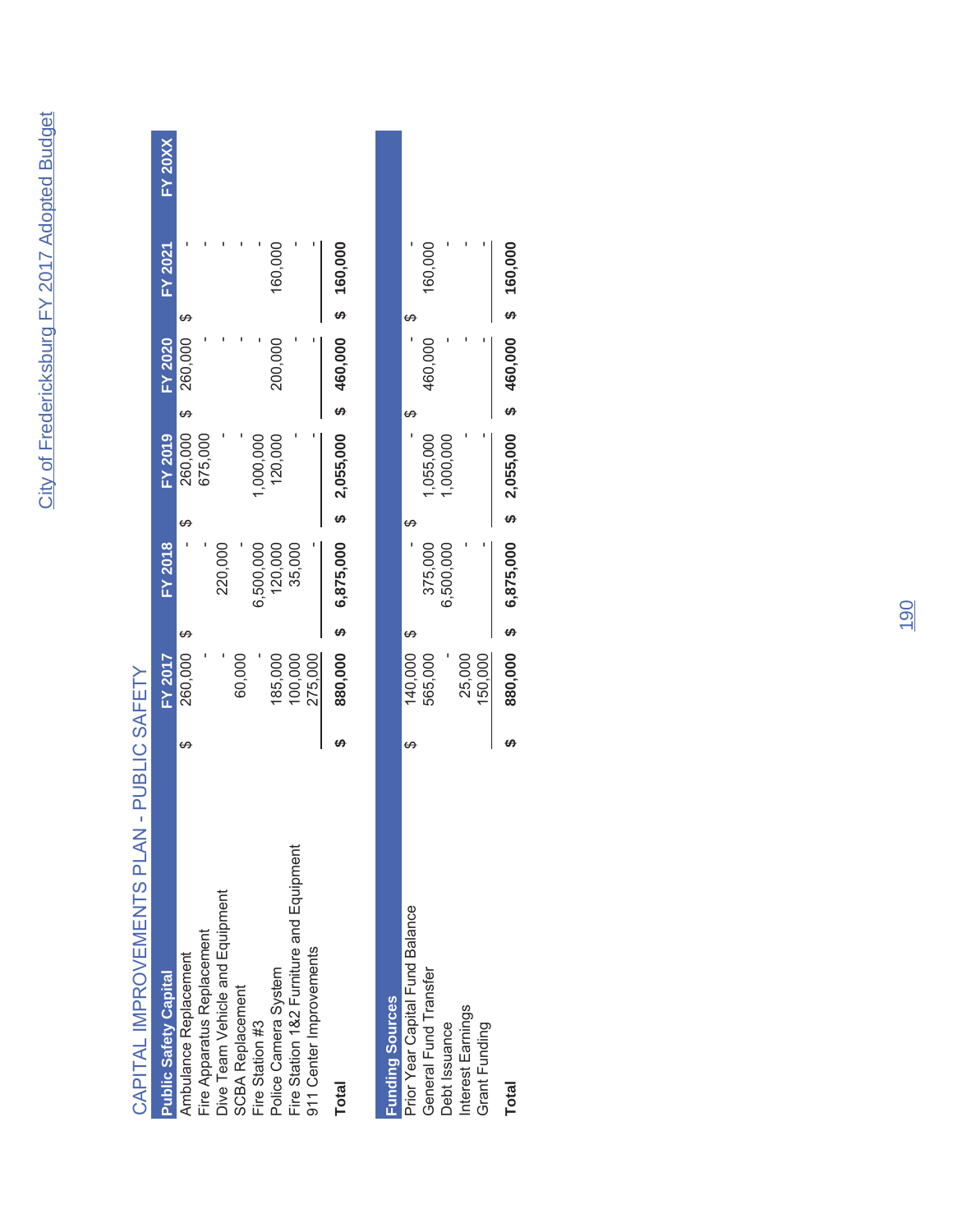# Ambulance and Fire Apparatus

*Project Manager:* Fire

*Project Description:* The City replaces ambulances and fire apparatus as part of an ongoing fleet replacement program.

*Project Justification:* The City needs to replace fire apparatus as they age; the same holds true for ambulance units. In addition, the City is seeing increased call volume for EMS, and needs to add personnel and ambulance units.

There is a plan to add nine EMS Medics over three years for the extension of coverage to 24-7 at the Advanced Life Support level. The City has added five of the nine personnel heading into the FY 2017 budget cycle.

The City is also replacing the dive team vehicle and associated equipment, with funding scheduled for FY 2018.

*Recommended Timeline:* Each year of the plan save  $FY$  2018

*Estimated Capital Cost:* \$260,000 in FY 2017 \$220,000 in FY 2018 (Dive Team Vehicle and Equipment) \$875,000 in FY 2019 \$260,000 in FY 2020

### *Estimated Ongoing Operational Cost:*

This is a combination of replacement of existing assets and service expansion, particularly on the FMS side for ambulance units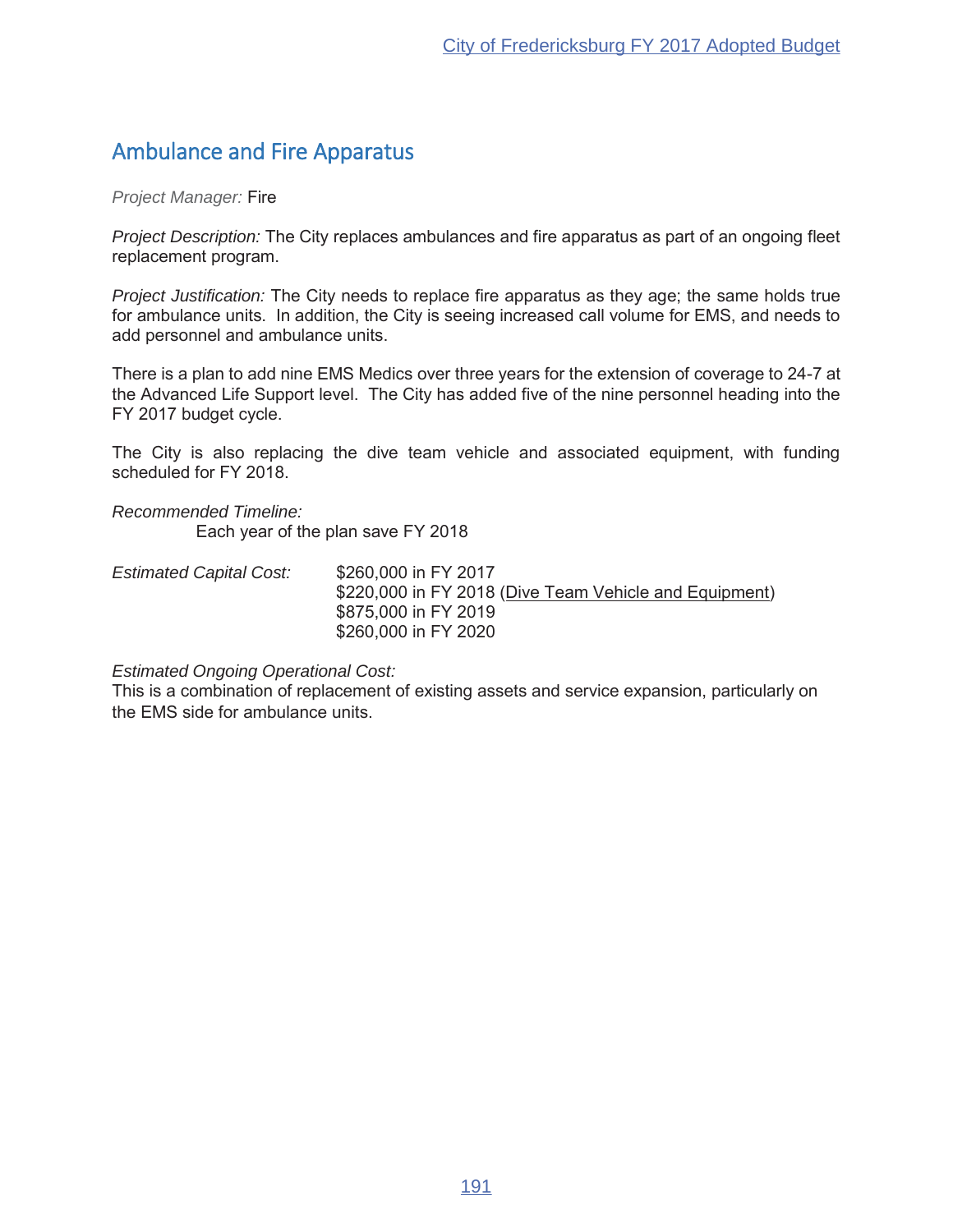# SCBA Replacement

**Project Manager: Fire** 

*Project Description:* The City needs to replace the existing SCBA units, and has been doing so over time.

*Project Justification:* FY 2017 represents the final year of this multi-year project.

**Recommended Timeline: FY 2017** 

*Estimated Capital Cost:*

*Estimated Ongoing Operational Cost:* This funding represents the replacement of an existing system that is out-of-date.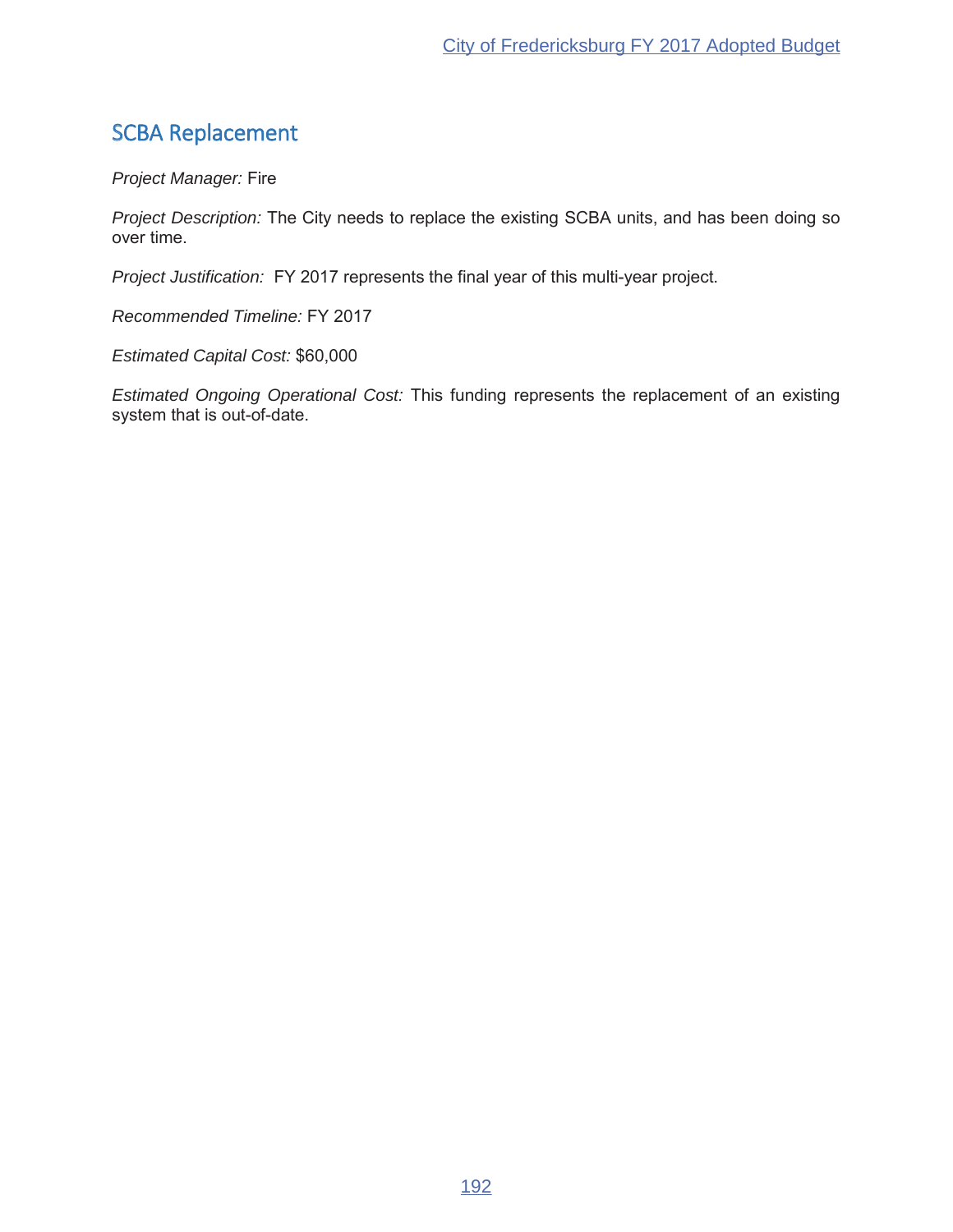# Fire Station 3

*Project Manager:* Fire

*Project Description:* Construction of a new Fire Station in Celebrate Virginia South.

*Project Justification:* Construction of a new Fire Station in Celebrate Virginia South will help to enhance coverage for the City, and lower response times.

*Recommended Timeline:* The City should evaluate whether to move forward on this project as a PPEA with design and construction occurring under the same contract, in FY 2018. The funding in FY 2019 would represent new equipment. The Recommended CIP includes funding in the FY 2018 plan year for both design and construction of this project.

The Action Plan associated with the Comprehensive Plan calls for the construction of a new Fire Station 3 west of Interstate 95. The proposed station would be able to service calls in the City west of Interstate 95, plus increase coverage in the Fall Hill Avenue area and nearby neighborhoods between Interstate 95 and Jefferson Davis Highway.

| <b>Estimated Capital Cost:</b> | \$6,500,000 in FY 2018 |
|--------------------------------|------------------------|
|                                | \$1,000,000 in FY 2019 |

### *Estimated Ongoing Operational Cost:*

This will require a major increase in the City's operational budget for Fire Suppression. Additional research and forecasting are needed, but the City may have an option to phase in the 24/7 operation of the station, and hire additional personnel over two years.

The City would also need to increase the budget for utilities, insurance, and maintenance for the new facility.

An update to the research on this question is necessary prior to the FY 2018 budget cycle.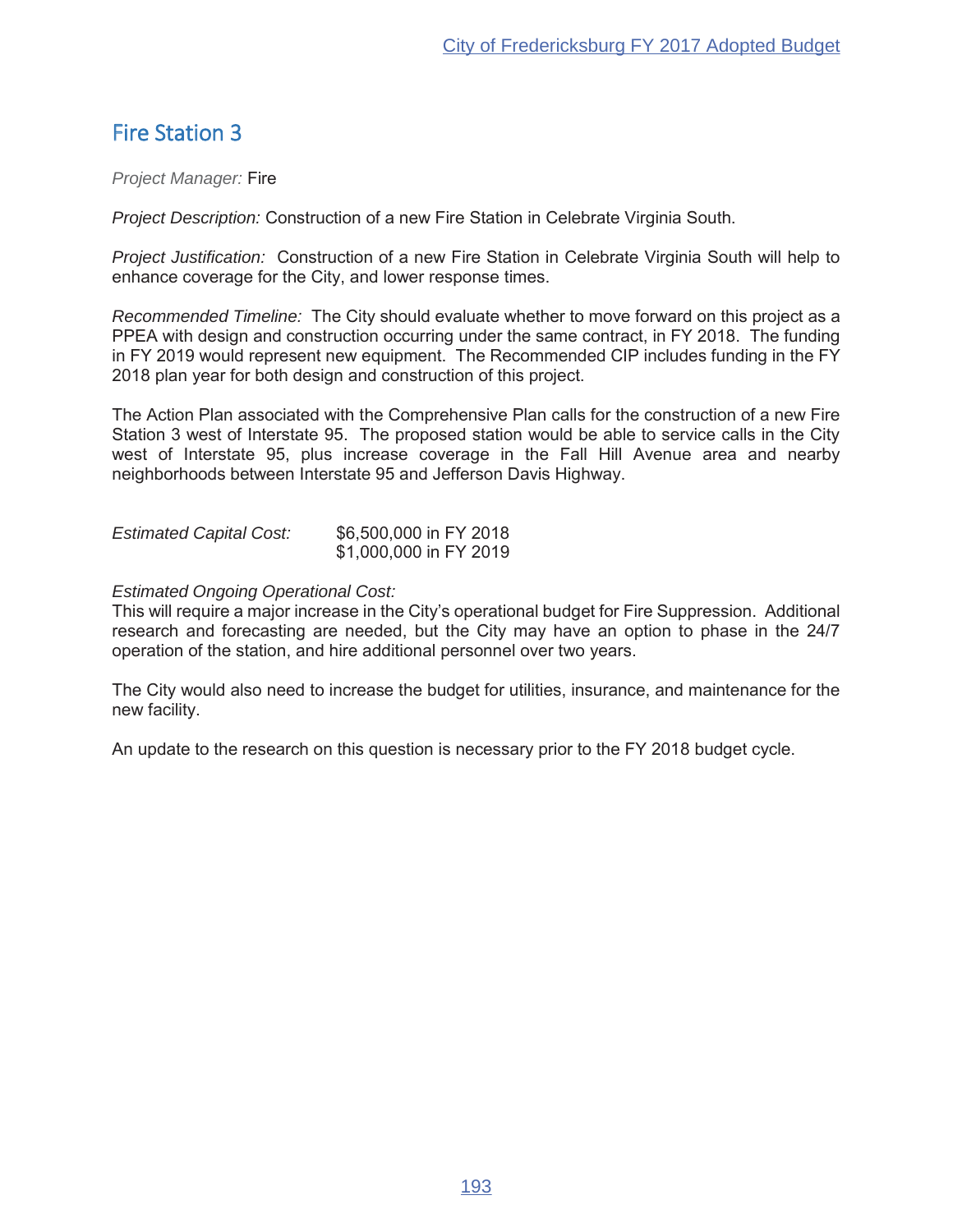# Police Camera System

**Project Manager: Police** 

*Project Description:* Funding to replace current body and car cameras and expand car cameras.

### *Project Justification:*

The value of the camera technology to increase officer safety through the documentation of evidence concerning observed criminal activity and assaults against police officers is incalculable. Nearly of equal value to agency management is the modification of behavior that takes place when an officer and citizen know that their actions are being recorded, and the mitigation of complaints. These advantages serve to strengthen the overall accountability of the agency and increase the public's trust in the professionalism of the individual officers who serve the community.

FY17: Replace body cameras and data storage for body and car cameras. (\$185,000)

FY18: Data storage for body and car cameras. (\$120,000)

FY19: Data storage for body and car cameras. (\$120,000)

FY20: Replacement body cameras and data storage for body and car cameras. (\$200,000)

FY21: Replacement car cameras and data storage for body and car cameras. (\$160,000)

*Recommended Timeline:* The Recommended CIP shows this funding in FY 2017-2021.

| <b>Estimated Capital Cost:</b> | FY 2017 - \$185,000 |
|--------------------------------|---------------------|
|                                | FY 2018 - \$120,000 |
|                                | FY 2019 - \$120,000 |
|                                | FY 2020 - \$200,000 |
|                                | FY 2021 - \$160,000 |

### *Estimated Ongoing Operational Cost:*

There are maintenance service contracts associated with these systems that are already included in the operating budget.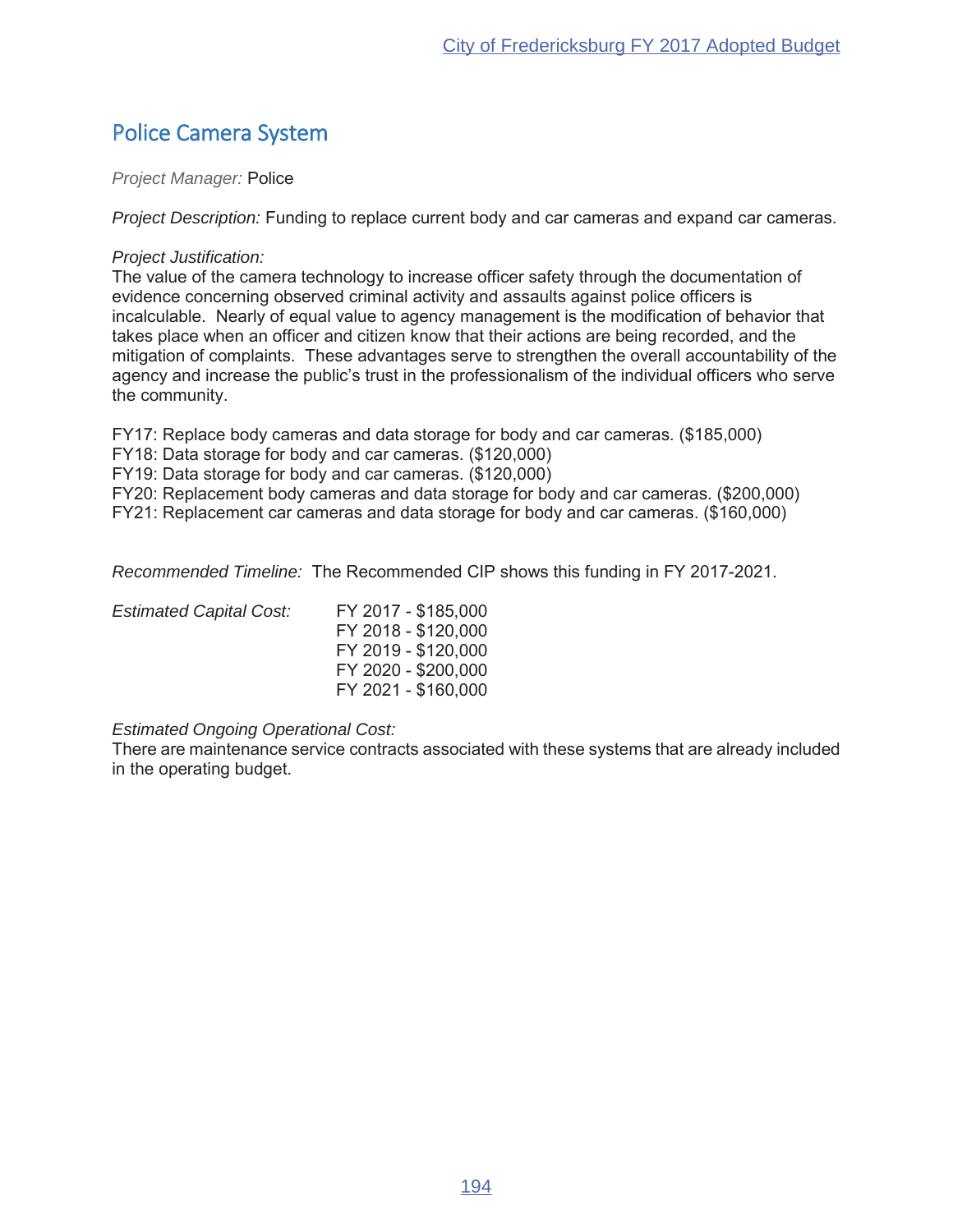# Fire Station Furniture and Equipment

*Project Manager:* Fire and Public Facilities

*Project Description:* There are improvements to the kitchen area, the bathroom area, and other upgrades needed for Fire Station 1, based on the age and the heavy use of the building. The City also plans to upgrade the kitchen at Fire Station  $#2$ .

*Project Justification:* Building upgrades and replacement systems are needed for Fire Station 1 and 2, particularly in the kitchen and restroom areas. Old furniture and an air compressor will also be included in this replacement.

*Recommended Timeline:* FY 2017 and FY 2018

*Estimated Capital Cost:* \$100,000 in FY 2017 \$35,000 in FY 2018

*Estimated Ongoing Operational Cost:* Replacement of existing systems.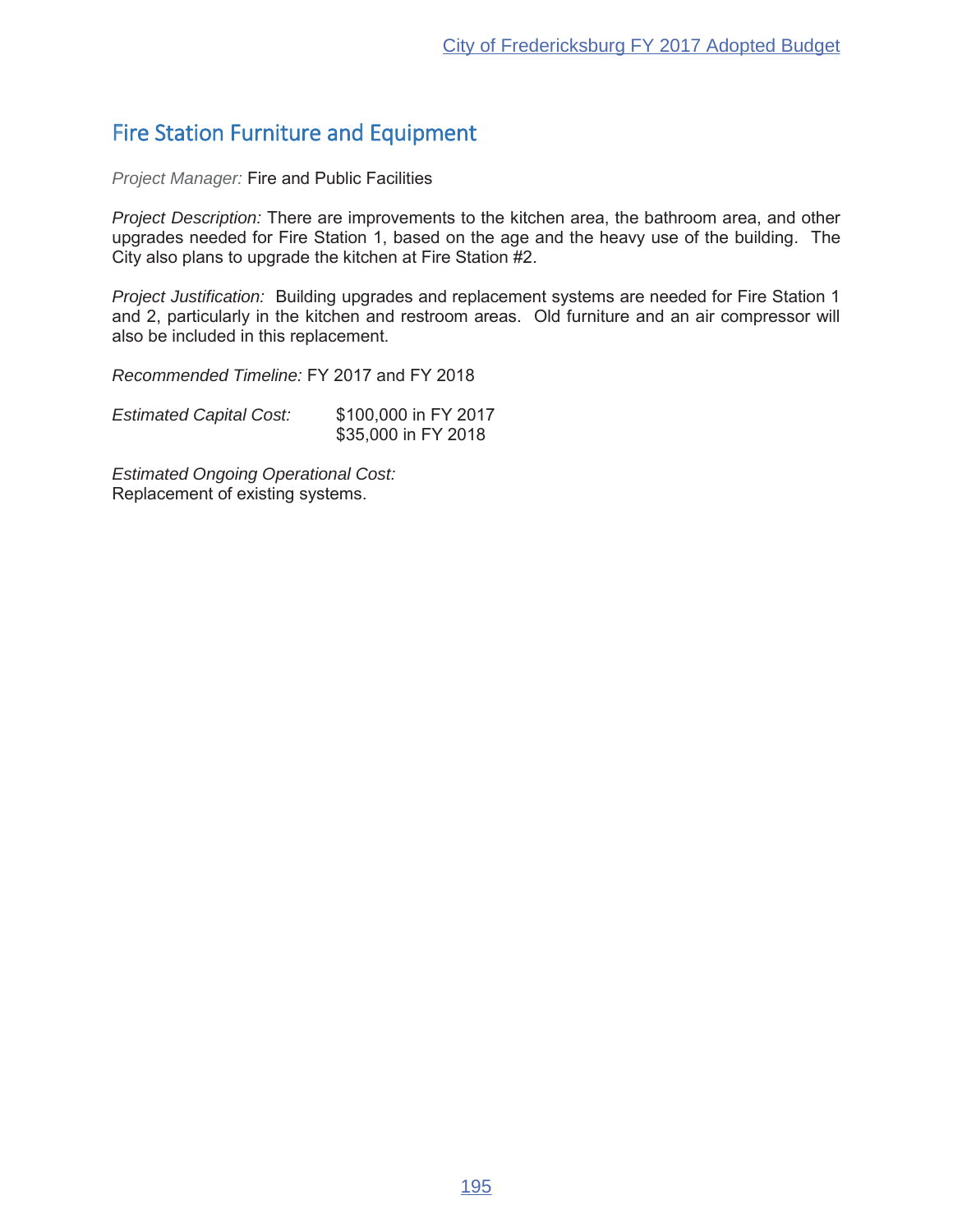# Police E911 Center Improvements

### **Project Manager: Police**

*Project Description:* The operating system for call-taking and the related hardware are out-of-date and need to be replaced.

### *Project Justification:*

An updated operating system and related hardware to support emergency calls is a high priority to maintain an expected level of service to the public and defines our operations as a Public Safety Answering Point (PSAP). It is essential to incorporate technological advances with the consideration of end-of-life and cessation of available maintenance.

These systems have a life expectancy of approximately five years.

**Recommended Timeline: FY 2017** 

Estimated Capital Cost: FY 2017 - \$275,000

### *Estimated Ongoing Operational Cost:*

The maintenance service contract for this system is included with the first year costs, and will need to be included in the operating budget for FY 2018 (at least a partial year) and beyond.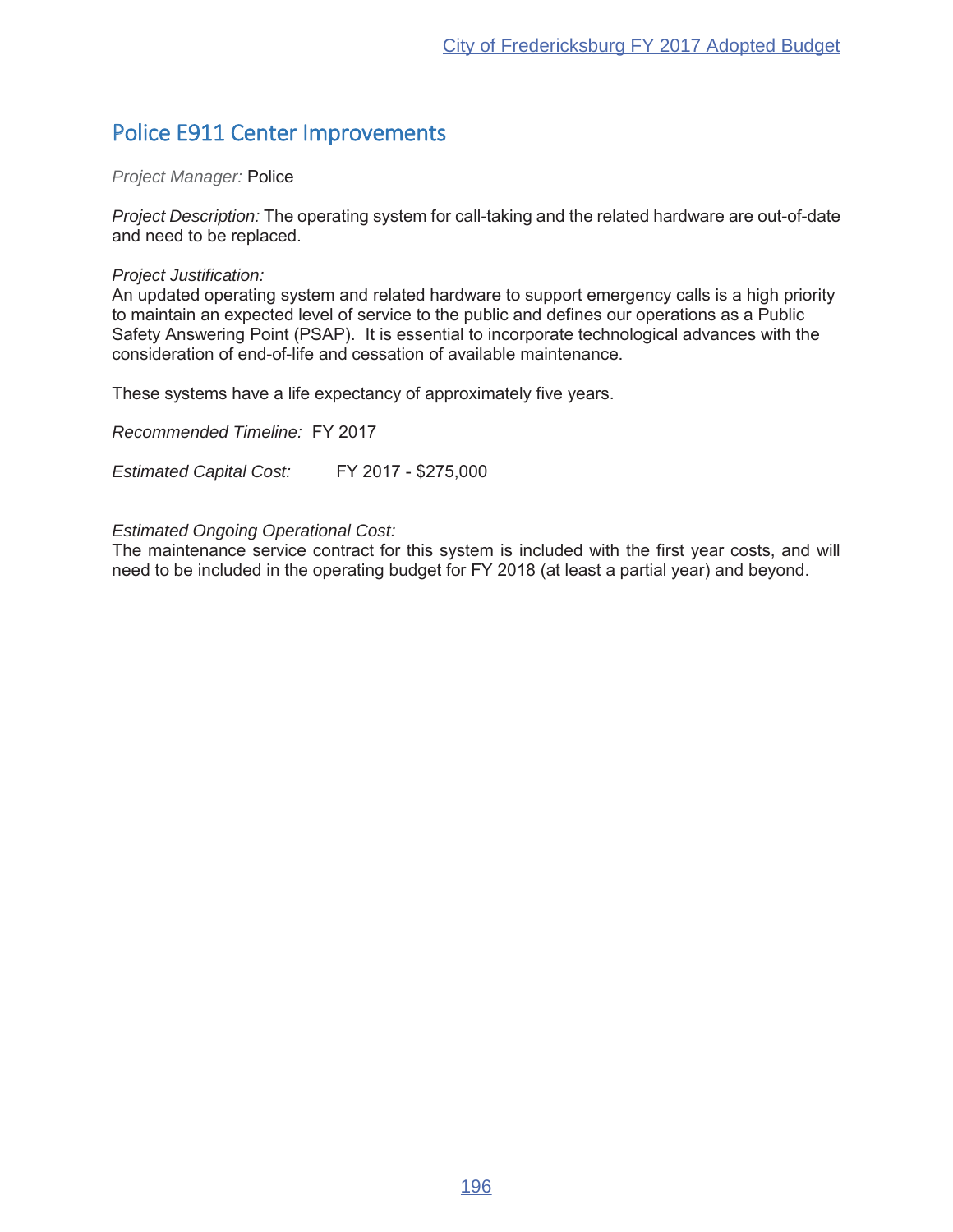$\overline{\mathbf{x}}$ 

| <b>NUMBER IN THE INDUSTRIAL PROPERTY OF PERSONS IN THE INCLUSION WAS ARRESTED FOR THE INTERNATIONAL PROPERTY.</b> |                         |                |                |                         |                |           |
|-------------------------------------------------------------------------------------------------------------------|-------------------------|----------------|----------------|-------------------------|----------------|-----------|
| <b>Public Education Capital</b>                                                                                   | <b>FY 2017</b>          | <b>FY 2018</b> | <b>FY 2019</b> | <b>FY 2020</b>          | <b>FY 2021</b> | $FY$ 20XX |
| School Bus Garage Facility                                                                                        | 102,000                 | 106,000        | 109,000        | 112,000                 | 119,000        |           |
| School Bus Replacement                                                                                            | 185,000                 | 185,000        | 225,000        | 225,000                 | 225,000        |           |
| School Computer Technology                                                                                        | 150,000                 | 300,000        | 450,000        | 400,000                 | 400,000        |           |
| School Equipment / Carpet                                                                                         | 85,000                  | 85,000         | 85,000         | 85,000                  | 85,000         |           |
| Walker-Grant Roof Replacement                                                                                     |                         |                | ,200,000       |                         |                |           |
| Original Walker Grant School Renovation                                                                           | 8,000,000               | ,500,000       |                |                         |                |           |
| Elementary School                                                                                                 |                         |                |                | 1,469,000               | 26,000,000     |           |
| <b>Total</b>                                                                                                      | \$8,522,000             | 2,176,000      | 2,069,000      | 2,291,000               | 26,829,000     |           |
| <b>Funding Sources</b>                                                                                            |                         |                |                |                         |                |           |
| School Fund Balance - 2016 Bond Issue                                                                             |                         |                |                |                         |                |           |
| Debt Issuance                                                                                                     |                         |                | 1,200,000      | 1,469,000               | 26,000,000     |           |
| Transfer from General Fund                                                                                        | 522,000                 | 676,000        | 869,000        | 822,000                 | 829,000        |           |
| <b>Total</b>                                                                                                      | \$8,522,000 \$2,176,000 |                | 2,069,000      | 2,291,000 \$ 26,829,000 |                |           |

# CAPITAL IMPROVEMENTS PLAN - PUBLIC EDUCATION CAPITAL IMPROVEMENTS PLAN - PUBLIC EDUCATION

| <b>Sayman Allian Sayman</b>           |              |             |           |           |                         |  |
|---------------------------------------|--------------|-------------|-----------|-----------|-------------------------|--|
| School Fund Balance - 2016 Bond Issue | 8,000,000 \$ | 1,500,000   |           |           |                         |  |
| Debt Issuance                         |              |             | 1,200,000 | 1,469,000 | 26,000,000              |  |
| Transfer from General Fund            | 522,000      | 676,000     | 869,000   | 822,000   | 829,000                 |  |
| <b>Total</b>                          | 8,522,000    | \$2,176,000 | 2,069,000 |           | 2,291,000 \$ 26,829,000 |  |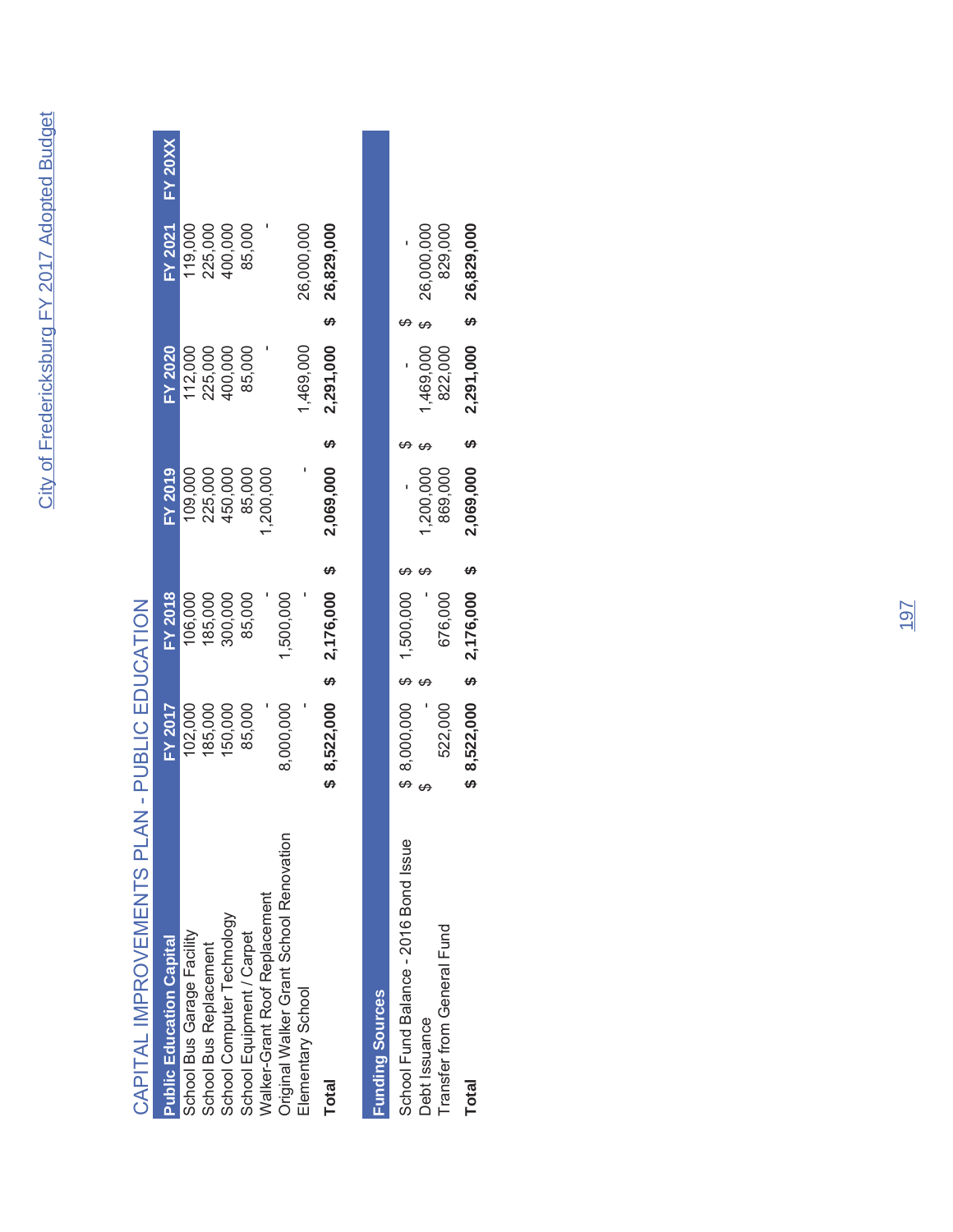# School Bus Garage Facility (Lease)

*Project Manager:* Fredericksburg City Public Schools

*Project Description:* The City is in the process of leasing a school bus garage facility from a private developer in the Battlefield Industrial Park.

*Project Justification:* Currently, the Fredericksburg City Public Schools share space at the City Shop with the Public Works Department. Population and enrollment growth has created a need for additional buses in recent years, and space is no longer available at the City Shop.

The City and the Fredericksburg City Public Schools have worked to request proposals for the development of a dedicated school bus parking garage facility in the City. L&L Real Estate has provided a proposal to develop such a facility on approximately 5 acres of land in the City's Battlefield Industrial Park, at the northwest corner of Belman Road and the Blue & Gray Parkway. The main entrance would be off Belman Road, with a secondary access to Tyler Street. The property is zoned Industrial I-2.

The facility will include a parking lot that houses up to 53 school buses, 60 cars for employee and visitor parking, an office building, and a pad area for washing of buses.

The Schools, as tenant, will be responsible for utilities, insurance, and taxes if real estate taxes were to rise significantly.

The funding listed in the CIP is inclusive of the lease costs, which includes a clause that escalates the rent based upon inflation, but capped at 3% per year.

**Recommended Timeline: FY 2017 - 2021** 

| <b>Estimated Capital Cost:</b> | FY 2017 - \$102,000 |
|--------------------------------|---------------------|
|                                | FY 2018 - \$105,060 |
|                                | FY 2019 - \$108,215 |
|                                | FY 2020 - \$111.465 |
|                                | FY 2021 - \$118,255 |

*Estimated Ongoing Operational Cost:*

The City Schools will be responsible for certain operating costs pursuant to the proposed lease agreement, which is not yet final.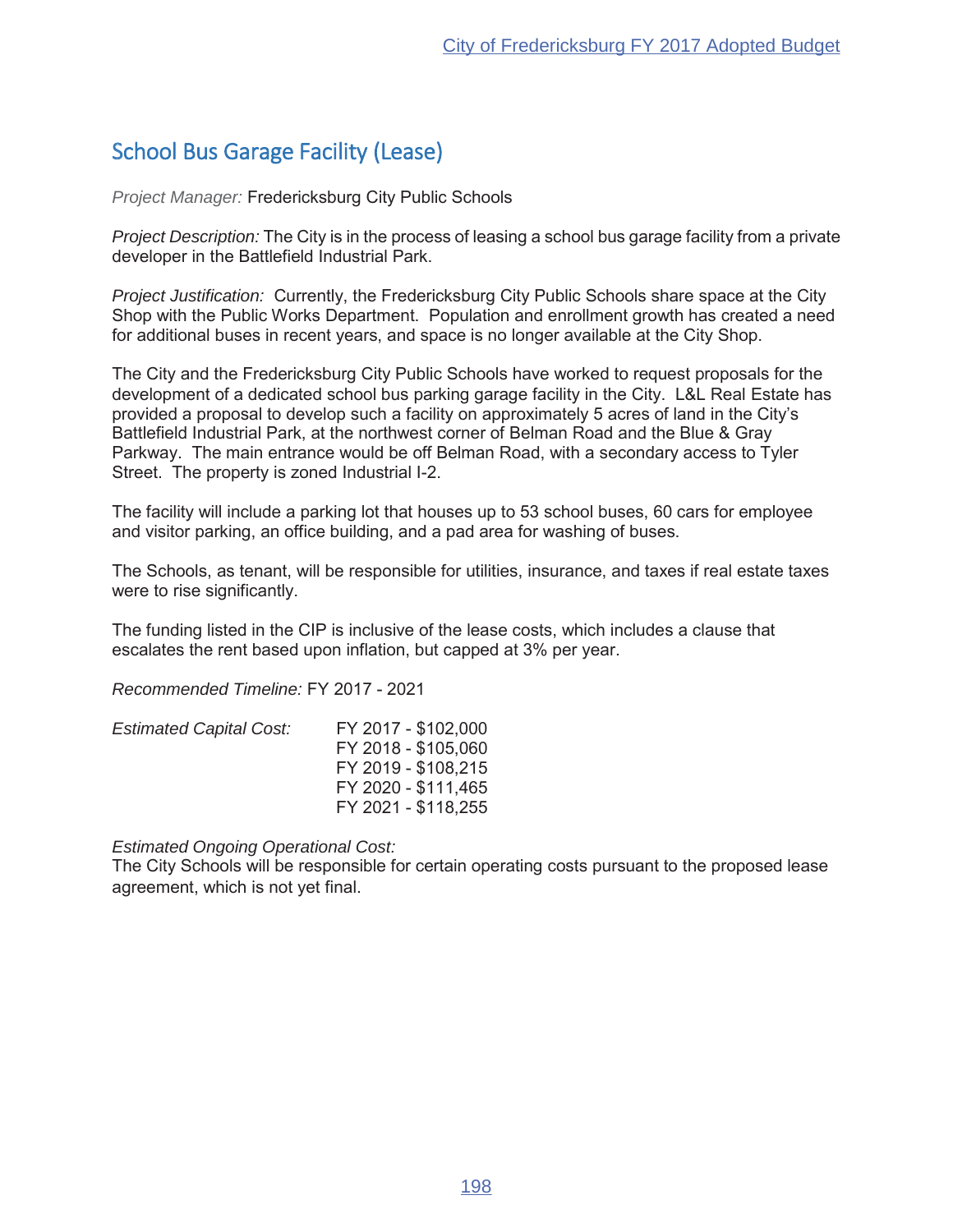# School Miscellaneous

**Project Manager: Fredericksburg City Public Schools** 

*Project Description: School Bus Replacements, Computer Needs, & Minor Building Repairs* 

*Project Justification:* City Schools identifies minor building repairs (e.g. carpet or equipment), computer replacements and similar needs, and school bus replacements from the capital fund. These are ongoing items.

Recommended Timeline: FY 2017 - 2021

| <b>Estimated Capital Cost:</b> |                   | School Buses - \$180,000 to \$225,000 each year |
|--------------------------------|-------------------|-------------------------------------------------|
|                                | School Computer - | \$150,000 in FY 2017                            |
|                                |                   | \$300,000 in FY 2018                            |
|                                |                   | \$450,000 in FY 2019                            |
|                                |                   | \$400,000 in FY 2020-2021                       |
|                                |                   | School Equipment - \$85,000 in FY 2017-21       |

*Estimated Ongoing Operational Cost:*

This funding represents capital maintenance of ongoing systems.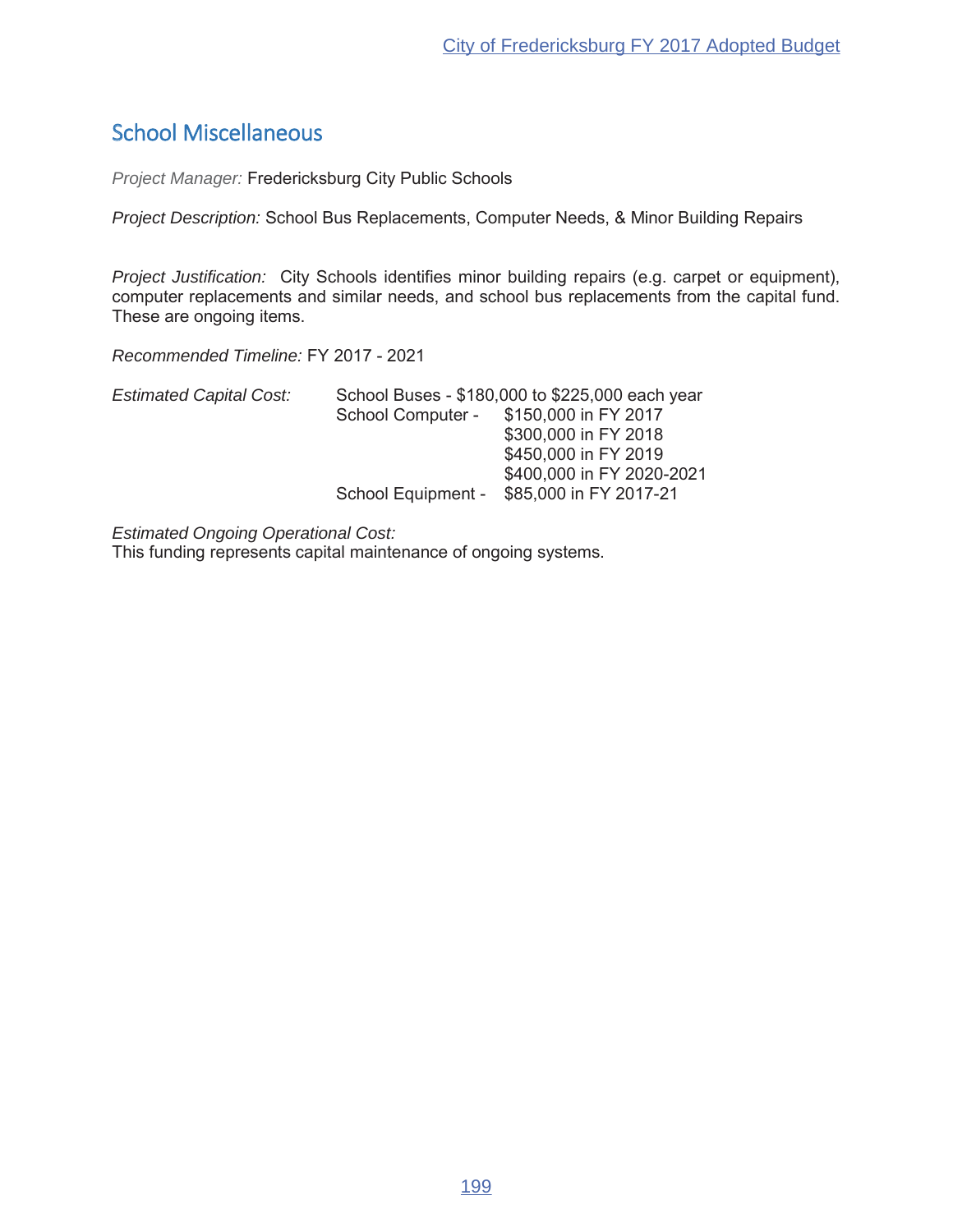# Walker-Grant Middle School Roof Replacement

*Project Manager:* Fredericksburg City Public Schools *Project Description:* Replace roof at Walker-Grant Middle School *Project Justification:* Roof is nearing the end of its useful life and will need to be replaced. **Recommended Timeline: FY 2019** *Estimated Capital Cost: Estimated Ongoing Operational Cost:* This is not anticipated to increase operating costs.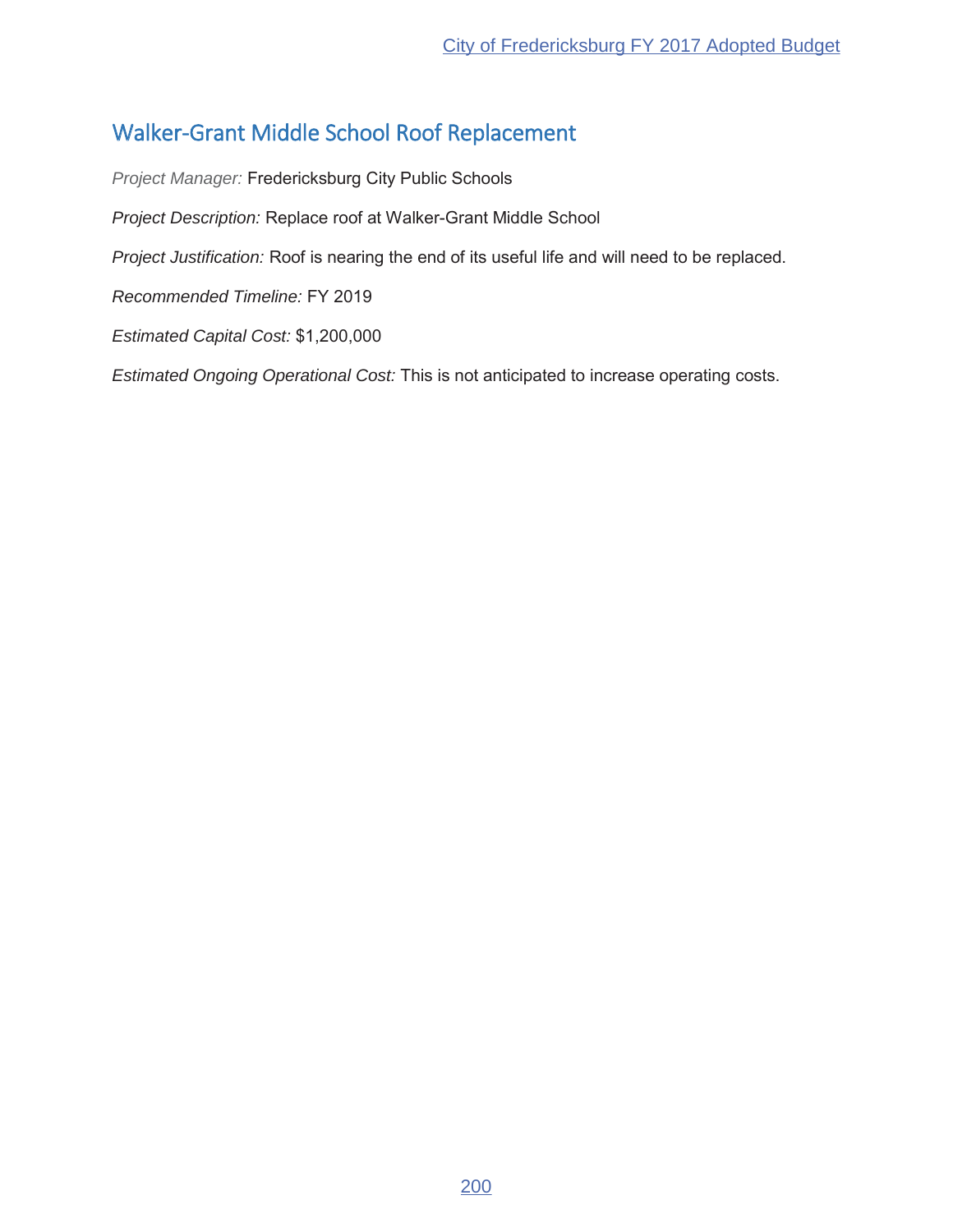# Original Walker-Grant School Renovation

# **Project Manager: Fredericksburg City Public Schools**

# *Project Description: Renovation of Original Walker-Grant – 1950's building*

*Project Justification:* The proposed renovation project at Original Walker Grant School consists of the complete renovation of the existing 1950 school building with the 1961 addition. The scope of the renovation is the upgrade of the building envelope, including new roof, new windows and doors, and masonry repairs. Complete replacement of mechanical, electrical and plumbing systems is included. Reuse of existing fire alarm system and elevator will be explored during the design of the project. New finishes on the interior include new floor finishes, painting and new lay-in acoustical ceilings. Site work around the 1960 building will include parking upgrades, stormwater management, sidewalk improvements, and upgrade playground areas for the preschool programs. A small addition is proposed at the Dunmore Street entrance.

Creates an updated and modern environment for the following programs:

- Head Start pre-school program (8 classrooms)
- Early Childhood Special Education (E.C.S.E) program (5 classrooms)
- The Regional Alternative Education Program (5 classrooms)
- RISE and STARS (3 classrooms)
- Central School Board Office functions will be included in the program, including Student Services, Social Worker, and School Psychologist
- The auditorium, gymnasium and the lunchroom will be available for school activities

The City Manager's Recommended Capital Budget and Capital Improvements Plan includes an amount of  $$8,000,000$  in FY 2017 and an amount of  $$1,500,000$  in FY 2018, but these funds are part of the original project budget. These are not supplemental funds. The proposed funding schedule is based upon the proposed draw schedule for the project.

This capital project was the highest priority for the Fredericksburg City Public Schools. It is also part of the action plan found in the City's Comprehensive Plan.

*Recommended Timeline:* FY 2016 – Funding available. The project is extensive and will not be completed until FY 2018.

*Estimated Capital Cost:*

### *Estimated Ongoing Operational Cost:*

The school will continue its existing uses, and add administrative offices that will be shifted from other buildings. There should be increased energy efficiency from modernizing the building systems and renovating the windows, etc.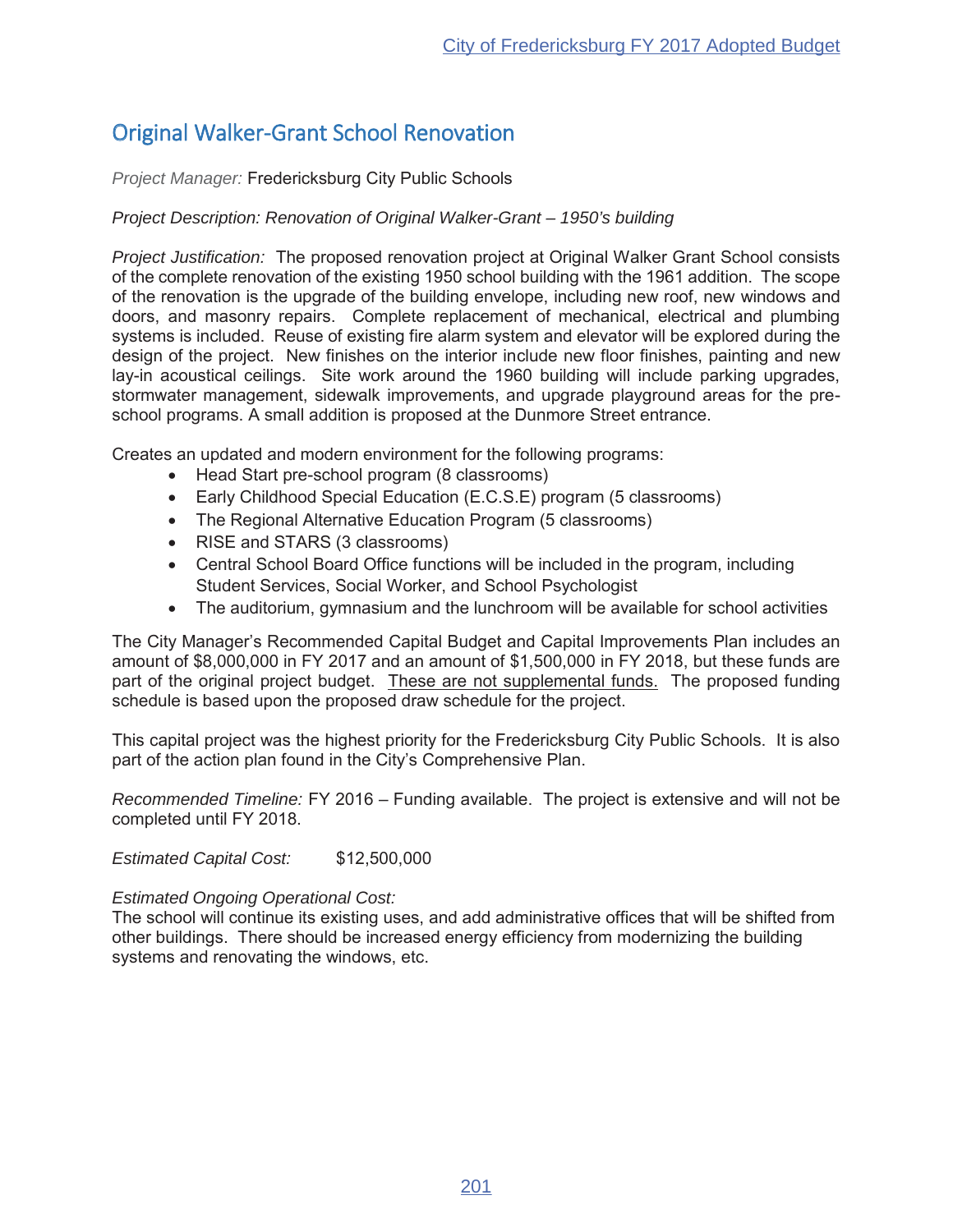# New Elementary School

**Project Manager: Fredericksburg City Public Schools** 

*Project Description:* New Elementary School - Idlewild School Site

*Project Justification:* The School Board has requested that a new elementary school be placed in the Capital Improvements Plan. Specifically, the Schools are requesting \$1,468,110 for architectural and engineering design in FY 2020 and \$30,398,836 for new construction in FY 2021. The school is projected to be 95,000 square feet and accommodate approximately 750 students.

The City Manager's Recommended Budget includes funding for architectural and engineering design in FY 2020, and defers funding for the new school until FY 2021. The projected construction cost is \$26,000,000. Staff recognizes that this cost is subject to change based on inflation and program design of the facility.

The Comprehensive Plan calls for the City to develop a plan to address the need for additional classrooms in the City's school system. A new school will accomplish that for the lower grades. There is space at James Monroe High School for an addition for Grades 9-12, but at this point that project is outside the planning horizon.

| <b>Recommended Timeline:</b>   | $FY$ 2020 $-$ Design<br>FY 2021 - Construction  |
|--------------------------------|-------------------------------------------------|
| <b>Estimated Capital Cost:</b> | FY 2020 - \$1,469,000<br>FY 2021 - \$26,000,000 |

### *Estimated Ongoing Operational Cost:*

The construction of a new Elementary School will require a major operating investment. Presumably some staff, particularly instructional staff, will be transferred from other facilities, but additional instructional staff will need to be added. The City Schools will also need support for additional support and administrative staff, utilities, and other building operating costs. Operating impact will need to be refined during the upcoming year as the project approaches design and construction.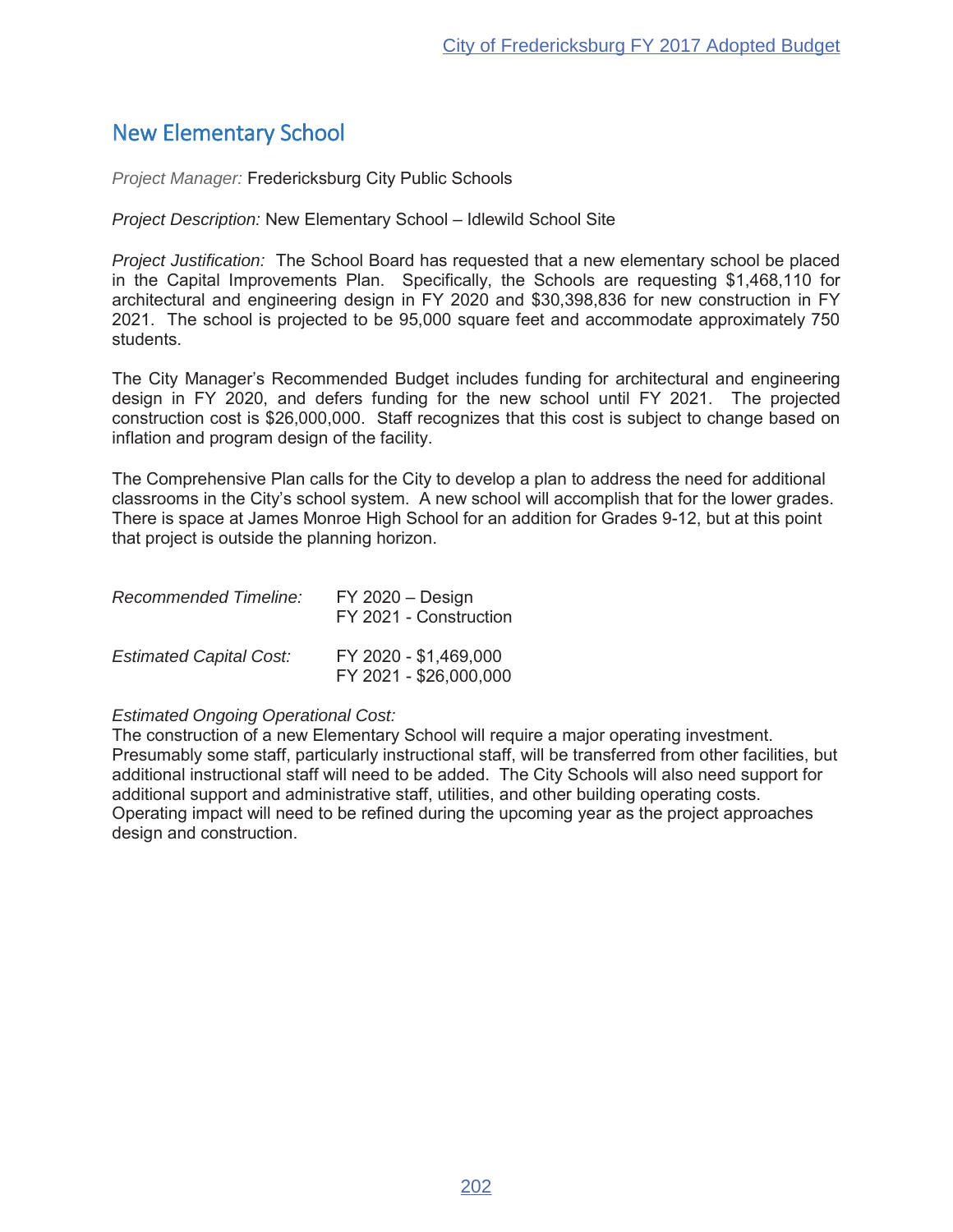| ֧֖֖֚֚֚֚֚֚֚֚֚֚֚֚֚֚֚֚֚֚֝֝<br>֧֪֖֧֖֪֪֖֧֖֧֪֖֧֪֖֧֧֧֧֧֧֚֚֚֚֚֚֚֚֚֚֚֚֚֝֝֝֝֝֝֬֝֝֝֝֬֝֬֝֬֝֬֝֬֝֬֝֬֝֬֝֬֝֬֝֬֝ |
|-------------------------------------------------------------------------------------------------|
|                                                                                                 |
|                                                                                                 |
|                                                                                                 |
|                                                                                                 |
|                                                                                                 |
|                                                                                                 |
|                                                                                                 |
|                                                                                                 |
|                                                                                                 |
| ١                                                                                               |
|                                                                                                 |
|                                                                                                 |
| ĺ                                                                                               |
|                                                                                                 |
|                                                                                                 |
|                                                                                                 |
|                                                                                                 |

| <b>New Court Capital</b>                                   | <b>FY 2017</b> | FY 2018 |   | <b>FY 2019</b> | <b>FY 2020</b> | FY 2021 | <b>FY 20XX</b> |
|------------------------------------------------------------|----------------|---------|---|----------------|----------------|---------|----------------|
| General District Court - 2nd Courtroom<br>Renwick Building | 250,000        |         |   | 500,000        |                |         | 10,000,000     |
| <b>Total</b>                                               | 250,000        |         |   | 500,000        |                |         |                |
| <b>Funding Sources</b>                                     |                |         |   |                |                |         |                |
| Prior Year Capital Fund Balance<br>Bond Issuance           | 250,00C        |         | ഗ | 500,000        |                |         |                |
| <b>Total</b>                                               | 250,000        |         |   | 500,000        |                |         |                |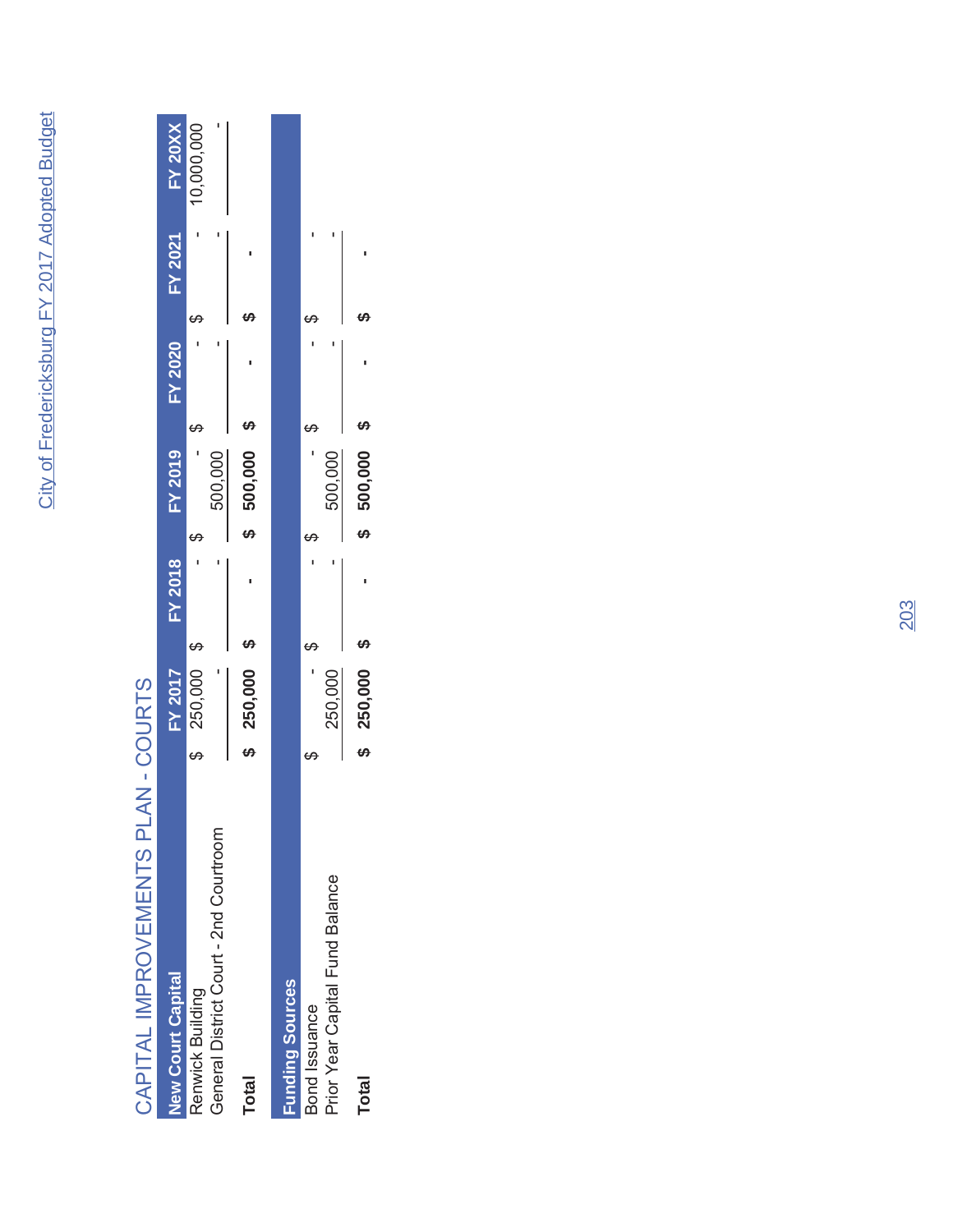# Renwick Building Improvements

### **Project Manager: Public Facilities**

### *Project Description: Renwick Building – Repairs*

*Project Justification:* The City is currently in the process of completing a Historic Structures Report for the Renwick Building, the Old Jail, and the Old Wallace Library. The study may identify repairs to the structure of these buildings that are necessary for stabilization. The recommended CIP requests an allowance of \$250,000 in FY 2017 for any identified urgent repairs.

The allowance does not represent a full renovation of any of the three buildings. The CIP includes an allowance of \$10,000,000 in year 20XX, but this number will need to be refined greatly in future budget cycles as the City discusses future uses of the three facilities.

*Recommended Timeline: FY 2017 - \$250,000* 

**Estimated Capital Cost:** \$250,000 in FY 2017

### *Estimated Ongoing Operational Cost:*

The requested repair allowance is not likely to impact operating costs. The future discussion concerning future uses of the Renwick Building, and the other two buildings, may impact operating costs but the future uses are not defined at this point.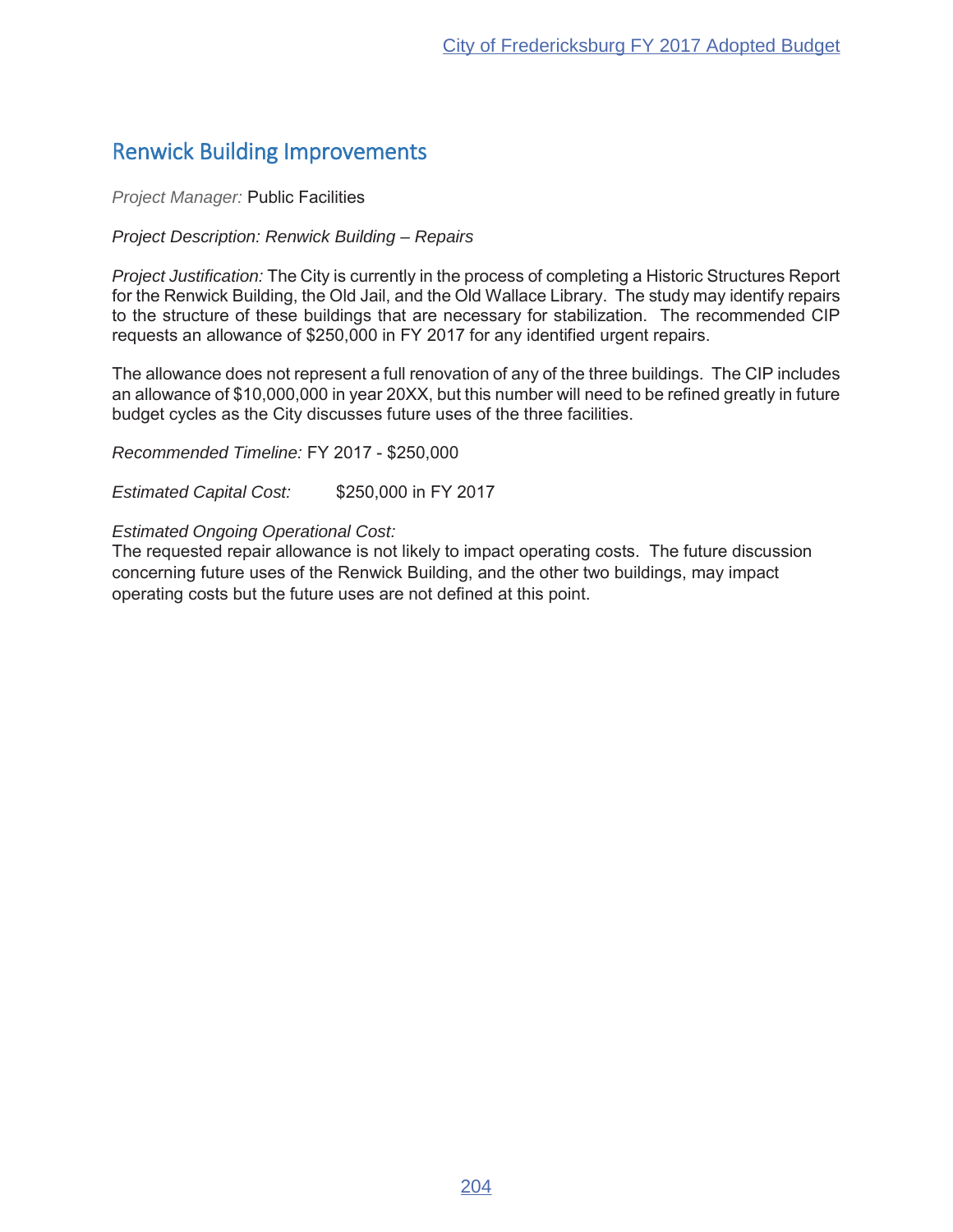# General District Court – Finish 2nd Courtroom

*Project Manager:* Public Facilities

*Project Description:* Complete and Furnish 2<sup>nd</sup> General District Courtroom

*Project Justification:* As a cost-saving measure, the 2<sup>nd</sup> General District Courtroom in the new court building was left unfinished. As caseloads increase for the General District Court, the City will need to finish the construction of the 2<sup>nd</sup> courtroom.

**Recommended Timeline: FY 2019** 

*Estimated Capital Cost:*

*Estimated Ongoing Operational Cost:* Additional utilities will be minimal. However, the City may face an increase in operating costs for additional security or building maintenance needs.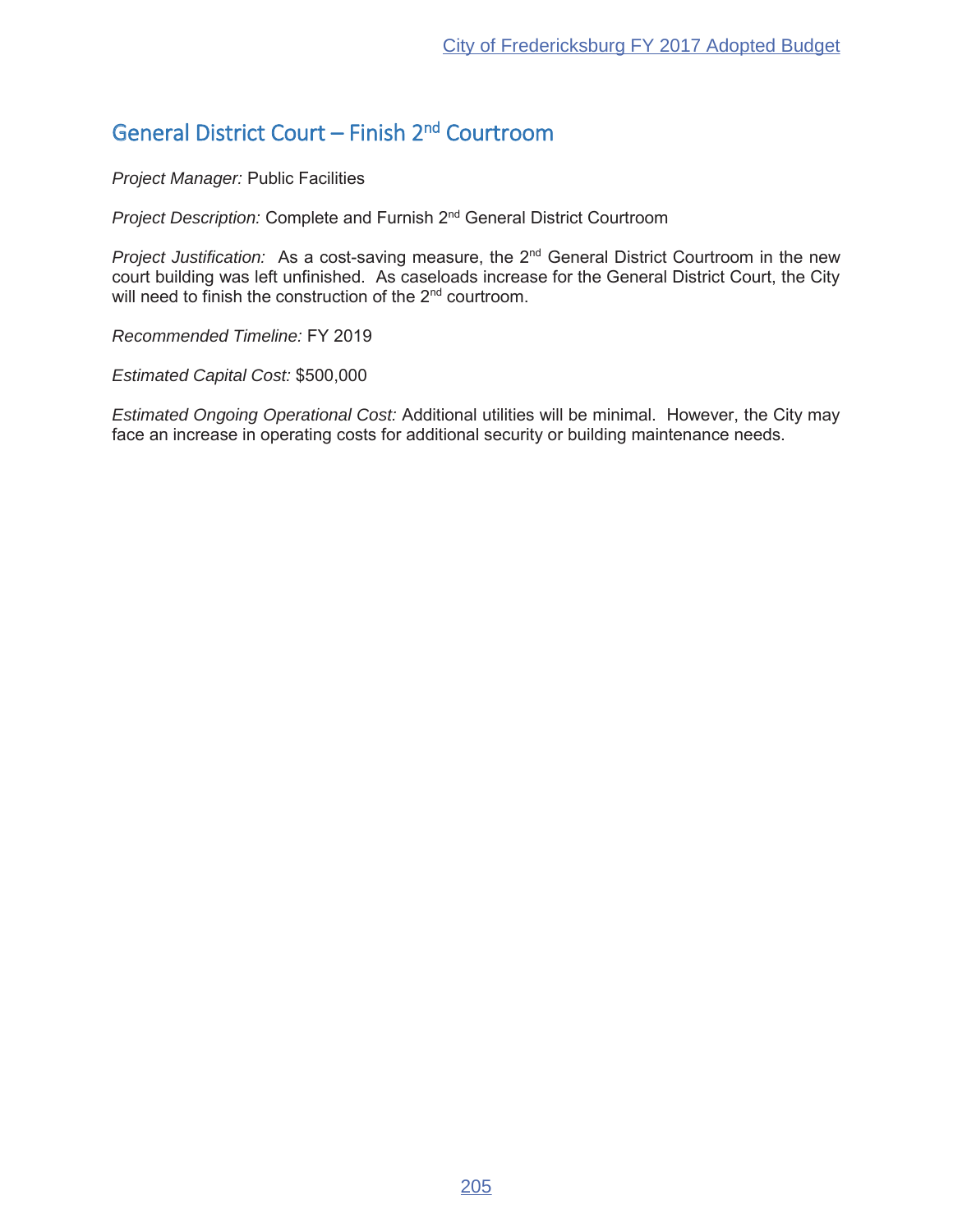| ſ                              |
|--------------------------------|
| ١                              |
| $\frac{1}{2}$                  |
|                                |
|                                |
|                                |
| ì<br>à                         |
| Ì<br>í                         |
| Į                              |
| d<br>$\ddot{\phantom{a}}$<br>Ò |

| <b>Wastewater Capital</b>                   |    | <b>FY 2017</b> |   | <b>FY 2018</b> |    | $FY$ 2019   |    | <b>FY 2020</b> |    | <b>FY 2021</b> | <b>FY 20XX</b> |
|---------------------------------------------|----|----------------|---|----------------|----|-------------|----|----------------|----|----------------|----------------|
| Infiltration & Inflow Abatement             | ക  | 300,000        | ↔ | 400,000        | ക  | 400,000     | ↔  | 400,000        | ക  | 400,000        |                |
| Caroline Street - Route 1 to Pump Station   |    |                |   |                |    |             |    |                |    | 1,300,000      |                |
| Renovate Caroline Street Pump Station       |    |                |   |                |    |             |    |                |    | 400,000        |                |
| Caroline Street - Pump St to Lafayette Blvd |    |                |   |                |    |             |    | 500,000        |    | 1,000,000      |                |
| Caroline Street - Lafayette to End          |    | 500,000        |   |                |    |             |    |                |    |                |                |
| Prince Edward Street - William to Canal     |    |                |   |                |    |             |    | 250,000        |    |                |                |
| NPS - Farrell Lane Line Replacement         |    |                |   |                |    |             |    | 390,000        |    |                |                |
| Replace Steel Pipes Downtown                |    |                |   |                |    |             |    |                |    |                | 240,000        |
| Pump Station Upgrades - Grinders & Hydrants |    | 165,000        |   |                |    | 120,000     |    |                |    |                |                |
| Replace Route 2 / 17 Pump Station           |    |                |   |                |    |             |    | 500,000        |    |                |                |
| WWTP - Rehab Oxidation Ditch                |    |                |   | 250,000        |    |             |    |                |    |                |                |
| WWTP - Rehab Influent Pump Station          |    |                |   |                |    | 1,000,000   |    |                |    |                |                |
| WWTP - Replace Sludge Transfer & Pumps      |    | 80,000         |   |                |    | 110,000     |    |                |    | 100,000        |                |
| <b>Wastewater Total</b>                     |    | 1,045,000      |   | 650,000        |    | \$1,630,000 |    | \$2,040,000    |    | 3,200,000      |                |
| <b>Funding Sources</b>                      |    |                |   |                |    |             |    |                |    |                |                |
| Availability Fees                           | ക  | 400,000        | ↔ | 400,000        | ക  | 400,000     | ↔  | 400,000        | ക  | 400,000        |                |
| Transfer from Wastewater Operating          |    | 645,000        |   | 250,000        |    | 230,000     |    | 250,000        |    |                |                |
| Prior Year Capital Fund Balance             |    |                |   |                |    |             |    |                |    |                |                |
| Debt Issuance                               |    |                |   |                |    | 1,000,000   |    | 1,390,000      |    | 2,800,000      |                |
| Total                                       | မာ | 1,045,000      |   | 650,000        | မာ | 1,630,000   | မာ | 2,040,000      | မာ | 3,200,000      |                |

# CAPITAL IMPROVEMENTS PLAN - WASTEWATER CAPITAL IMPROVENTS PLAN - WASTEWATER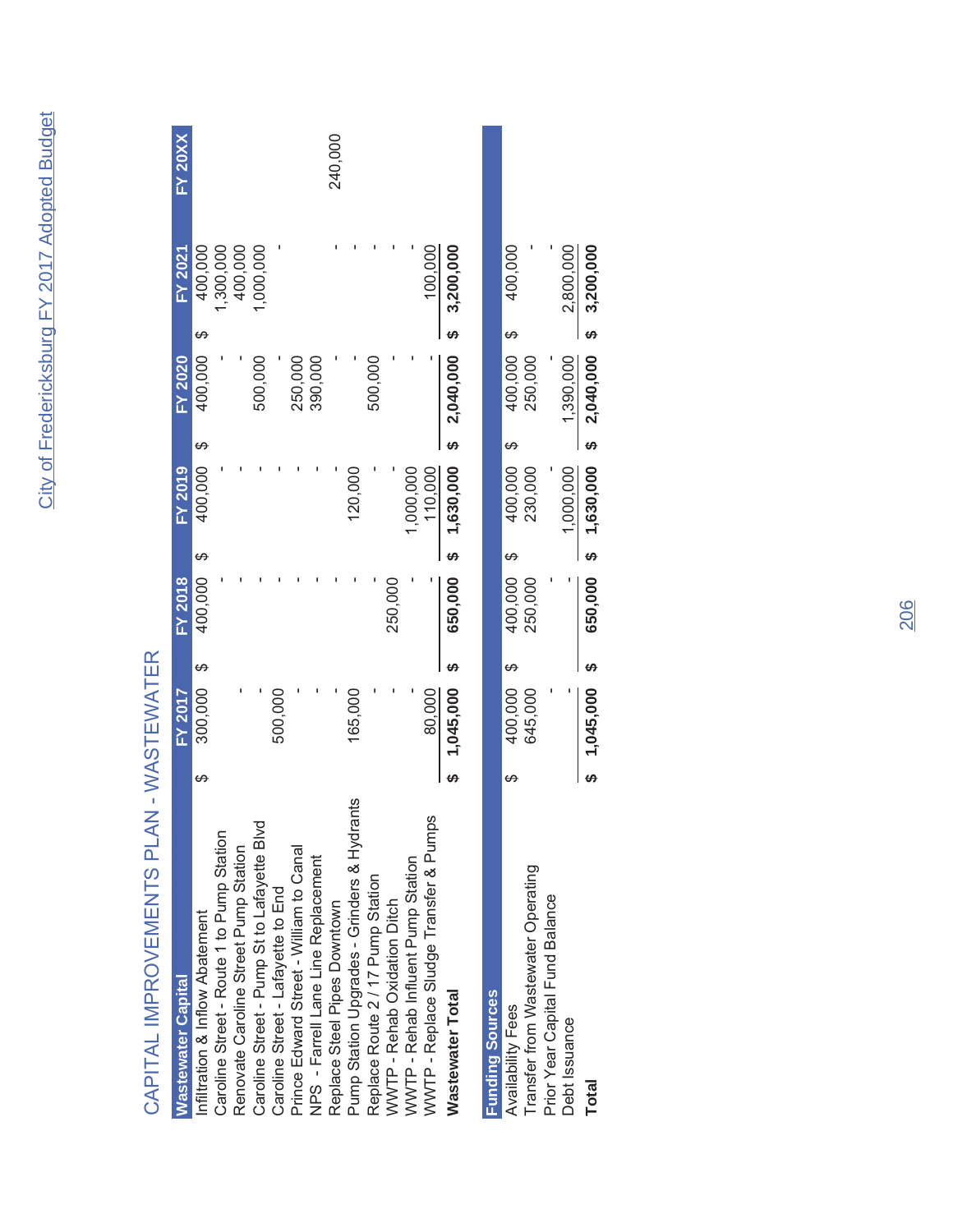### **Inflow and Infiltration Abatements**

*Project Manager:* Public Works

*Project Description:* Inflow and Infiltration Abatements

*Project Justification:* The City maintains contingency funding in the Water Fund and in the Wastewater Fund for small line replacements or additions that may arise throughout the course of the year. Although the City has invested heavily in line replacements and a good portion of the system is newly constructed, there are many sections of the City that are served with water and wastewater lines that are significantly older and nearing the end of their useful life.

Recommended Timeline: FY 2017 - \$300,000

FY 2018 - \$400,000 FY 2019 - \$400,000 FY 2020 - \$400,000 FY 2021 - \$400,000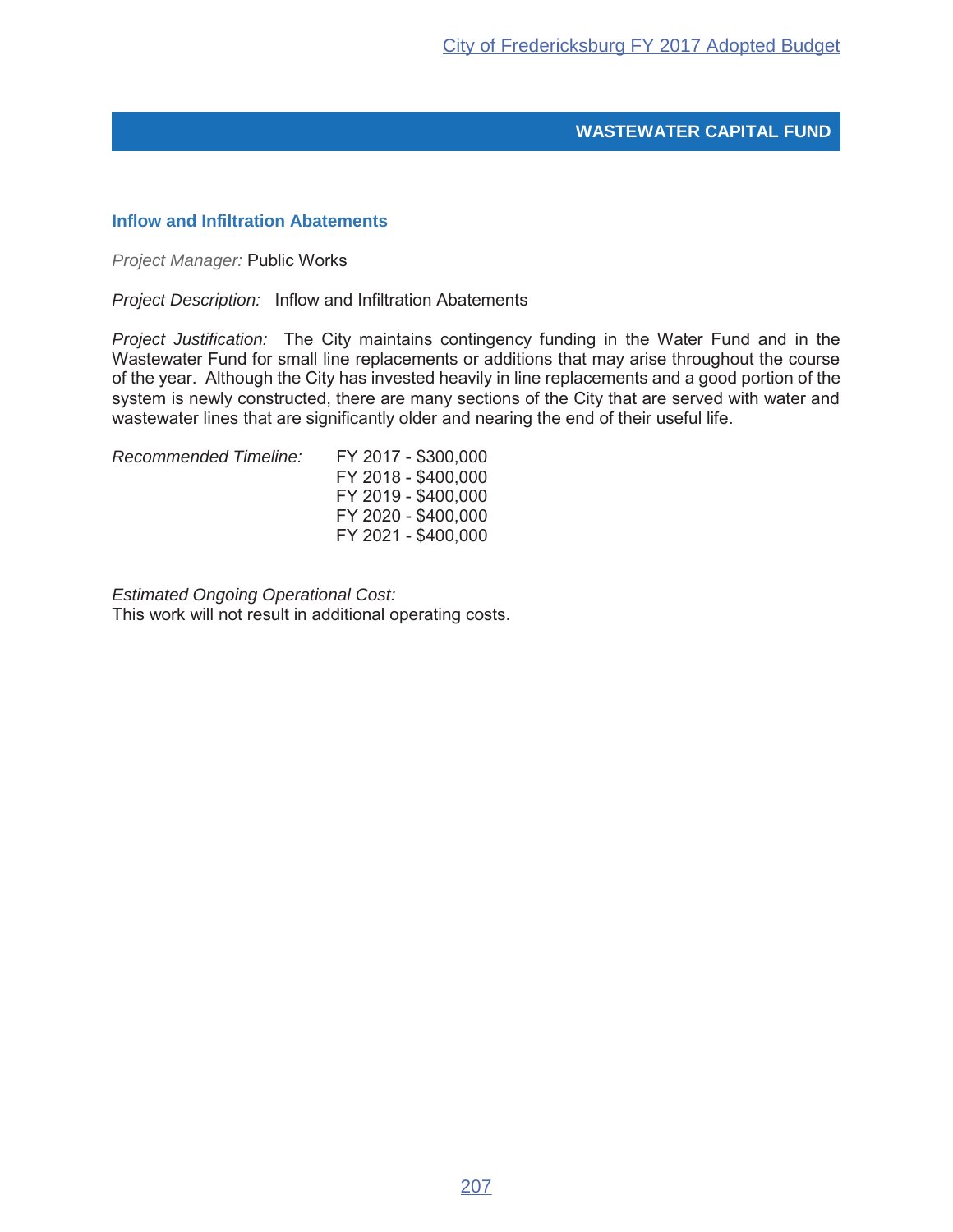### **Caroline Street – Sewer Line Replacements**

*Project Manager:* Public Works

*Project Description:* Caroline Street Sewer Line Replacements

*Project Justification:* The City Public Works Department has identified the Caroline Street sewer line as in need of replacement. The Recommended CIP shows this project in several stages.

The first section is identified as Lafayette Boulevard to the southern end of the line, which will tie into the City Dock sewer line that was recently replaced. The cost is \$500,000 and funding is requested for FY 2017.

The section between the Pump Station and Lafayette Boulevard is projected to cost \$1.5 million, and is requested in FY 2020 and FY 2021.

The section between Route 1 and the Pump Station is requested to be funded in FY 2021 and will cost \$1.3 million.

There are also renovations requested for the Caroline Street Pump Station, which are projected to cost \$400,000. This is requested in FY 2021.

The City will more than likely need to include these improvements in a future bond issue, although the FY 2017 improvements would come from retained earnings in the Wastewater Fund.

| Recommended Timeline: | FY 2017 - \$500,000   |
|-----------------------|-----------------------|
|                       | FY 2020 - \$500,000   |
|                       | FY 2021 - \$2,700,000 |

*Estimated Ongoing Operational Cost:* This work represents replacement of existing assets.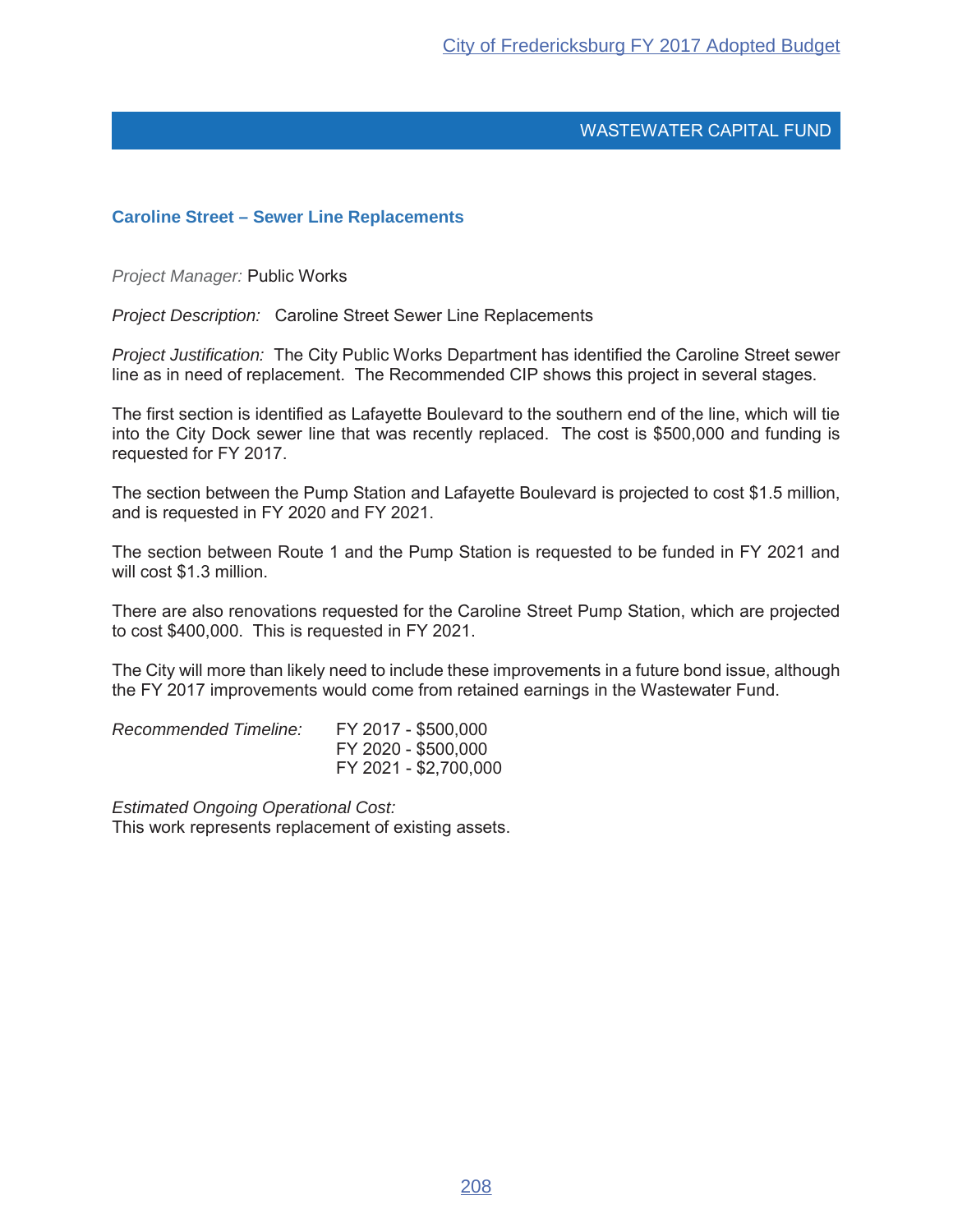# **Prince Edward Street – William Street to Canal**

*Project Manager:* Public Works

*Project Description:* Replace the sanitary sewer line from William Street to the Canal.

*Project Justification:* The Public Works Department has identified this sewer line as in need of replacement.

*Recommended Timeline and Capital Cost:* FY 2020 - \$250,000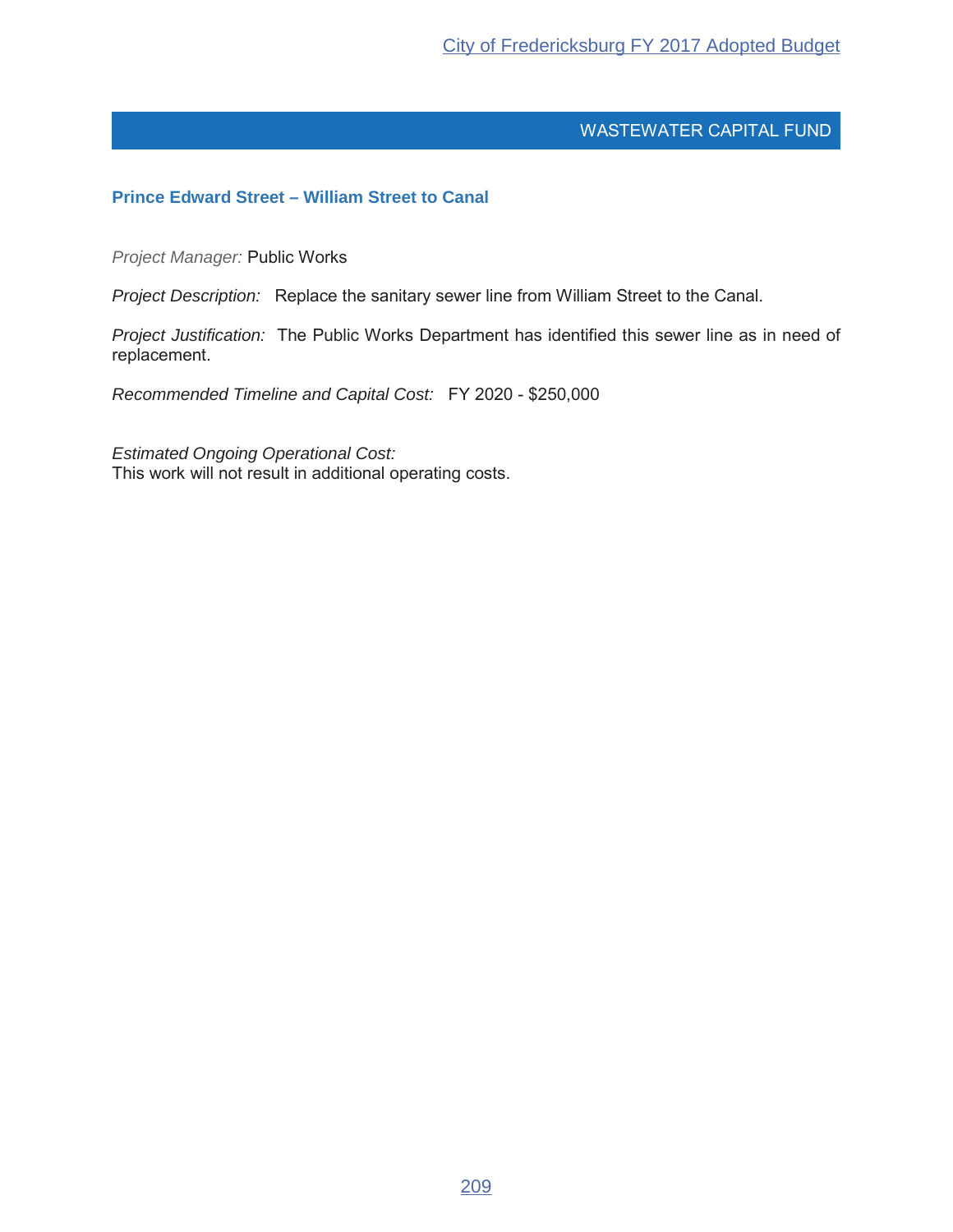### **NPS / Farrell Lane Line Replacement**

*Project Manager:* Public Works

*Project Description:* Replace the sanitary sewer line in the area of Farrell Lane.

*Project Justification:* The Public Works Department has identified a sanitary sewer line near Farrell Lane and National Park Service property as in need of replacement.

*Recommended Timeline:* This project is requested for FY 2020.

*Estimated Capital Cost:* The cost is expected to be \$390,000.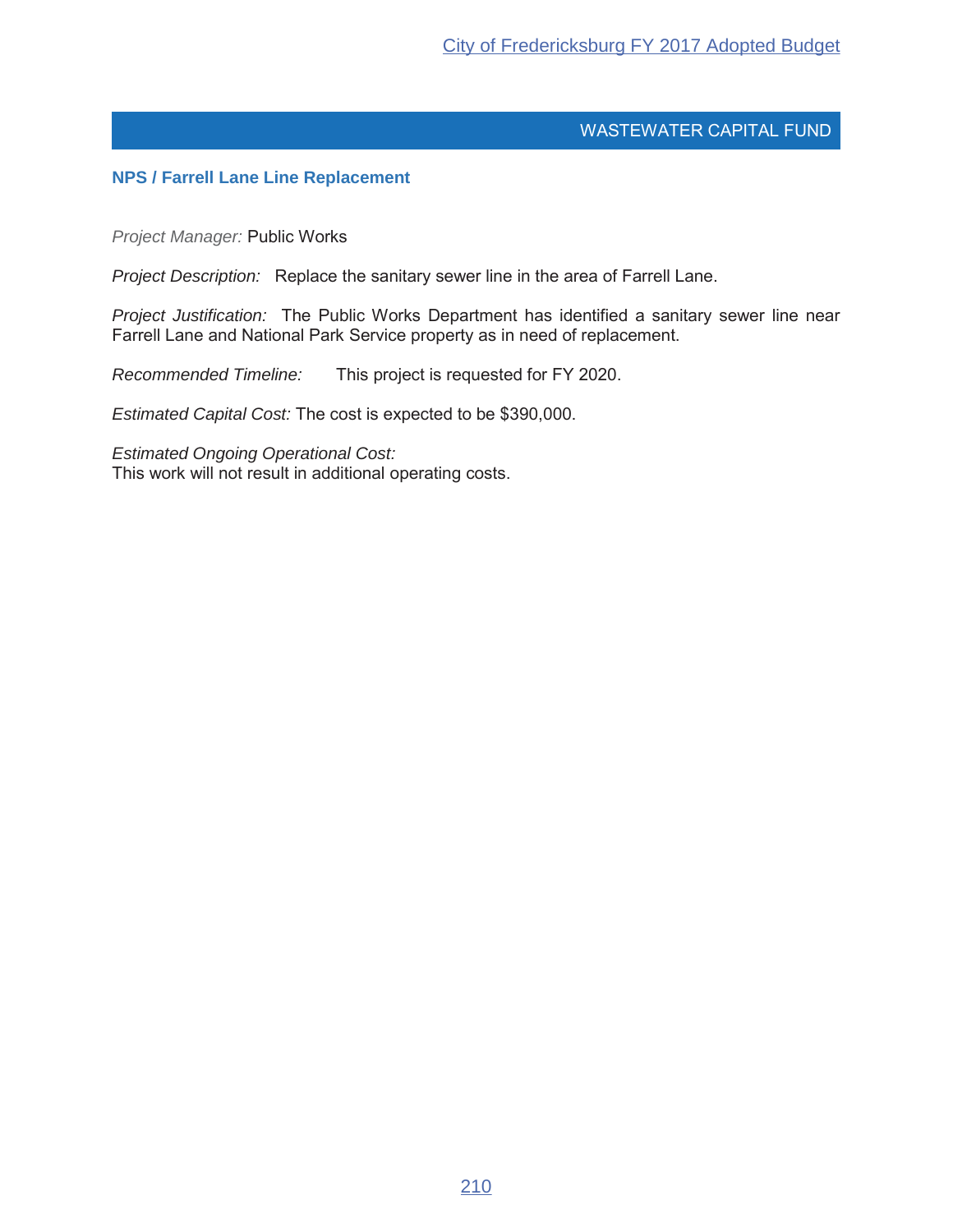### **Pump Station Upgrades - Various**

*Project Manager:* Public Works

*Project Description:* Various pump station maintenance items and upgrades are included in the CIP.

*Project Justification:* The CIP requests funding in FY 2017 for various grinders and other pump station needs in the amount of \$165,000. There is further funding requested in FY 2019 in the amount of \$120,000.

Grinders are helpful in pump station operations as they prevent solid materials from damaging pumps.

Recommended Timeline: FY 2020 - \$165,000 FY 2021 - \$120,000

*Estimated Capital Cost:* The total capital cost of this project is projected to be \$285,000.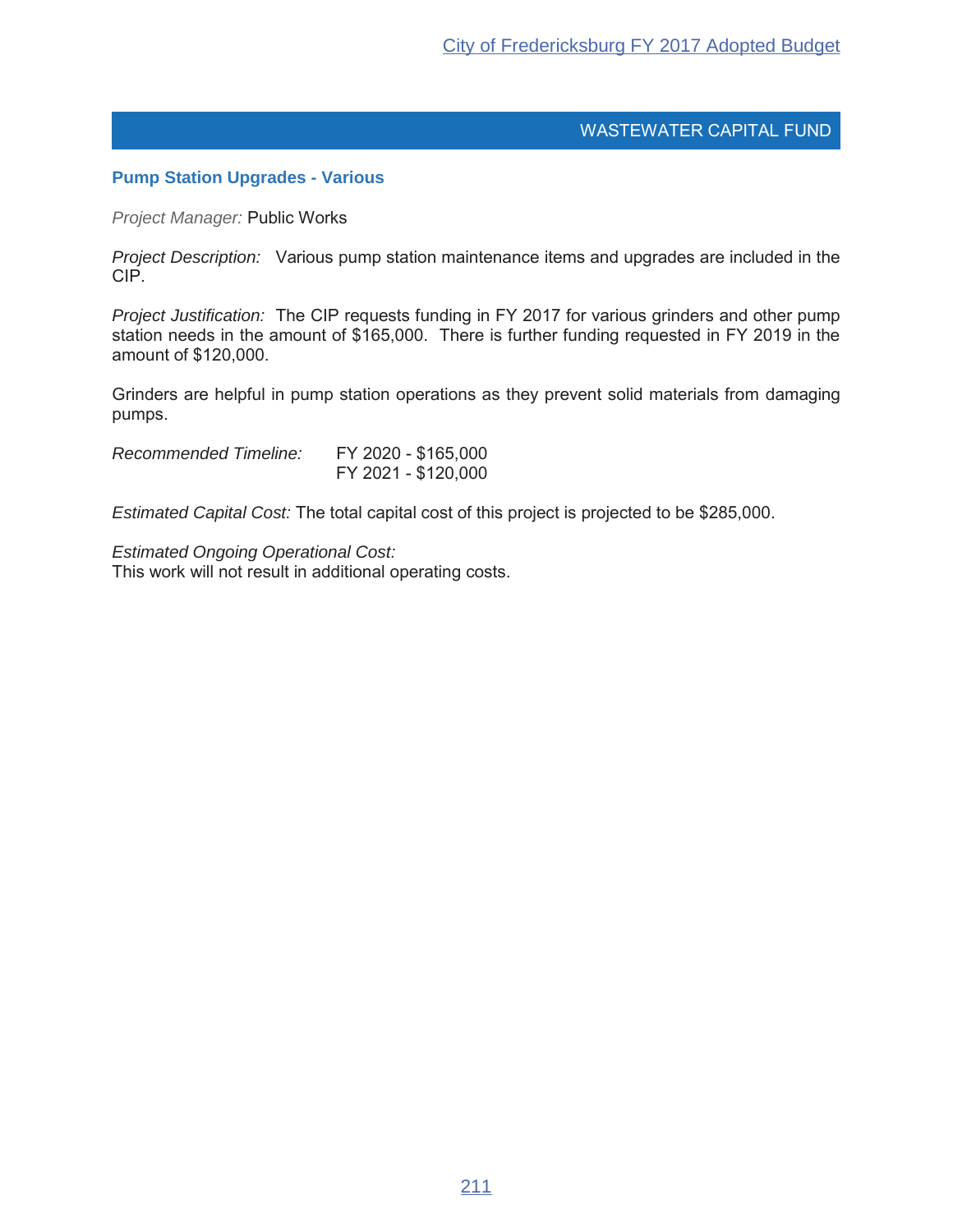# **Replace Route 2 / 17 Pump Station**

*Project Manager:* Public Works

*Project Description:* The Route 2 / 17 Pump Station is in need of replacement.

*Project Justification:* The pump station on Route 2 / 17 south of the City is aged and in need of structural repairs to continue operations. The recommended CIP includes \$500,000 in FY 2020 for this work.

The City may need to include this work in a future bond issue.

Recommended Timeline: FY 2020 - \$500,000

*Estimated Capital Cost:* The total capital cost of this project is projected to be \$500,000.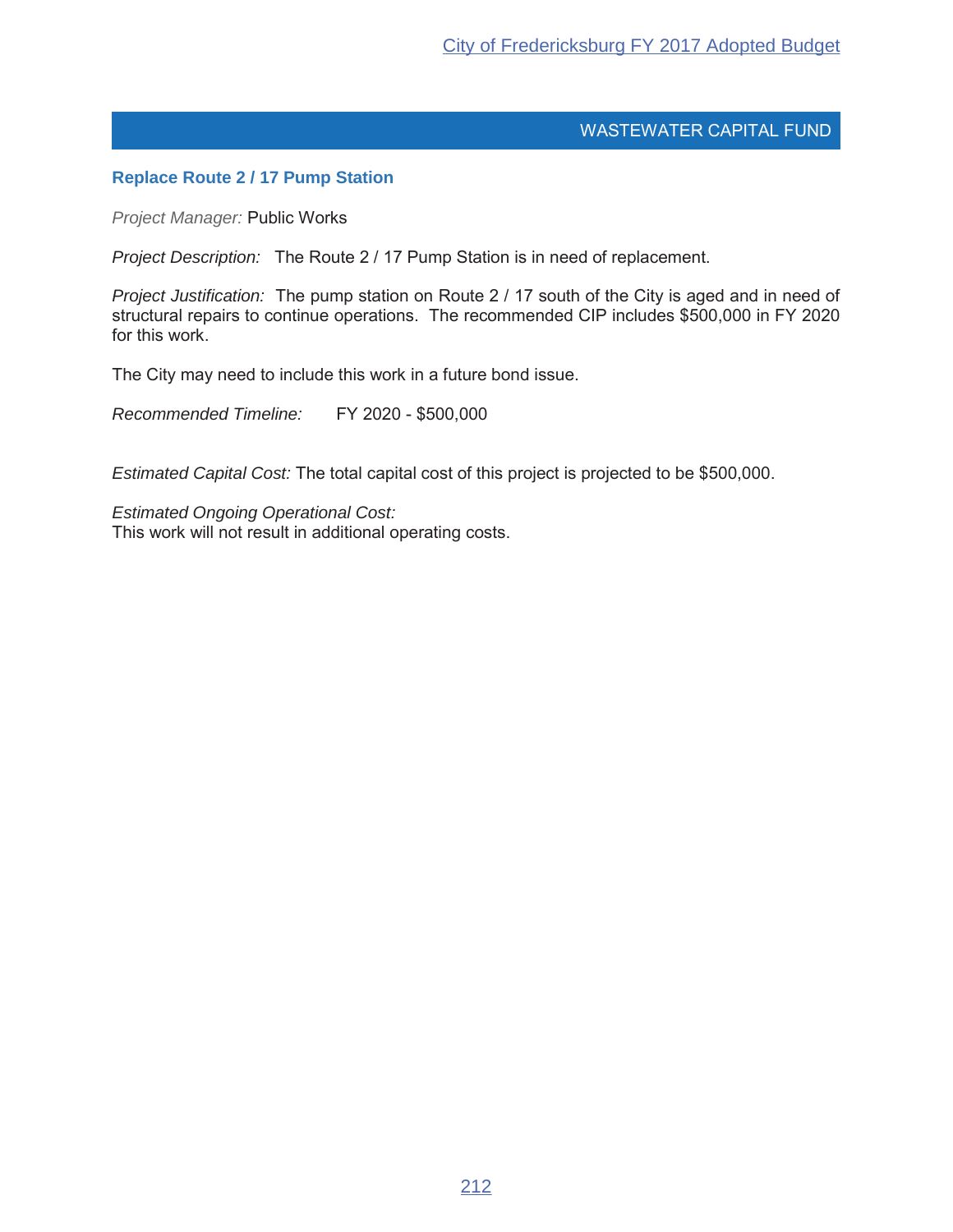### **Replace WWTP Equipment - Various**

*Project Manager:* **Public Works** 

*Project Description:* The Wastewater Treatment Plant is in need of ongoing equipment repairs and replacements.

*Project Justification:* The City is currently in the process of replacing the belt filter press at the Wastewater Treatment Plant, and funding is in place in FY 2016 for this important work.

Additional work has been identified for future years of the CIP. There is \$80,000 requested in FY 2017 to replace equipment related to sludge transfers, along with \$110,000 in FY 2019 and \$100,000 in FY 2021.

There is also \$1,000,000 in FY 2019 for the rehabilitation of the influent pump station, and \$250,000 in FY 2018 for the replacement of the oxidation ditch. These replacements are important to keep the plant running efficiently and in compliance with the City's permit from the Commonwealth's Department of Environmental Quality.

| Recommended Timeline: | FY 2017 - \$80,000    |
|-----------------------|-----------------------|
|                       | FY 2018 - \$250,000   |
|                       | FY 2019 - \$1,110,000 |
|                       | FY 2021 - \$100,000   |

*Estimated Capital Cost:* The total for all of this work is \$1,540,000.

*Estimated Ongoing Operational Cost:*

This work will not result in additional operating costs.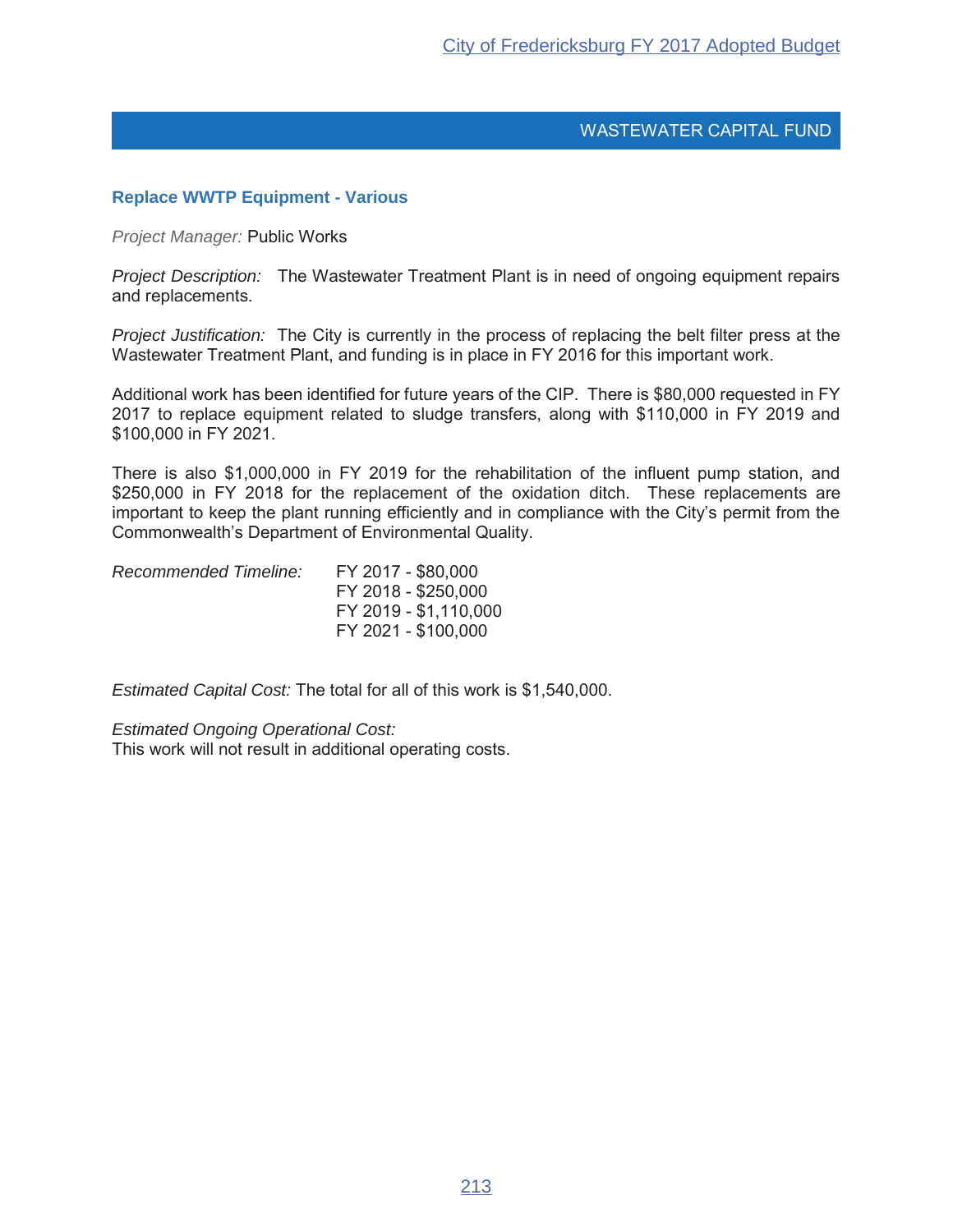| j                                                                 |
|-------------------------------------------------------------------|
|                                                                   |
|                                                                   |
|                                                                   |
|                                                                   |
| ֧ׅׅׅ֧ׅ֧ׅ֧֧ׅ֧֧֧֚֚֚֚֚֚֚֚֚֚֚֚֚֚֚֚֚֚֚֚֚֚֚֚֚֚֚֚֚֬֝֟֡֝֡֓֝֜֓֝֬֜֝֓֝֬<br>ĺ |
|                                                                   |
|                                                                   |
|                                                                   |
|                                                                   |
|                                                                   |
|                                                                   |
|                                                                   |
|                                                                   |
| J                                                                 |
| J                                                                 |
|                                                                   |
|                                                                   |

| <b>Nater Capital</b>                         | <b>-7 2017</b> | <b>FY 2018</b> | <b>FY 2019</b> | <b>FY 2020</b> | <b>FY 2021</b> | $FY$ 20XX |
|----------------------------------------------|----------------|----------------|----------------|----------------|----------------|-----------|
| nternal System Improvements                  | 400,000        | 400,000        | 400,000        | 250,000        | 250,000        | 250,000   |
| College Heights Water System Upgrades        |                |                |                |                | 1,000,000      | 2,200,000 |
| Powhatan Tank Improvements                   |                |                | 500,000        |                |                |           |
| Caroline Street Water Line Replacement       | ,400,000       |                |                |                |                |           |
| ⋾<br>Replace & Downsize 24" Powhatan / Canal |                |                |                | 500,000        | 800,000        |           |
| <b>Total Water</b>                           | 1,800,000      | 400,000        | 900,000        | 750,000        | 5,050,000      | 2,450,000 |
|                                              |                |                |                |                |                |           |

| <b>Funding Source</b>           |           |    |         |         |         |                |
|---------------------------------|-----------|----|---------|---------|---------|----------------|
| <b>Availability Fees</b>        | 400,000   | မာ | 400,000 | 400,000 | 250,000 | <b>250,000</b> |
| Debt Issuance                   |           |    |         |         |         | ,800,000       |
| Transfer from Water Operating   | 400,000   |    |         | 500,000 | 500,000 |                |
| Prior Year Capital Fund Balance | 1,000,000 |    |         |         |         |                |
| Total                           | 1,800,000 |    | 400,000 | 900,000 | 750,000 | 5,050,000      |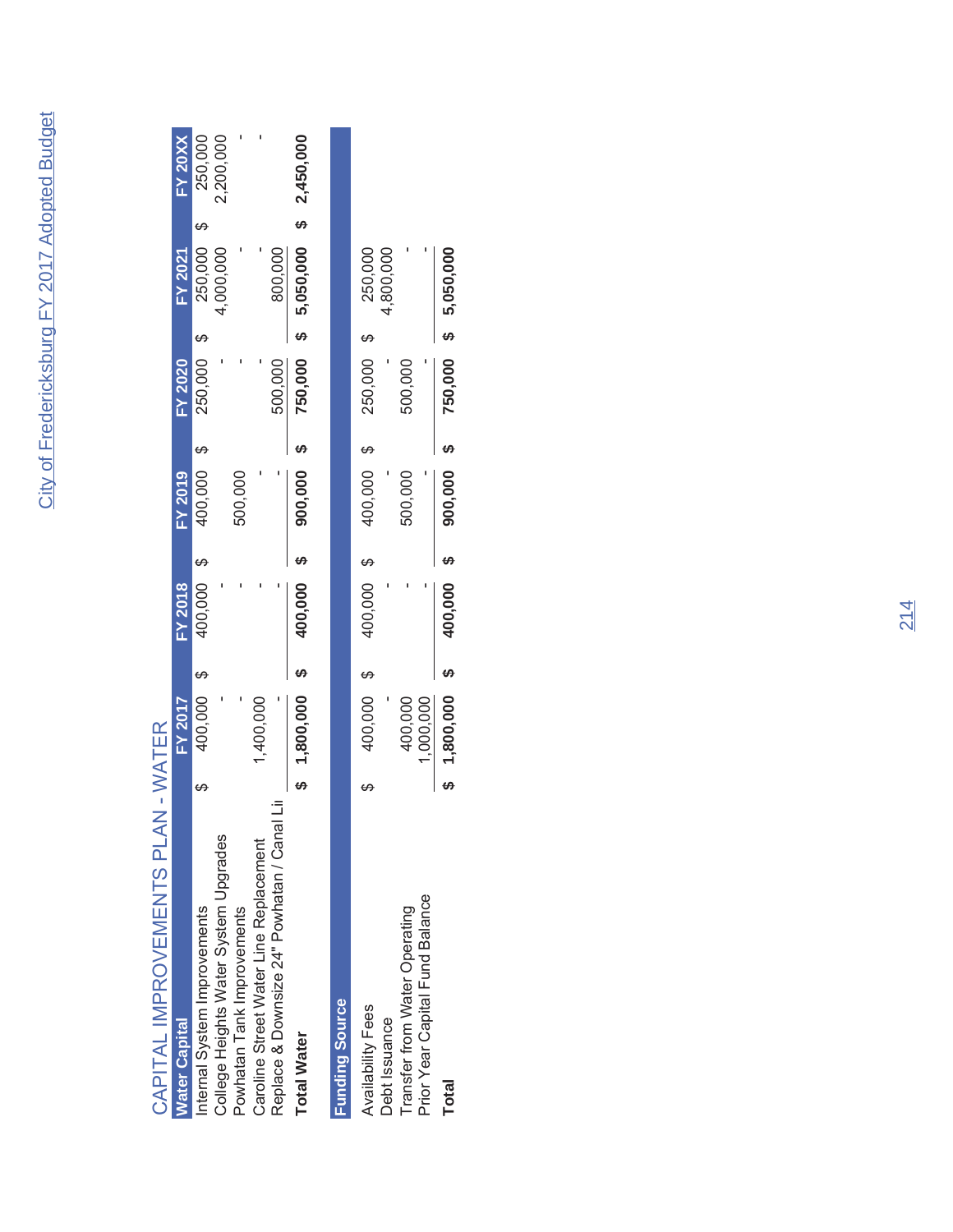# **WATER CAPITAL FUND**

### **Internal System Improvements**

*Project Manager:* Public Works

*Project Description:* Internal System Improvements

*Project Justification:* The City maintains contingency funding in the Water Fund and in the Wastewater Fund for small line replacements or additions that may arise throughout the course of the year. Although the City has invested heavily in line replacements and a good portion of the system is newly constructed, there are many sections of the City that are served with water and wastewater lines that are significantly older and nearing the end of their useful life.

Recommended Timeline: FY 2017 - \$400,000

FY 2018 - \$400,000 FY 2019 - \$400,000 FY 2020 - \$250,000 FY 2021 - \$250,000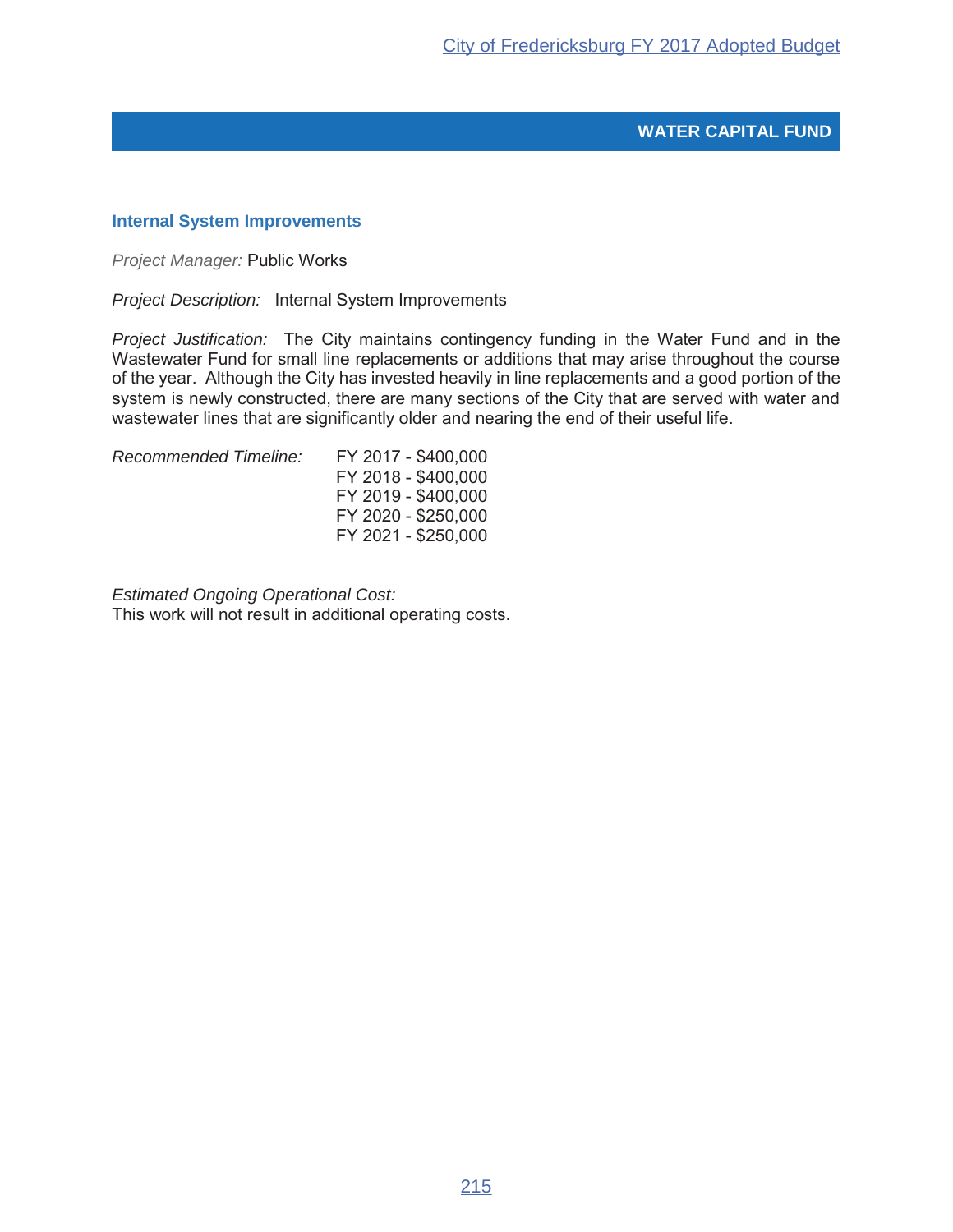## **College Heights Water Line Improvements**

**Project Manager: Public Works** 

*Project Description:* College Heights Water Line Improvements

*Project Justification:* The City of Fredericksburg has been working in the College Heights neighborhood for work to replace aging lines in the neighborhood. In addition, a second water tap has been provided to the main transmission line along Jefferson Davis Highway. The FY 2016 funding represents the completion of the original project, which greatly improved fire flows and water service to the University and to the neighborhood.

The future years represents funding based upon the Wiley and Wilson study for additional main line replacements throughout the neighborhood. The City would need to borrow the funding necessary to complete this work.

*Recommended Timeline:* FY 2021 - \$4,000,000

There is also a recommendation for an additional \$2.2 million in FY 20XX – outside the planning horizon.

*Estimated Ongoing Operational Cost:*

This work represents replacement of existing assets.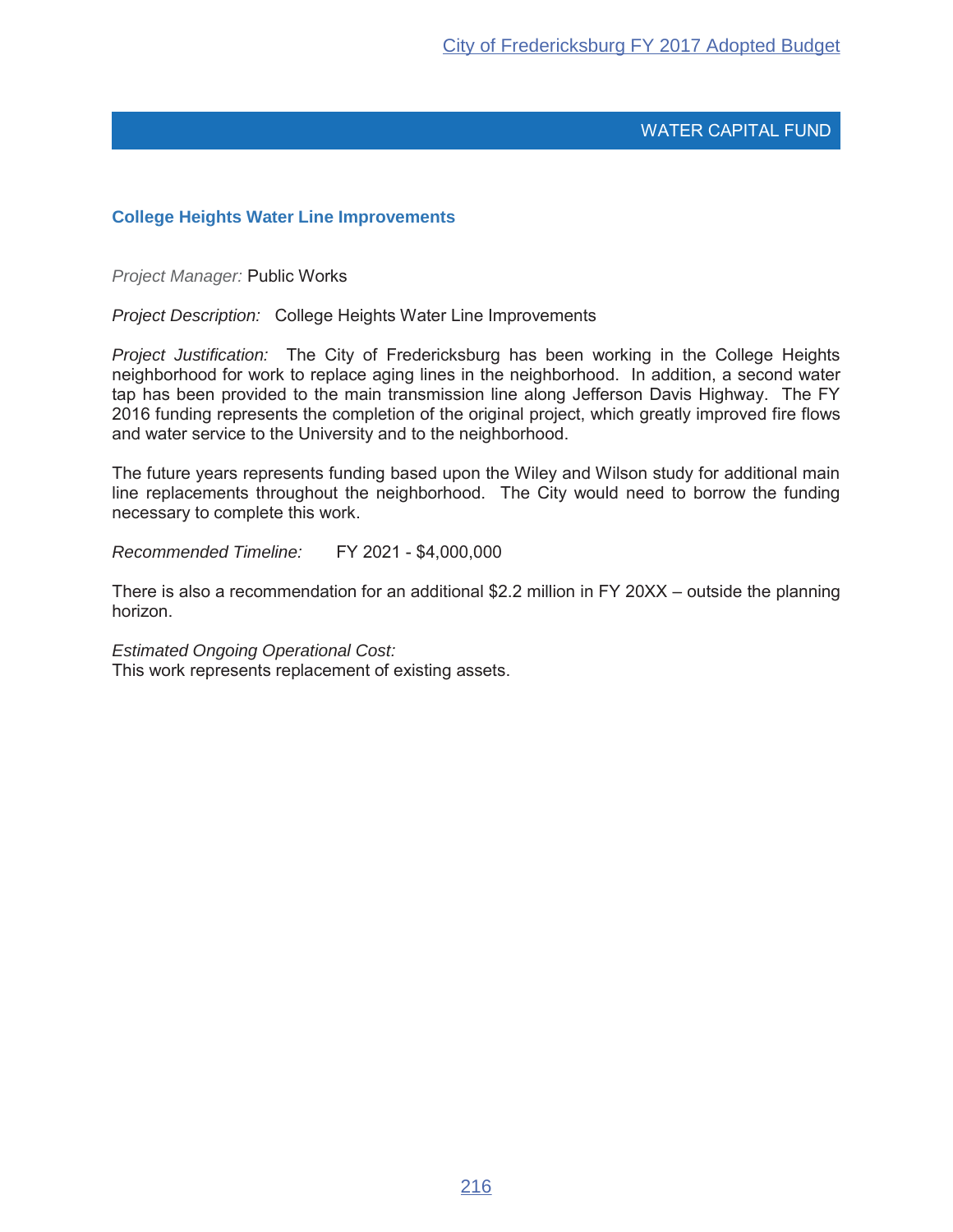## **Powhatan Tank Improvements**

*Project Manager:* Public Works

*Project Description:* Powhatan Tank Improvements

*Project Justification:* The Public Works Department has identified improvements necessary to the Powhatan storage tank to circulate water and improve water quality throughout the system. Currently, there are times when the City does not use enough water to maintain good turnover in the tank.

Recommended Timeline: FY 2019 - \$500,000

*Estimated Capital Cost:*

*Estimated Ongoing Operational Cost:* This work will not result in additional operating costs.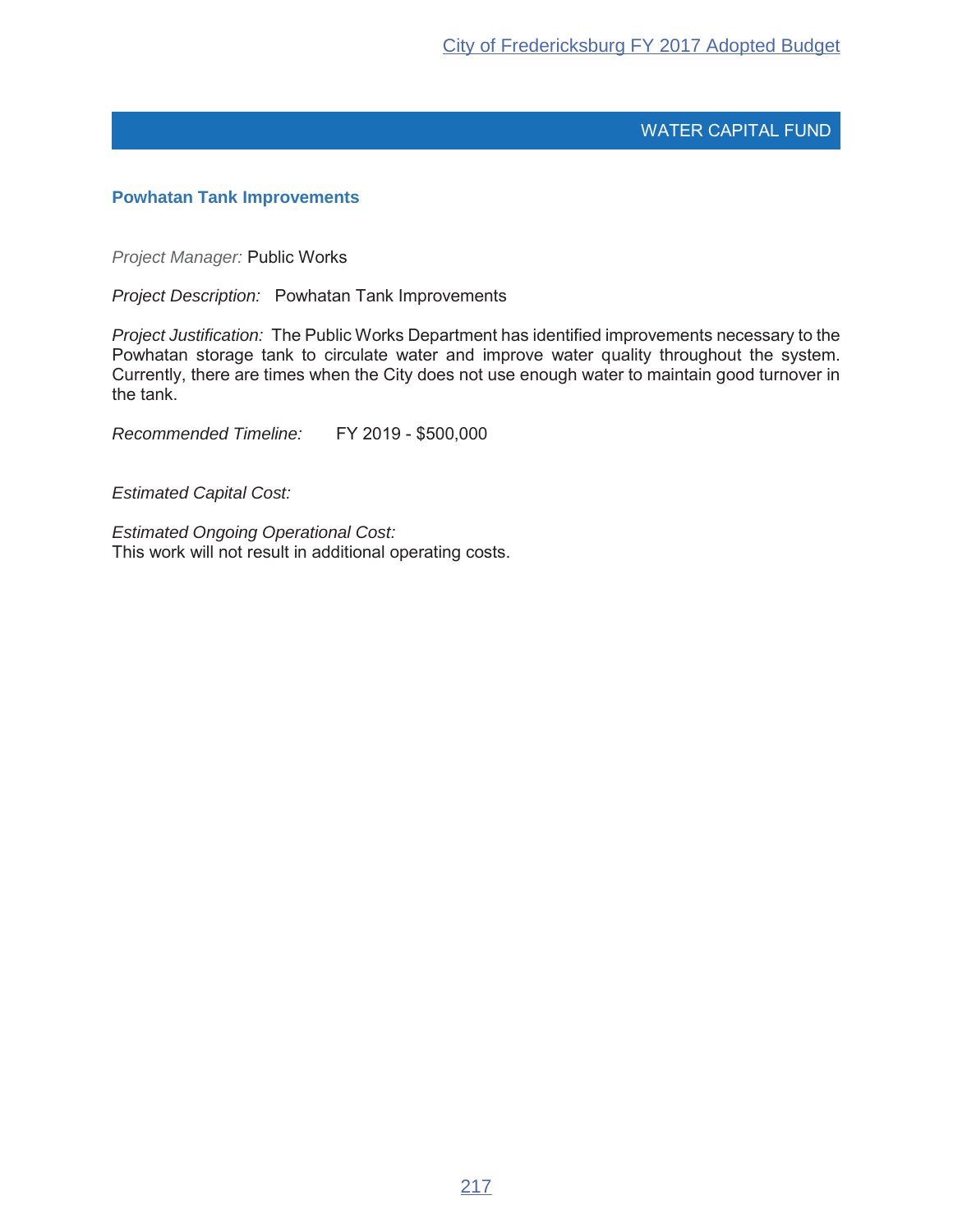#### **Caroline Street Water Line Improvements**

**Project Manager: Public Works** 

*Project Description:* Caroline Street Water Line Replacement

*Project Justification:* The City is working with W.C. Spratt, Inc., on a project to replace the water line in Caroline Street from Amelia Street to the southern end of Caroline Street. There is also a small portion of water line in the 100 block of Princess Anne Street that will also be included to connect two dead-end lines, which will greatly improve water service in that area.

*Recommended Timeline:* FY 2017 - \$1,400,000

*Estimated Capital Cost:* The total capital cost of this project is projected to be \$2,400,000. The City Capital Budget in FY 2016 included \$2,000,000, of which \$1,000,000 is to be carried forward so that the project total remains \$2.4 million.

The City borrowed \$2,000,000 in the Winter 2015 bond issue for this project. The FY 2017 budget supplements this amount with an additional \$400,000. The supplemental funding is not necessary until FY 2017 based upon the current work schedule.

#### *Estimated Ongoing Operational Cost:*

This work will not result in additional operating costs.